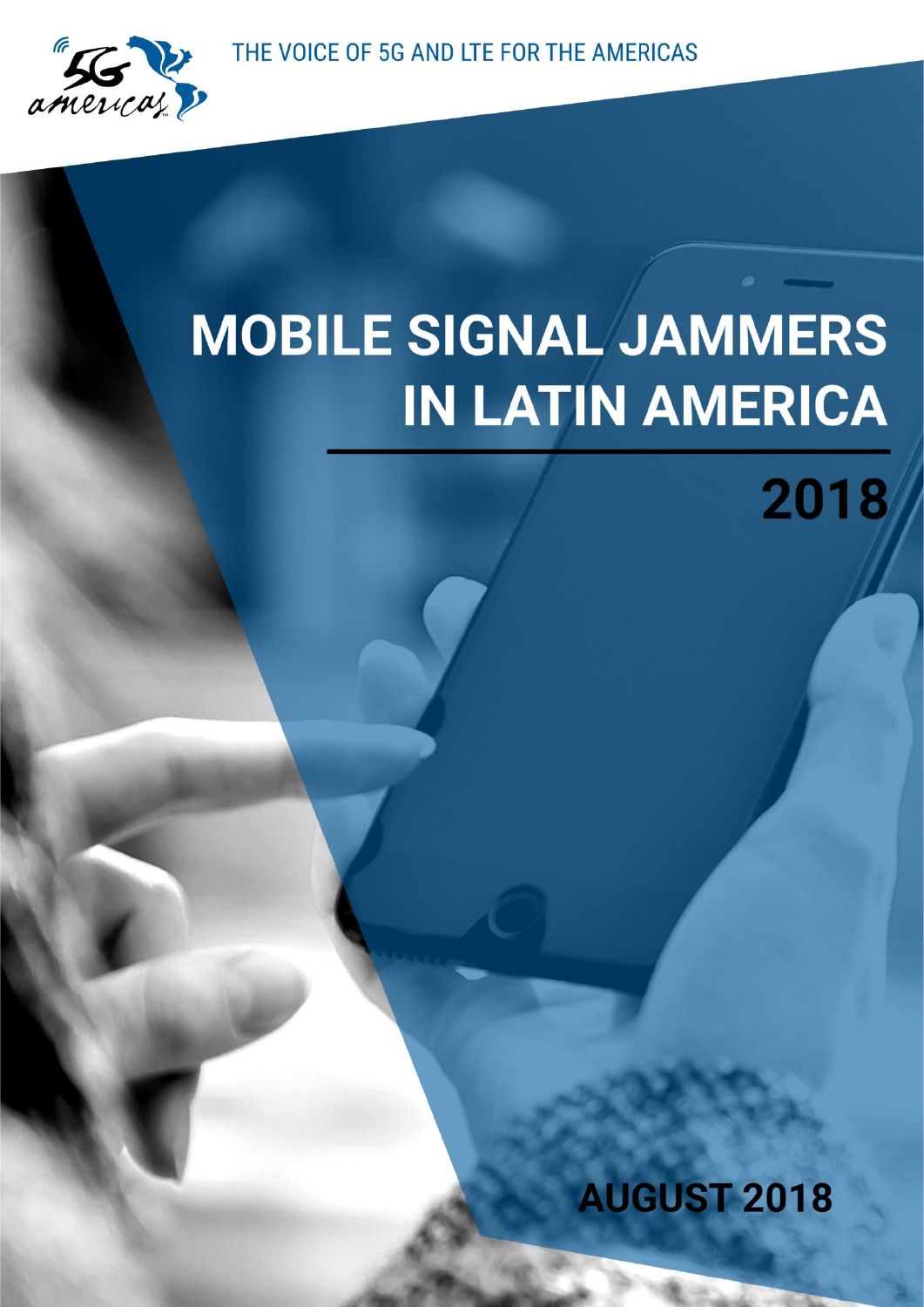### **MOBILE SIGNAL JAMMERS IN LATIN AMERICA 2018**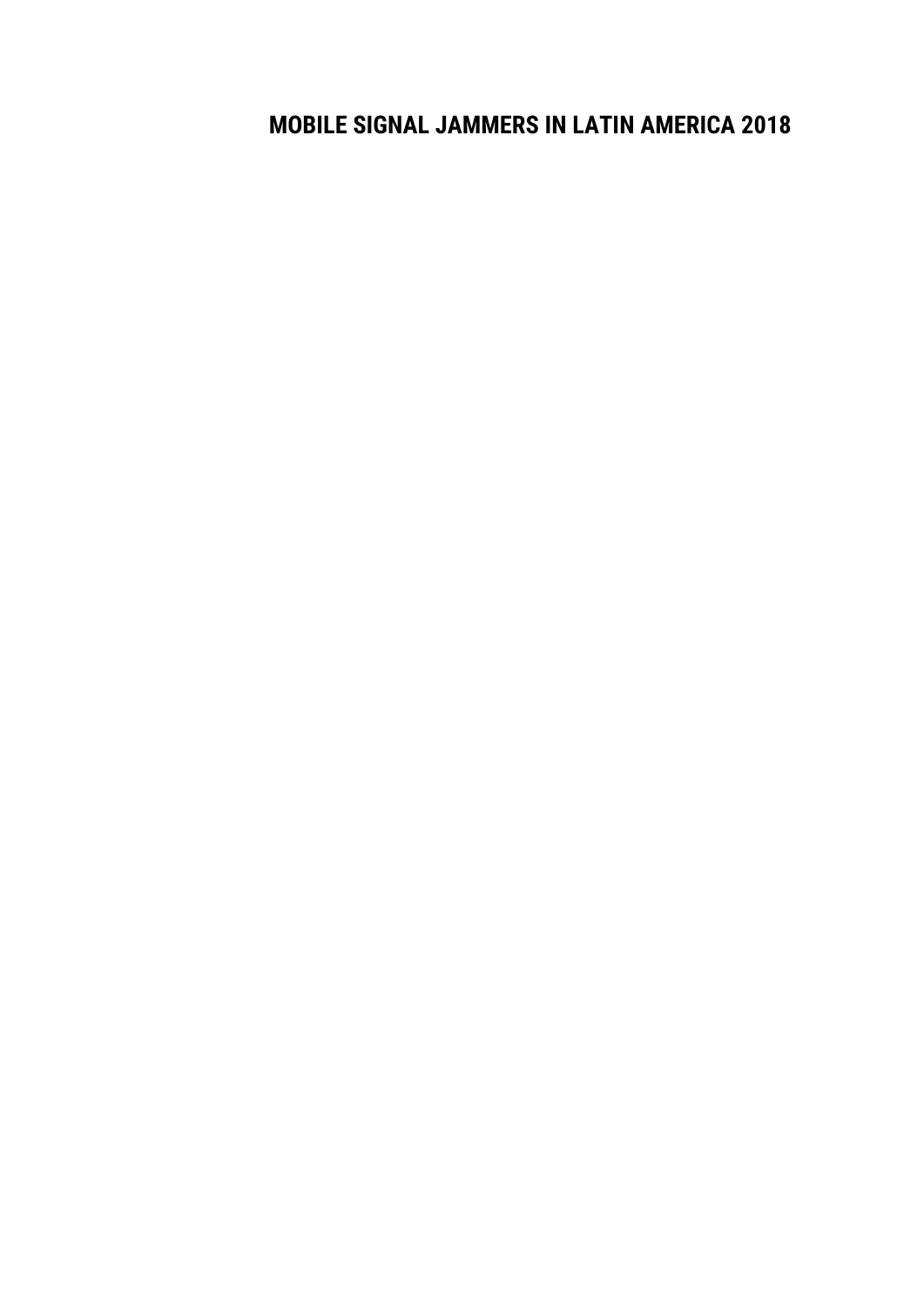# <span id="page-2-0"></span>**TABLE OF CONTENTS**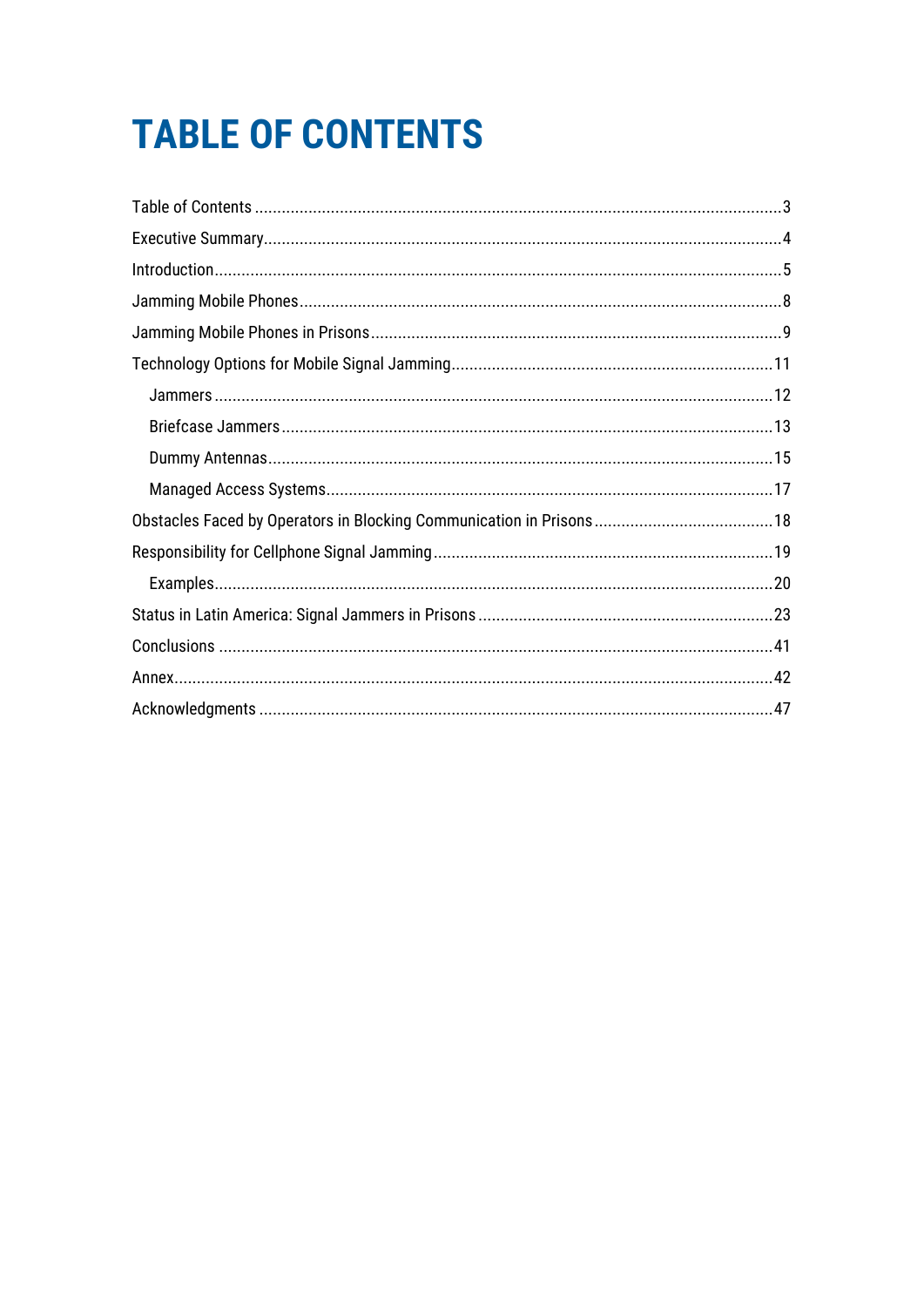# <span id="page-3-0"></span>**EXECUTIVE SUMMARY**

- The mobile industry has worked with governments to enable mobile communications for all social tiers. Thus, mobile is currently the ultimate means of communications, even for those who are connecting to the Internet for the first time.
- Mobile telephones facilitate communications and enable economic growth and progress in terms of labor, production, education and health, among other areas. However, they are also used to perpetrate crime and mobile devices per se are subject to theft in thousands of cases.
- Mobile terminals have increasingly been used for criminal purposes by placing calls from prisons to ask for ransom. Governments and the industry have taken steps to mitigate this activity, although the countries' authorities and mobile carriers have held different views on the ways of blocking communications from jails.
- There is a variety of technology solutions for blocking radio signals in a specific area. All the available solutions are effective to a greater or lesser extent. However, none is completely harmless. Communications in prisons can be blocked fully, although this implies the risk of blocking communications that should be routed at no interference.
- One of the most widely used methods for preventing mobile communications in prisons are jammers or blocking devices that emit a more powerful signal than mobile signals on the same frequency. Thus, all communications using radio frequencies can be blocked by the new emitted signal.
- Many prisons in Latin America are located in urban areas. Thus, using signal jammers affects tens of thousands of users who live in adjacent areas.
- Legislation differs among Latin American countries relative to the use of mobile signal jammers in prisons. Some laws indicate that the liability on the use of signal jammers lies with the State, while others provide that it is the mobile service operators who are liable.
- Several regulations on the use of jammers conflict with other duties imposed by the State on mobile carriers, such as expanding mobile service coverage and raising QoS standards.
- States often delegate some of their inherent functions on the operators. The responsibility over radio spectrum management and monitoring lies with the State. Carriers pay large amounts of money in auctions and tenders to use this vital resource for the mobile industry, in addition to the rate on the use of frequencies.
- Calls placed from jails with criminal purposes basically happen because cellular phones are illegally smuggled into these facilities.
- The mobile industry is willing to help the States in enhancing security for the society. To that end, it is imperative for each party to meet their own primary responsibilities.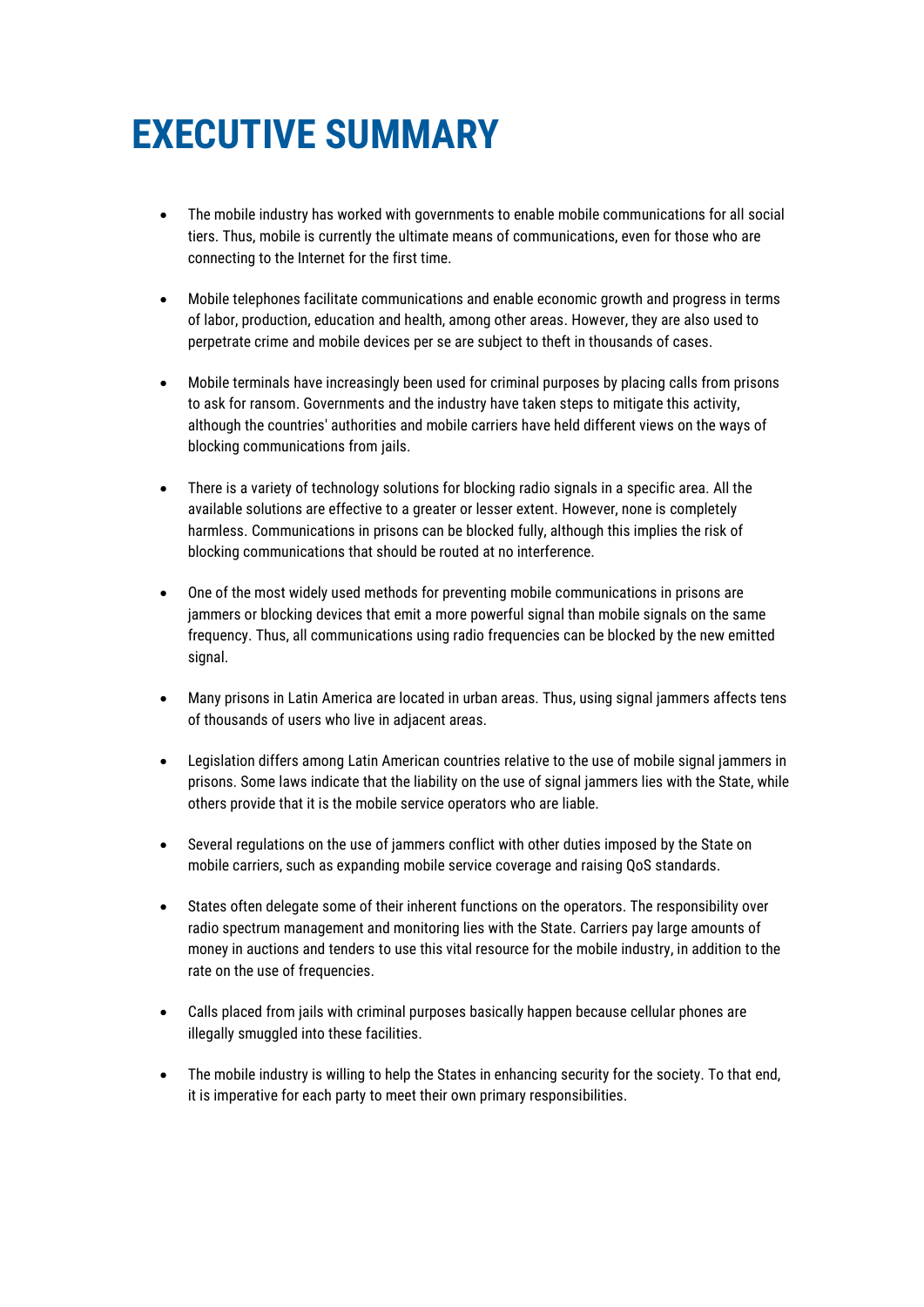# <span id="page-4-0"></span>**INTRODUCTION**

The right to communicate is an inalienable human right in the vast majority of countries. It is a known fact that communications have made technical progress. The earliest archaic systems have evolved to the telegraph and later fixed telephones. Undeniably, present day communications are ruled by mobile services, which have evolved from communications between human beings to Internet access and communication among things with no human intervention.

It is estimated that by 2022, there will be 9.1 billion mobile subscriptions globally, 8.3 billion of which will be mobile broadband accesses.



**Evolution of global mobile subscriptions by technology - 2016-2022 (in Millions)** 

*Source: 5G Americas<sup>1</sup>*

1

By year-end 2017, Latin American mobile subscriptions will reach 690 million, representing 7.52% of the world total.

<sup>&</sup>lt;sup>1</sup> Statistics published by 5G Americas, December 2017, extracted on 2 May 2018 from [http://www.5gamericas.org/files/cache/1afb0bbd8f7b6655d94d2287046427ac\\_f1977.png](http://www.5gamericas.org/files/cache/1afb0bbd8f7b6655d94d2287046427ac_f1977.png)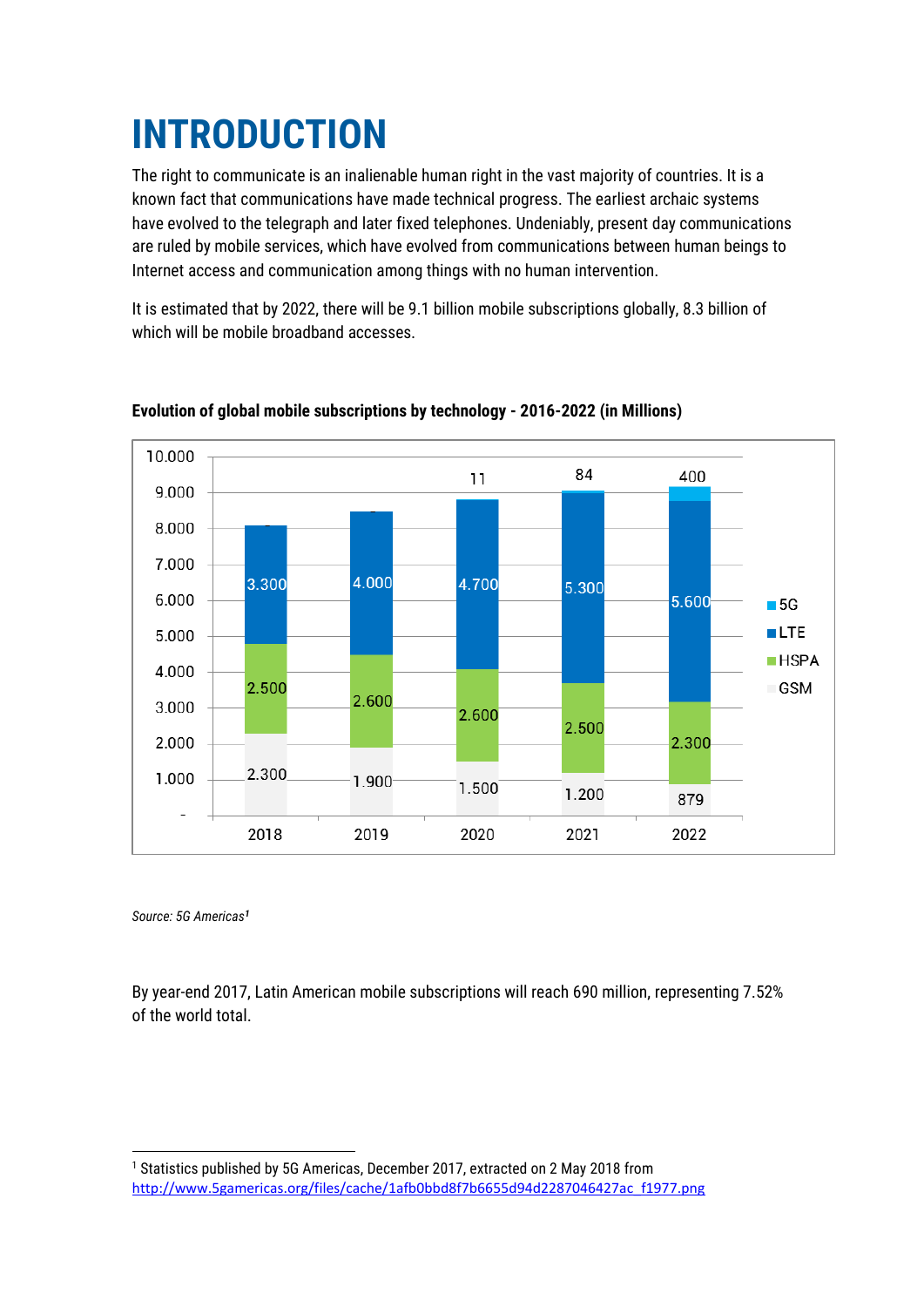

**Evolution of LTE subscriptions in Latin America by technology – 2018-2022 (In Millions)**

*Source: 5G Americas<sup>2</sup>*

The mobile industry has worked with governments to enable mobile communications for all social tiers and these are currently the ultimate means of communications for those who wish to connect to the Internet for the first time.

The growth of mobile services has also brought about new challenges both for the industry and for the countries' authorities. Mobile phones facilitate communications and enable economic growth and progress in labor, production, education and health, among other areas. However, they are also used to perpetrate crime and mobile devices per se are subject to theft in thousands of cases.

The criminal use of mobile services taps into several aspects. One of these has been that mobile terminals have increasingly been used for criminal purposes by placing calls from jails to ask for ransom. Governments and the industry have taken steps to mitigate this activity. These range from implementing black lists containing IMEI numbers and their disablement aimed at reducing the number of stolen cellphones, to blocking cellphone signals inside prisons.

The latter measure triggered differences between the countries' authorities and mobile carriers regarding the methods for blocking communications from prisons.

This document analyzes different public policies and existing regulations on the matter, while describing the effects the different systems for signal jamming have had on mobile networks. It

<sup>1</sup> <sup>2</sup> Statistics published by 5G Americas, December 2017, extracted on 2 May 2018 from [http://www.5gamericas.org/files/cache/5387a1b27fdeea773af9ec9858c8cef0\\_f1973.png](http://www.5gamericas.org/files/cache/5387a1b27fdeea773af9ec9858c8cef0_f1973.png)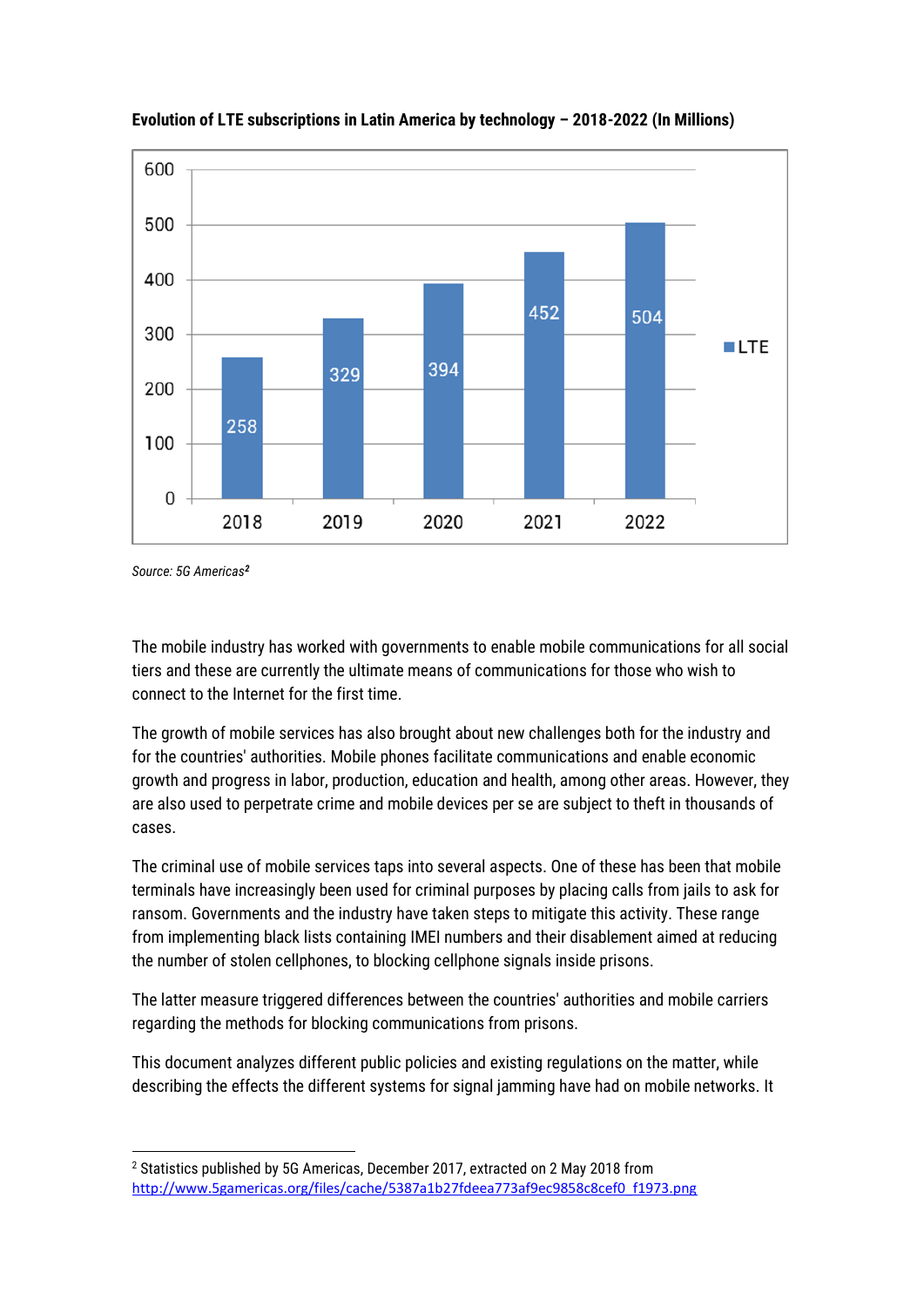further describes the available technology and proposes a few recommendations to the authorities.

As explained earlier, this document discusses the regulatory and technological complexities involved in jamming outgoing criminal communications from prisons. However, 5G Americas knows jammers are also being used illegally, in most cases by businesses or individuals. This type of interference jeopardizes the regular operation of the mobile services, private investment aimed at service expansion and citizens' right to communicate.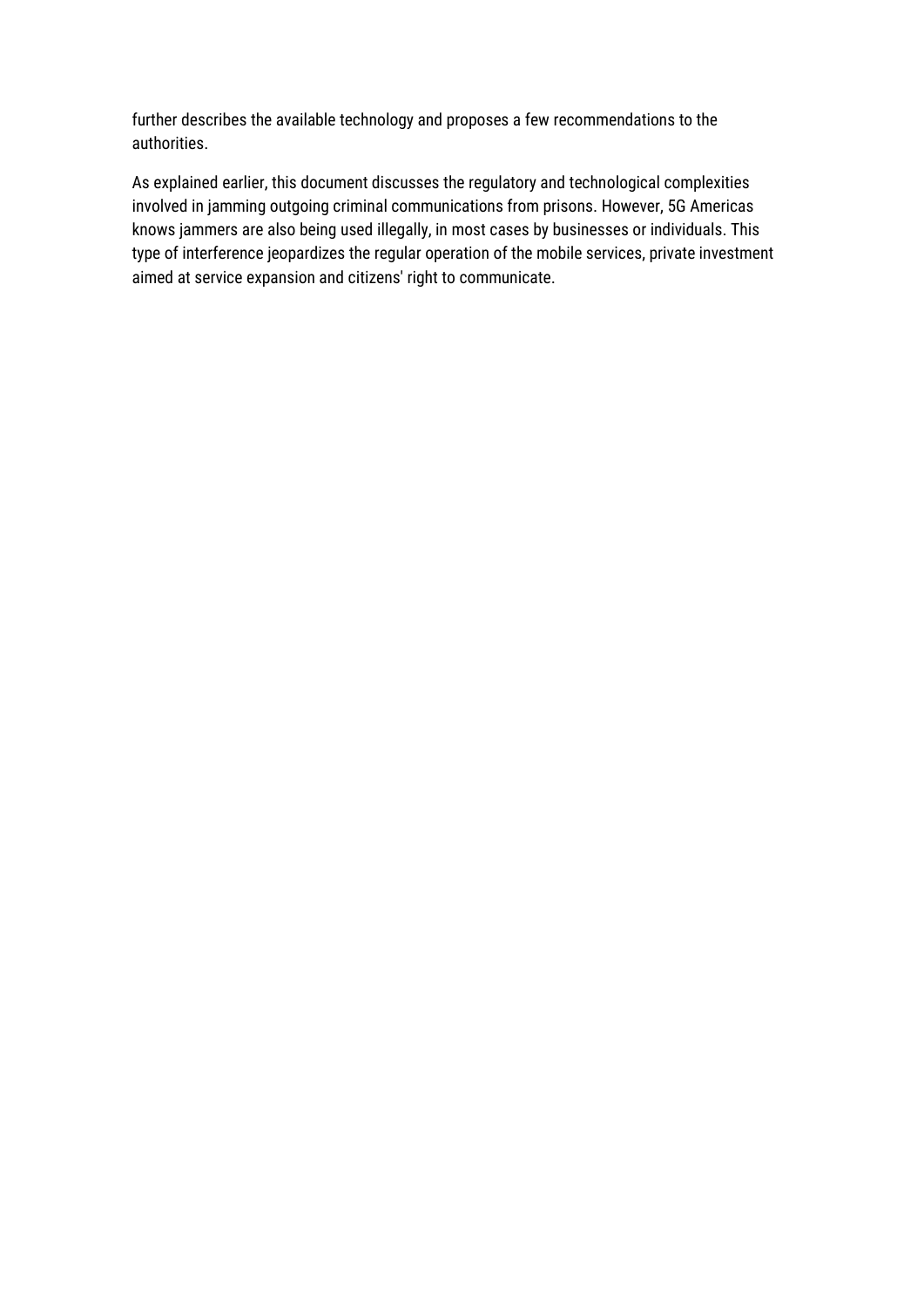### <span id="page-7-0"></span>**JAMMING MOBILE PHONES**

Jamming mobile phones consists in preventing radio communications from being placed. There is a variety of technical processes that can be used to create a seamless situation.

There are many hazards surrounding illegal calls from prisons. These range from raising security risks within such institutions to enabling organized crime and the conduct of gang operations from within prison, with the resulting security risks to the public.

One thing is certain: This type of communications would not exist if mobile terminals were not illegally smuggled into prisons. In this regard, the main barrier for preventing such communications is limiting the entry of cellular phones in prisons to the extent possible. Although, undeniably, the issue cannot be resolved completely, various options can be used to minimize it.

Firstly, security should be stepped up in the perimeter. In other words, anyone entering prison premises as well as inmates with temporary permits to leave the prison, family members visiting inmates, dishonest officials involved in smuggling mobile terminals or placing calls from them should be checked thoroughly. Portable and fixed detection systems exist, such as those used in airports, for example. Another option is to enforce regular surveillance of the physical perimeters of jails. Cell phones are often hurled into the prison from the outside and picked up by inmates.

On the other hand, societies should be warned about fraudulent telephone calls from prisons. It is advisable for the authorities to develop massive outreach campaigns on how these crimes work, while issuing advice on the right steps to take upon receiving such phone calls.

Several countries have implemented steps against cell phone theft, such as the duty of customer registration or the creation of black lists of stolen terminals. For example, the wide adoption of pre-paid mobile services is often contrary to effective information about the identity of line holders. Authorities and the industry could also agree on the use of call registration systems from prisons with a view to subsequently cancelling the lines used illegally.

As explained in item 3 in this document, there is no reliable solution to eliminate all fraudulent calls without interfering with legitimate communications or those placed to and from adjacent prison areas.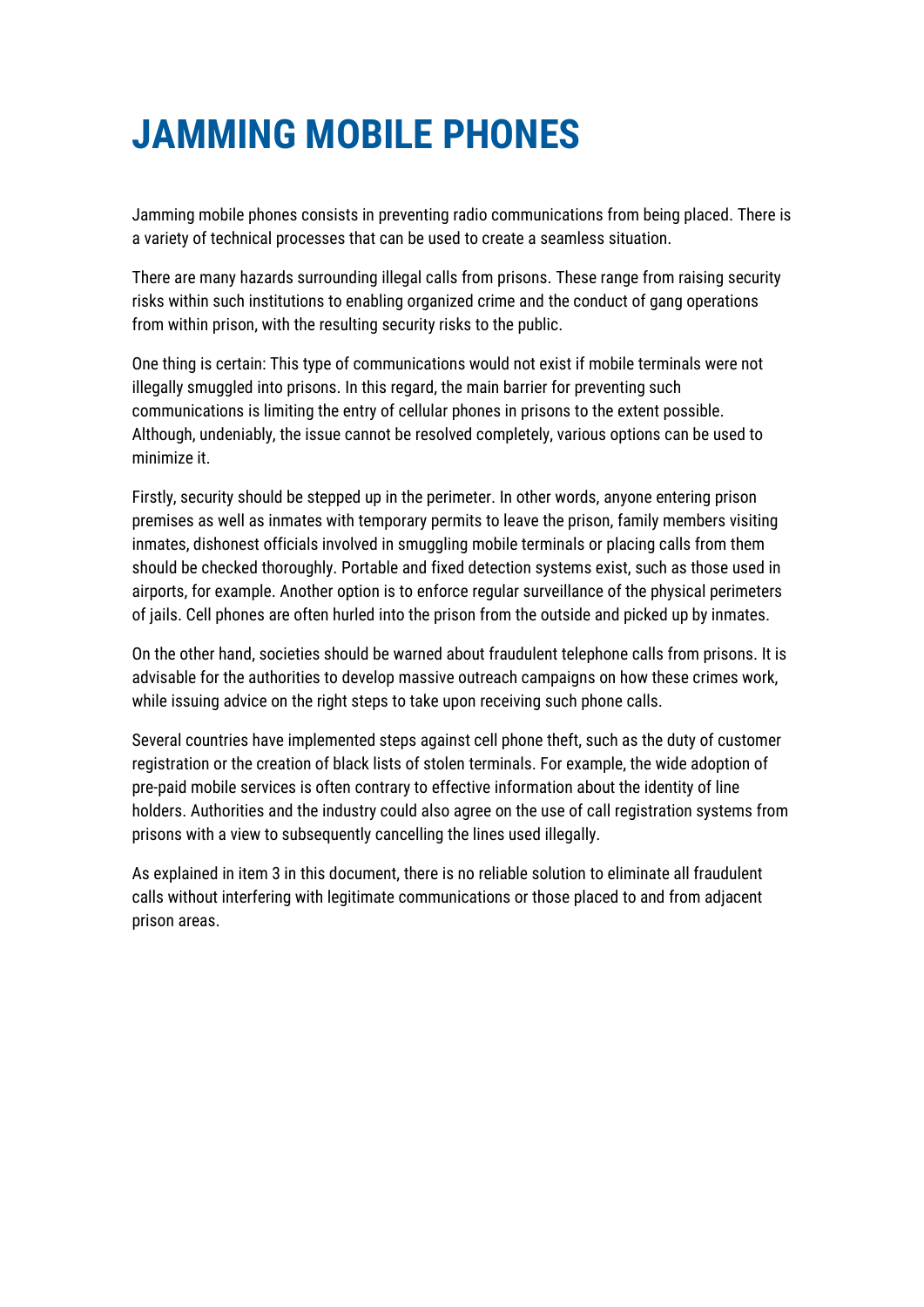# <span id="page-8-0"></span>**JAMMING MOBILE PHONES IN PRISONS**

Criminal calls placed from prisons are a usual occurrence in Latin America. Several national authorities have taken steps to mitigate such communications with varying results. Unfortunately, in some cases the mobile industry turns out to be responsible for inefficiencies created in other spheres or technologies that are currently less than one hundred percent efficient.

One of the most widely used methods are jammers, which emit a more powerful signal than cellular signals on the same frequency. Thus, all communications using radio frequencies can be blocked by the new emitted signal. Communications liable to cancellation include mobile voice services, mobile Internet access, WiFi and GPS.

The use of jammers by individuals is banned in most countries. The United States Communications Act prohibits their use, as does the Criminal Code. In addition, the Federal Communications Commission (FCC) of the United States issued an enforcement advisory warning where it stated, among other things, that: $3$ 

- It is illegal to operate radio frequency jammers in the United States.
- It is illegal to import radio frequency jammers into the United States.
- It is illegal to solicit or publicize radio frequency jammers on the Internet or at merchant stores.

The restrictions further imply economic sanctions of up to U\$ 112,500 per offense, in addition to seizure of the terminal and even imprisonment.

The prohibition to use jammers further encompasses public use by States and local Government Agencies, including local laws and Enforcement Agencies<sup>4</sup>.

Meanwhile, in the European Union, the sale and use of jammers are ruled by the Radio and Telecommunication Terminal Equipment (R&TTE) Directive<sup>5</sup>. For other European countries which are not part of the European Union (EU) and have not enforced the R&TTE, the European Conference of Postal and Telecommunications Administrations (CEPT) indicates that national authorities might prevent the sale and use of jammers<sup>6</sup>. Thus, the use of jammers of telecommunication signals is the responsibility of national authorities.

<sup>1</sup> <sup>3</sup> Public Notice. Enforcement Advisory # 2012-08. FCC. Extracted on 14 November 2016 from [https://apps.fcc.gov/edocs\\_public/attachmatch/DA-12-1642A3.pdf](https://apps.fcc.gov/edocs_public/attachmatch/DA-12-1642A3.pdf)

<sup>4</sup> Public Notice. Enforcement Advisory # 2014-05. FCC. Extracted on 14 November 2016 from [https://apps.fcc.gov/edocs\\_public/attachmatch/DA-14-1785A1.pdf](https://apps.fcc.gov/edocs_public/attachmatch/DA-14-1785A1.pdf)

<sup>5</sup> Guide to the R&TTE Directive 1999/5/EC. European Commission. Extracted on 14 November 2016 from <http://ec.europa.eu/DocsRoom/documents/9901/attachments/1/translations/en/renditions/native>

<sup>6</sup> Recommendation (04)01. Amended in May 2016. CEPT – ECC. European Communications Office. Extracted on 14 November 2016 fro[m http://www.erodocdb.dk/docs/doc98/official/pdf/Rec0401.pdf](http://www.erodocdb.dk/docs/doc98/official/pdf/Rec0401.pdf)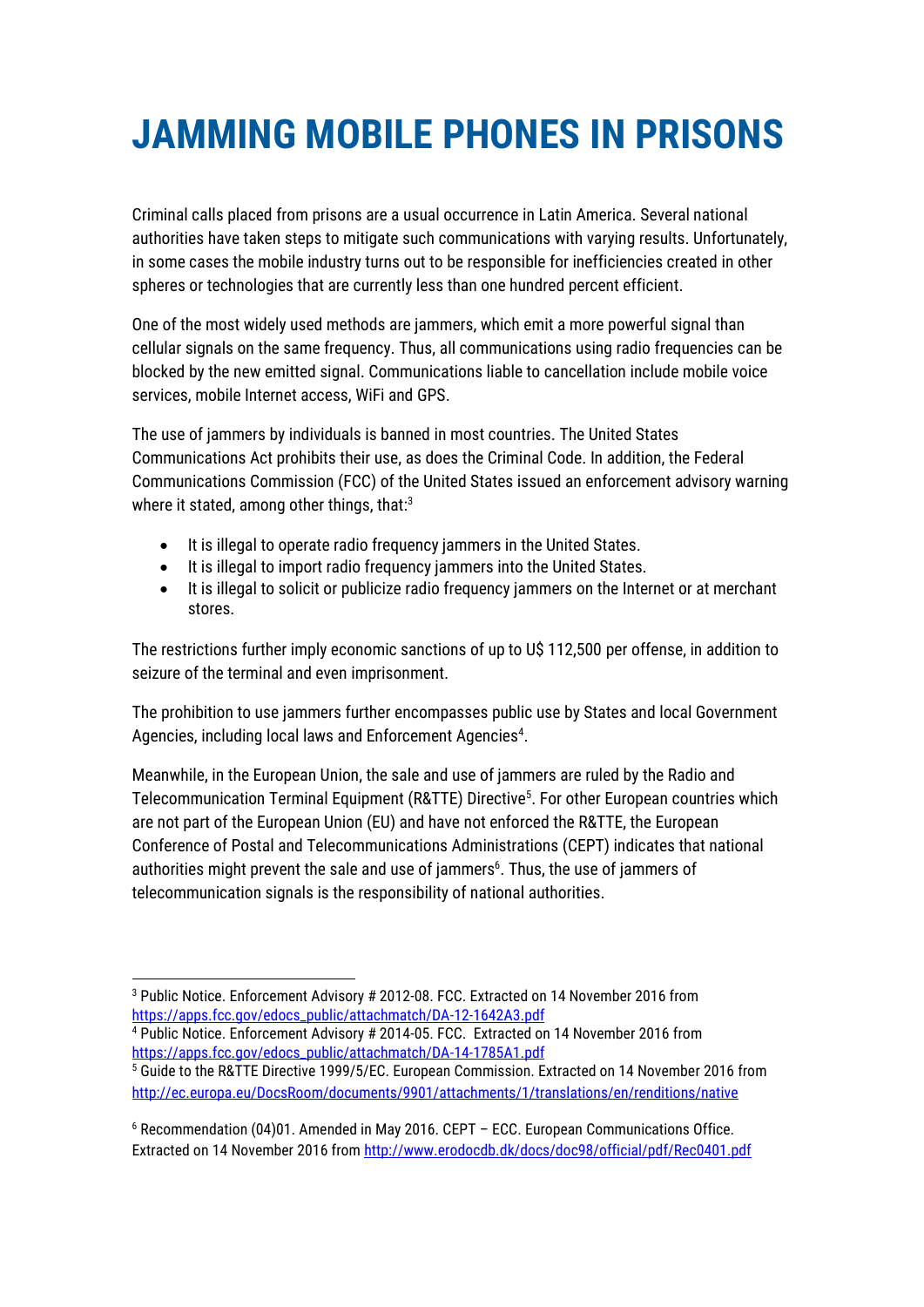The only exception to the above positions may be the deployment of jammers in the context of countries' national security, where the latter are free to regulate their use. EU member states retain absolute freedom regarding military radio facilities.

The status regarding cell phone jammers in Latin America differs from country to country. Some have regulated their operation while others have not.

Despite overall prohibitions, the use of radio frequency jammers by authorities may be necessary to restrict or limit communications at times such as terrorist threats, hostage situations or military movements. In these cases, communication jammers are used with a focus on buildings, restricted government areas, accurately defined geographical urban areas, among other cases.

In other situations, jammers are used when communications using mobile or WiFi networks are not wanted, such as in theatres, churches or government buildings. In many cases, such jamming is either irregular or illegal.

One of the most widespread uses of jammers is preventing communications inside prisons so that no criminal communications are placed to the outside.

In Latin America, the use of jammers or other technologies with a similar purpose, i.e. preventing RF signals in prisons, raises differing views among the authorities, regulators, operators and users.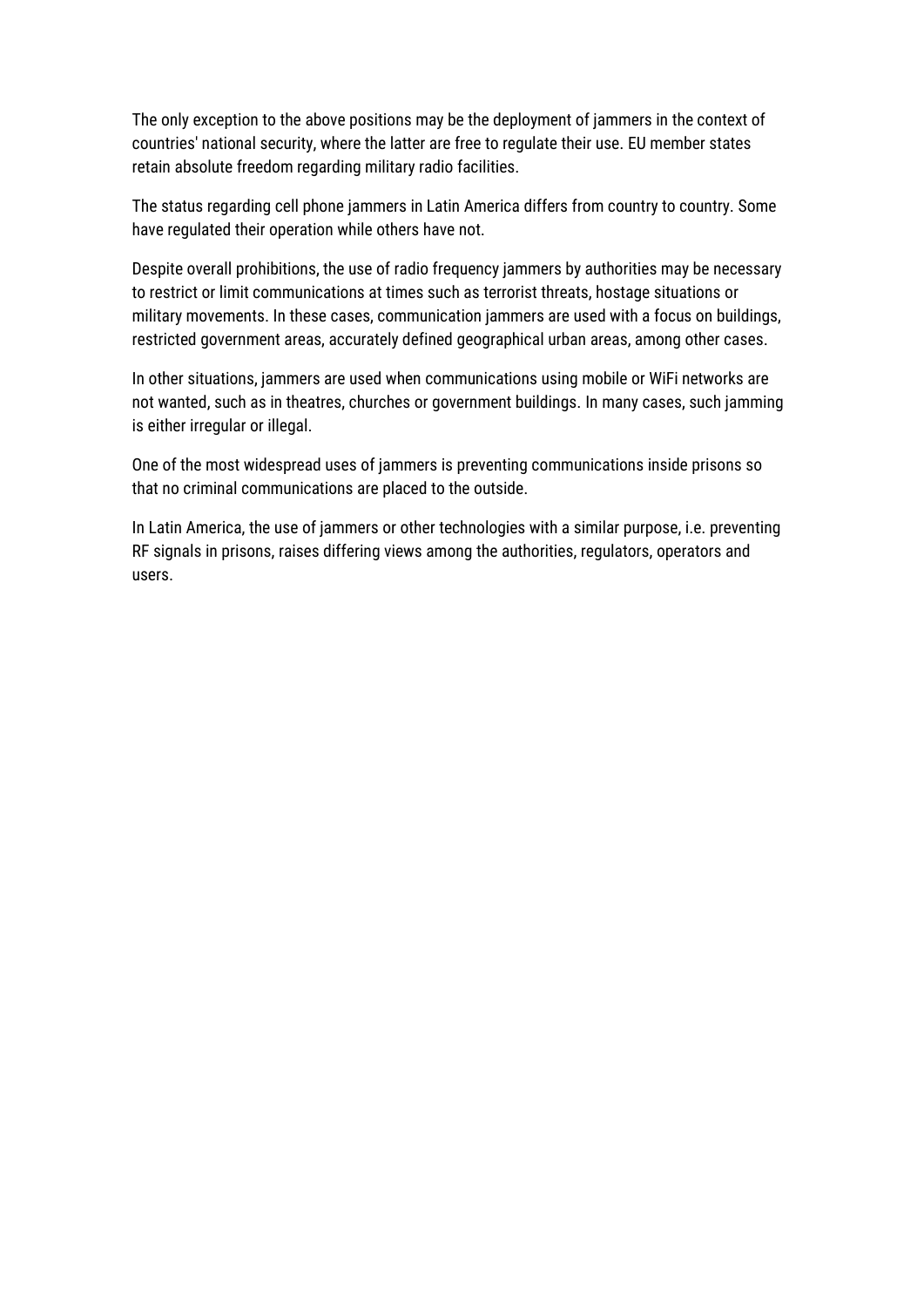## <span id="page-10-0"></span>**TECHNOLOGY OPTIONS FOR MOBILE SIGNAL JAMMING**

There are different technology solutions for blocking radio signals in specific areas. Each presents its own advantages and disadvantages. All the available solutions are effective to a greater or lesser extent. However, none is completely harmless. In other words, communications in prisons can be blocked fully, with the target being set by the authorities, although this implies the risk of blocking other communications that should be routed at no interference.

In selecting a technology solution to jam cellphone signals, the following factors applicable to all solutions should be taken into consideration. A major one is the geographical area to be blocked. Blocking a signal in an urban area implies different challenges from blocking radiocommunications in low density or rural areas.

From the technology perspective, blocking radio communications is not complex. Consideration should be given to the way a mobile telecommunication network operates. Each mobile telephone is manufactured under international standards. They contain signal transmitters and receivers and are configured to search for signal at all times.

On the other hand, a cell site basically consists of a base station (BS) and antennas using the radio frequencies allocated to the operator. Each site is divided into cells that can provide signal coverage in different geographical areas surrounding the site.

A mobile telephone can attract up to 32 cells simultaneously: the device selects the strongest signal. Should the cell selected by the terminal stop working or if the mobile moves away from it, it will choose the next strongest signal.

The technology principle underlying the jam is cancelling the frequencies of the communications routed between the terminal and the cell site or, conversely, for the RFs to reach the antenna without the antenna emitting.

There are other, less sophisticated, alternatives to prevent unauthorized communications from within prisons. One of them consists in shutting down sites or, in other words, leaving the geographical area where the prison was erected with no cellular signal. For prisons located in low density areas, this solution is 100% effective. Conversely, the homes surrounding the prisons and the security personnel working in the facilities are left with no communication. It is a drastic solution in that it also precludes emergency communications from mobile phones.

Another way of preventing communications is by lowering the power of antennas to reduce their coverage with the purpose of leaving prisons with no service. It is less effective than shutting down sites and entails the same risks of isolation from communication.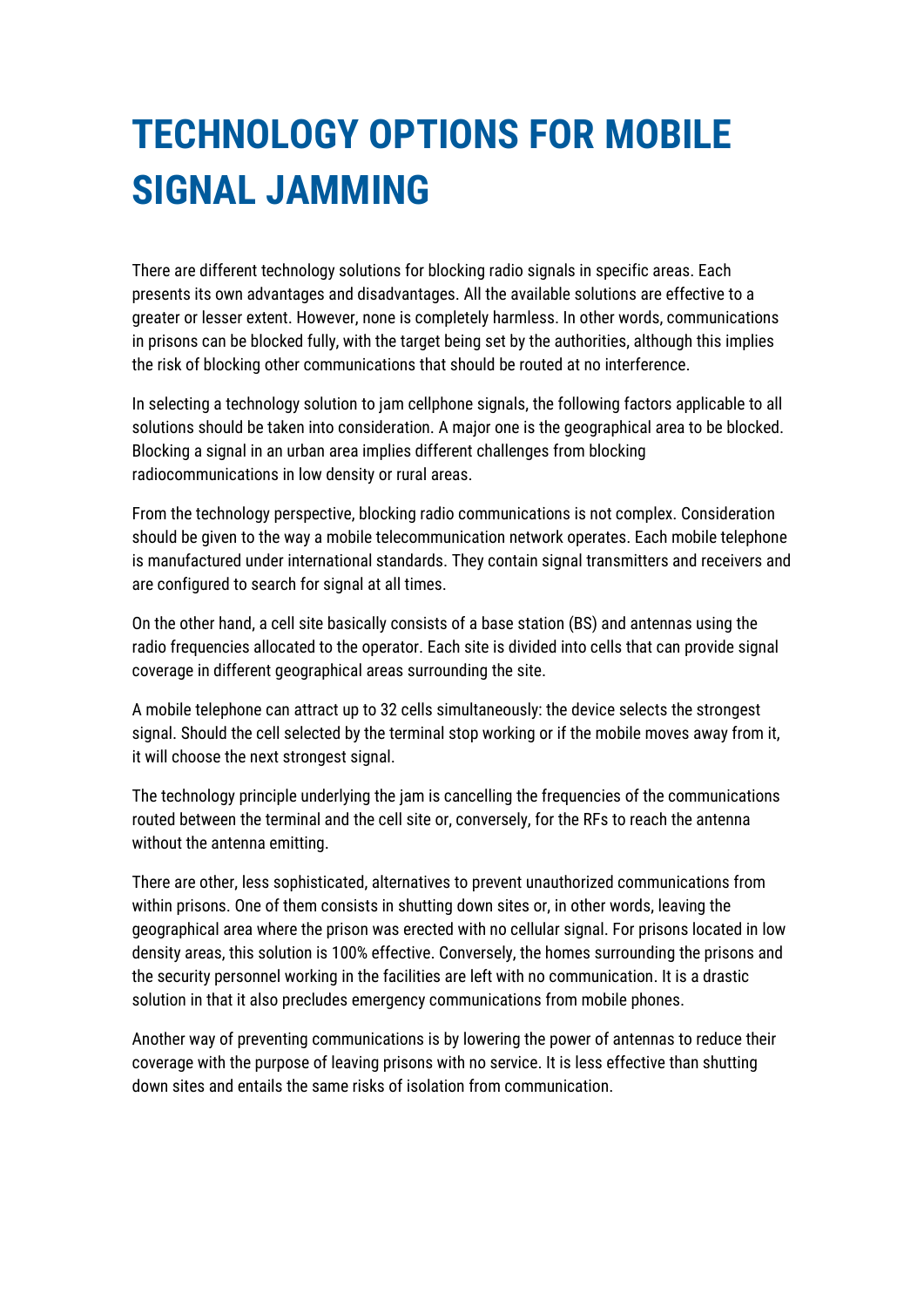### <span id="page-11-0"></span>**JAMMERS**

Jammers block radio communications by creating deliberate interruptions in electronic devices. Jammers transmit on the same frequency as mobile telephones and base stations, interrupting the signal by causing interference between the device and the mobile network. In other words, this type of jammer renders all wireless devices operating on such frequencies useless.

Jammers cannot distinguish between communications, i.e. they block all types of communications, including those which should always be enabled, such as 911 calls.

The advantage of jammers is that they can block all calls from cellular phones, regardless of the handset technology. However, although some countries prohibit the use of these devices, as well as their publicity and sale, jammers are difficult to configure from the technology perspective so that they operate in a specific area only. In other words, if calls placed by inmates inside a prison are blocked by jammers, the interference created by the device may reach the civil population living in the surroundings of the prison. This is one of the main shortfalls of jammers.

Another negative aspect of jammers is that they are costly for operators because of the different adaptations and configurations required in the changes of the radio environment. Furthermore, depending on the type of configuration, text messages might escape blocking.

In several Latin American countries, the use of jammers is prohibited for individuals. However, it is widely known that they are offered for sale at electronic stores and the like.

Operators invest large amounts of money to expand the coverage of their networks, sell mobile phones and attract and retain users. It should also be stressed that operators are bound to meet stringent coverage targets set by the authorities. The indiscriminate use of jammers by individuals jeopardizes the normal flow of the mobile industry, service quality and availability and user satisfaction.

The authorities should be called upon to implement tighter controls on the legal and illegal operation of jammers by individuals.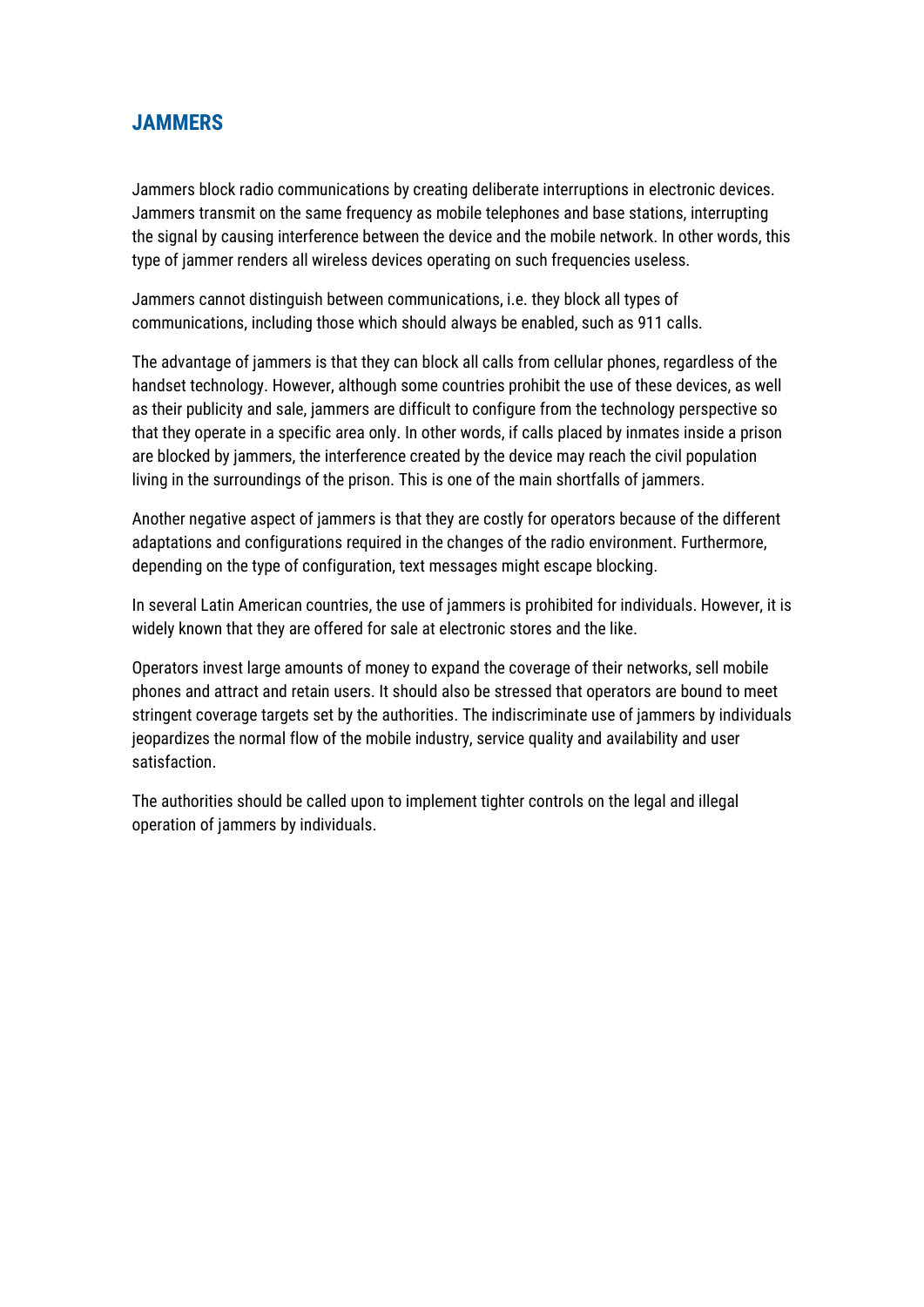### <span id="page-12-0"></span>**BRIEFCASE JAMMERS**

Solution implemented in Brazil

This year, upon request from the National Prison Department (DEPEN), the Superintendence for Planning and Regulation of Anatel called upon operators to prepare a study on the possible radio jamming solutions. Anatel suggested an analysis of the implementation of "dummy" base stations at prisons to serve as a dissipator of unauthorized traffic.

The operators have pointed out a few risks:

- There is no platform solution;
- An enabling platform should be developed, incurring operational risks and lengthening the implementation timeframe;
- There is a high cost to the prison service involving the dedicated access network, in addition to the cost of the enabling platform;
- The system has the potential to interfere with the service externally;
- There is no guarantee of efficiency, since under this assumption, the BS should encompass the entire communication spectrum rather than a given technology or spectrum band.

The study suggested the use of briefcase jammers. Its advantages include:

- Convenience afforded by mobility.
- The mobility of the solution does not incentivize the use of external jammers that interfere with radio communications.

#### **Operation Diagram**



*Source: Telefónica Brazil*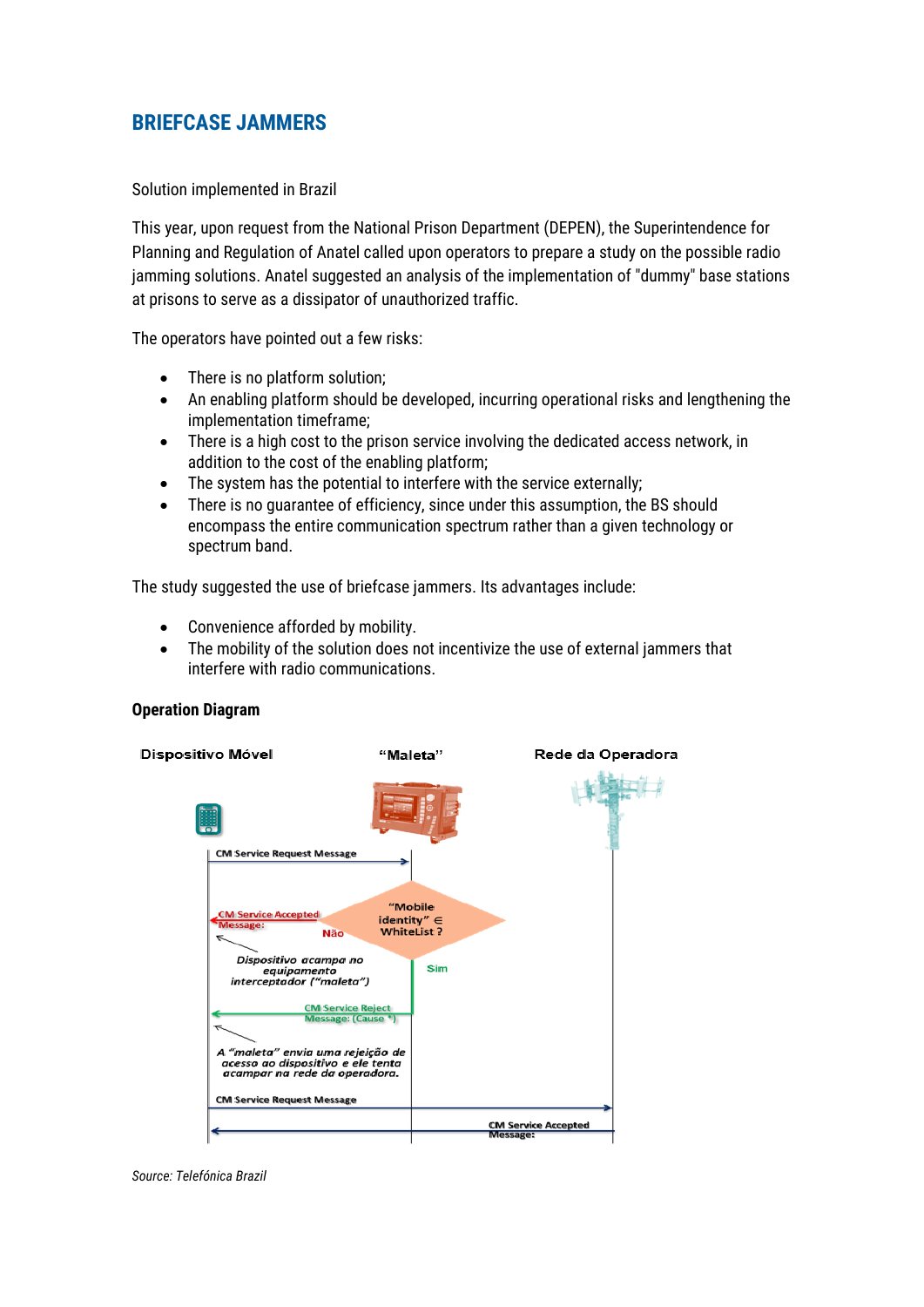#### **External view**



*Source: Telefónica Brazil*

#### **The system's major features include:**

- Smart Cellular Blocking System: it uses a series of small (pico) base stations to block communications to and from two cellular phones.
- Cellular phones communicate with pico BSs, which lack communication with external networks.
- They enable the jamming of voice, data and SMS communications coming from GSM, WCDAM and 4G LTE.
- Jamming of other radio and WiFi signals.
- Selective Cellphone Jamming.
- Cellphone Access Monitoring.
- Storing the International Mobile Subscriber Identity (IMSI), the International Mobile Equipment Identity (IMEI) and the Mobile Station on the Integrated Service Digital Network).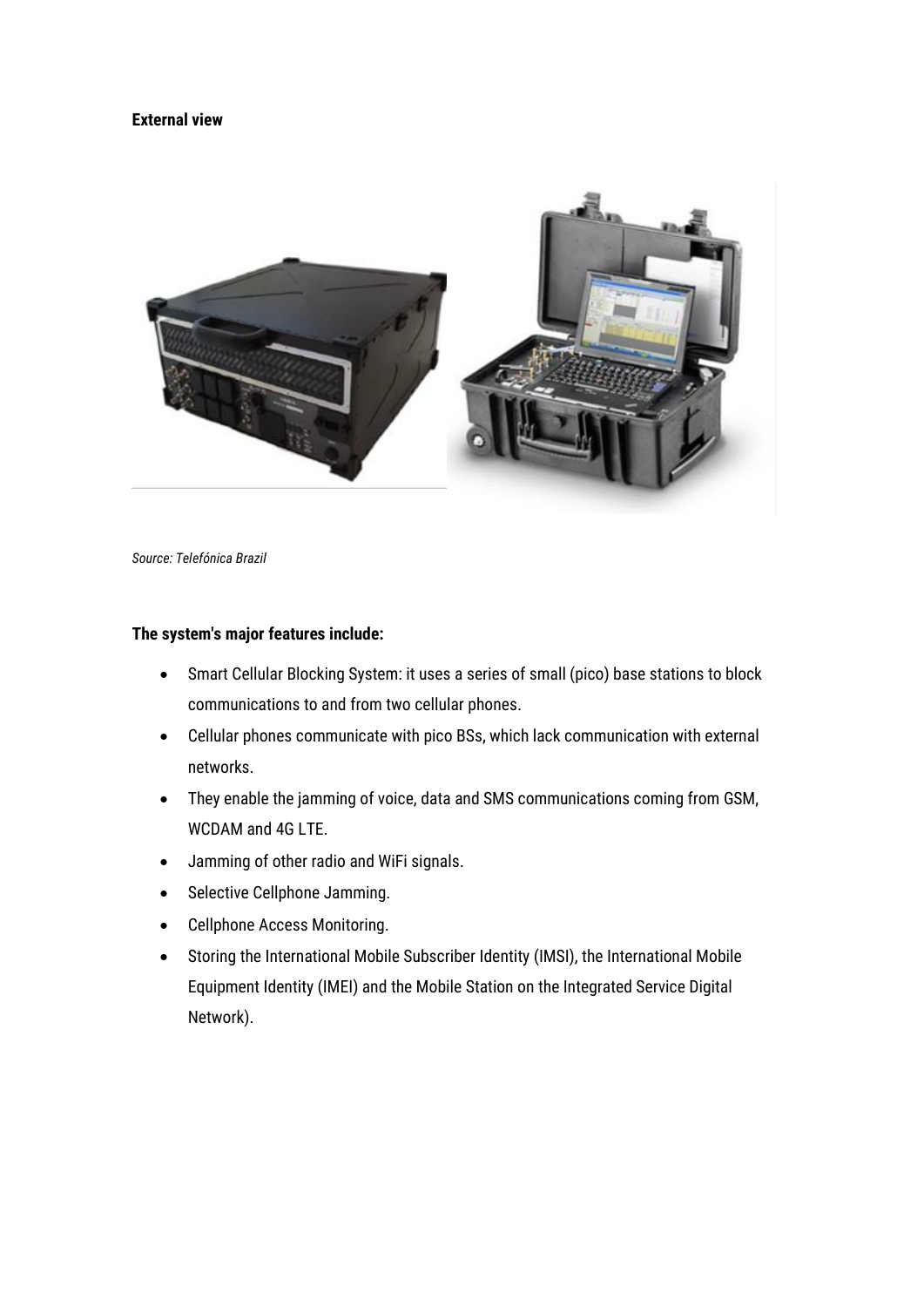### <span id="page-14-0"></span>**DUMMY ANTENNAS**

A dummy antenna is a mobile telecommunications antenna with specific parameters and designs that restrict mobile services in a given area.

The blocking method by dummy antennas leverages the features whereby mobile phones connect to the cell site with the strongest signal. The dummy antenna creates an area of high signal intensity and, thus, the mobile phones under its coverage connect to this antenna.

However, this connection between cellular phones and the antenna does not place communications because the antenna prevents the use of the service for outgoing and incoming calls, SMS messages and mobile data services. If a mobile phone places a communication from an area that is not affected by the dummy antenna but moves into this antenna's coverage area, service is cut off.



### **Operation Diagram of Dummy Antennas or Cell sites**

*Source: Telefónica El Salvador*

Dummy antennas are implemented by operators in areas adjacent to prisons so that they become the dominant signal and thus force mobile phones to connect to them instead of to remote sites.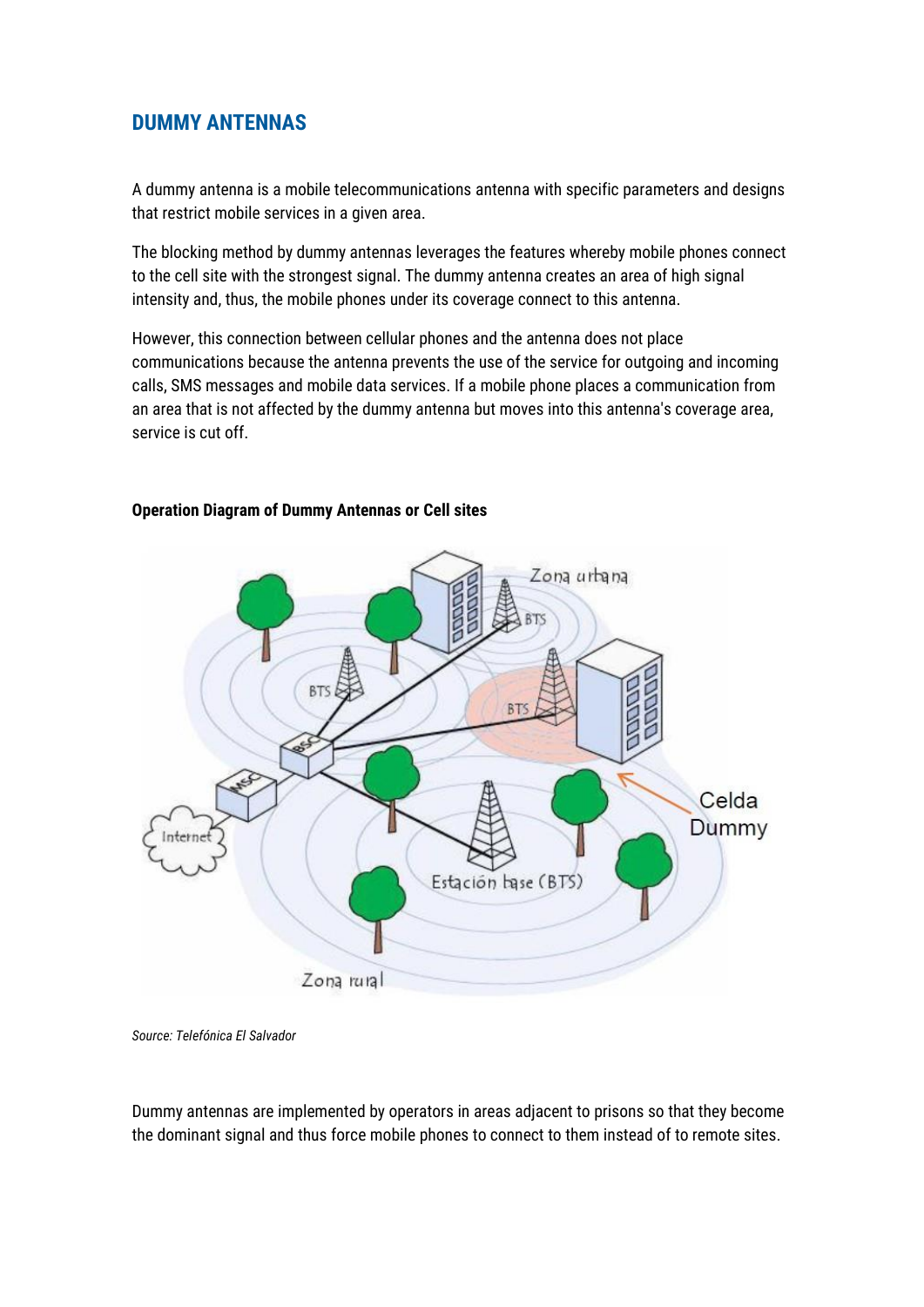One of the advantages of communication blocking solutions using dummy antennas is the rapid implementation of the system. The blocking affects the geographical areas at a smaller width than other solutions, such as site shutdown, and it prevents the operation of signal repeaters that might be located inside prisons given that the repeated signal will also be a dummy.

Another advantage is that operators may view and monitor antenna operation in real time. Furthermore, synergies may exist between operators in search of the best location for these antennas on existing sites, minimizing the need for building new sites.

This solution also affords a few advantages. Antennas may be subject to vandalism, in which case they would stop working. The solution of dummy antennas does not block WiFi or satellite telephone signals.

It might also raise wrong perceptions, since cellular telephones receive signal (whose strength is usually displayed on the device screen) even if there is no service.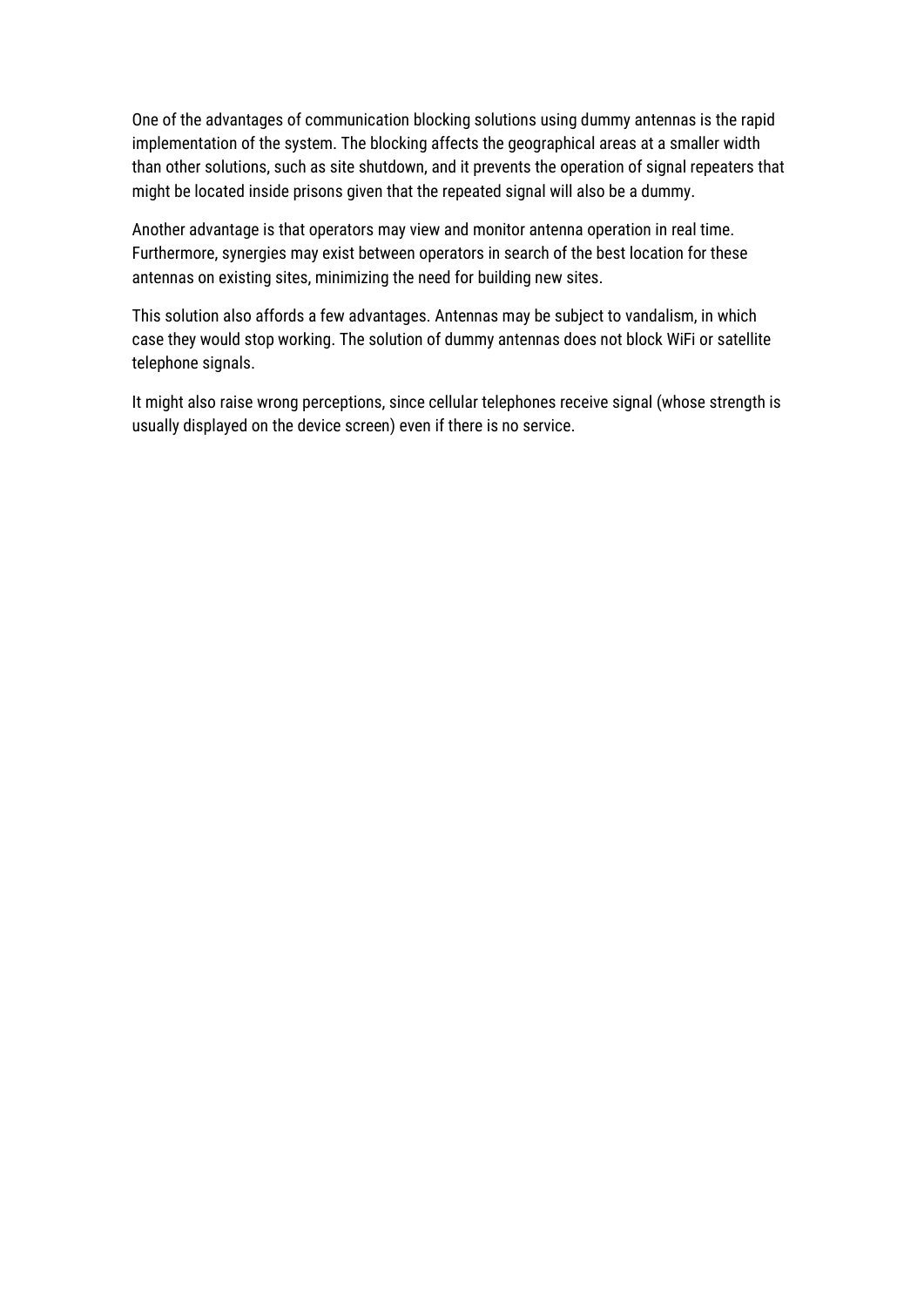### <span id="page-16-0"></span>**MANAGED ACCESS SYSTEMS**

Managed access systems work based on a simple theory: they enable authorized communications to go through while restricting prohibited ones. An antenna similar to a femtocell is required, which will behave as a low consumption cell. This device relays calls to the operators.

The terminals that are authorized for communications are registered on a white system list, while those that do not appear on such list are blocked, or their communications re-routed. Emergency 911-type calls are allowed without prior approval of any kind.

The challenge with this solution is adjusting the system so that the mobile telephones inside the controlled facility connect to the managed cell instead of to the operator antennas that may be located in the surroundings, while preventing the signal from leaving the facilities and interfering with the legitimate use of the cellphone.



#### **Operation Diagram of a Managed Access System**

*Source: Corrections Technology Association<sup>7</sup>*

**.** 

The system works with all kinds of mobile service (2G, 3G, 4G LTE). However, it calls for cooperation among operators, since the latter are required to use their available spectrum. In other words, such systems work on spectrum leased by operators.

<sup>7</sup> Cellular detection & control. Corrections Technology Association. NTIA. Extracted on 17 November 2016 from [https://www.ntia.doc.gov/files/ntia/comments/100504212-0212-01/attachments/SC-](https://www.ntia.doc.gov/files/ntia/comments/100504212-0212-01/attachments/SC-PW_C5_Presentation_Rev5%20Final.pdf)[PW\\_C5\\_Presentation\\_Rev5%20Final.pdf](https://www.ntia.doc.gov/files/ntia/comments/100504212-0212-01/attachments/SC-PW_C5_Presentation_Rev5%20Final.pdf)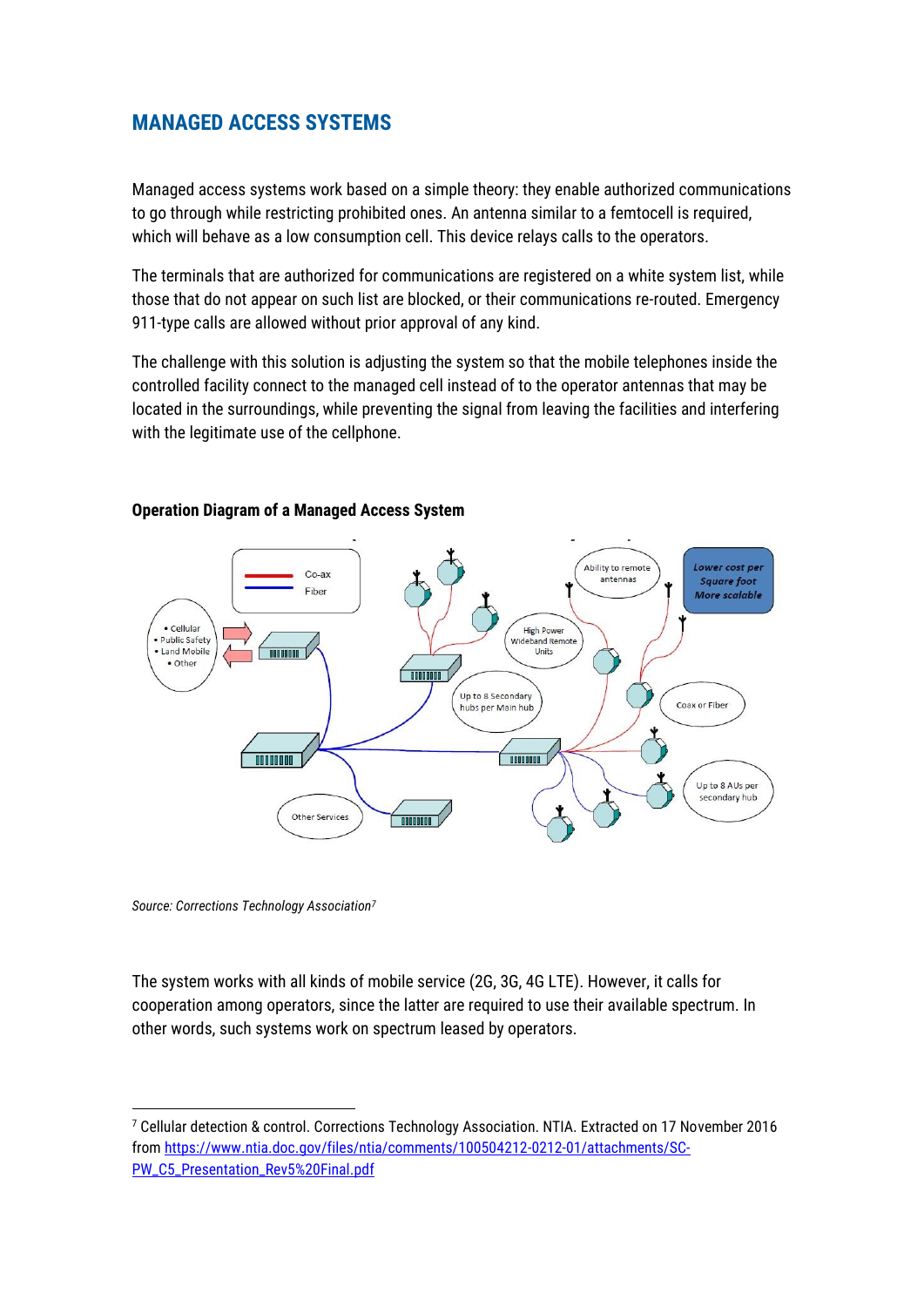# <span id="page-17-0"></span>**OBSTACLES FACED BY OPERATORS IN BLOCKING COMMUNICATION IN PRISONS**

Technology solutions adopted to block criminal communications in prisons have shown that although they may be effective in preventing such communications, they seriously affect service to the users living in the surroundings of the prison locations.

Reality shows that in Latin America many prisons are located in urban areas. For this reason, it is extremely necessary to work on a collaborative solution between the authorities and the mobile industry regarding the blocking of communications in a manner that does not affect legitimate users of the service.

Aside from the technology to be adopted (or revised, in case one is already in place) to prevent criminal calls, it should be understood that safety and security are a major responsibility of countries' authorities. The industry may help mitigate the number of instances of this type of crime, but in no way can it be held liable for actual cases, as would seem to be suggested in certain legislation based on the economic and criminal sanctions they impose on operators.

Sectoral authorities demand that mobile operators meet stringent quality of service regulations. Similarly, the latest spectrum auctions in the region have included strict coverage targets that call for investment efforts by operators. In many cases, these coverage and quality targets cannot be met because the radio resource is not available or bureaucratic barriers exist for the installation of antennas, for example. It is worth stressing that managing radio spectrum - an essential resource for the mobile industry - is another responsibility of the States.

The use of RF signal jammers adversely affects the mobile networks of those who are entitled and pay for their use. It further implies substantial operator investments to re-route communications on new network configurations and re-locate base stations and antennas.

In this scenario, mobile operators are exposed to a contradictory position. They may face sanctions in case communications threatening security are placed but, on the other hand, if they block communications, they may be fined for affecting mobile service users.

Given this reality, new cooperation efforts are required among national authorities, different government agencies and the mobile industry to reach solutions that are satisfactory to all stakeholders in the search for enhanced safety and better mobile communication services.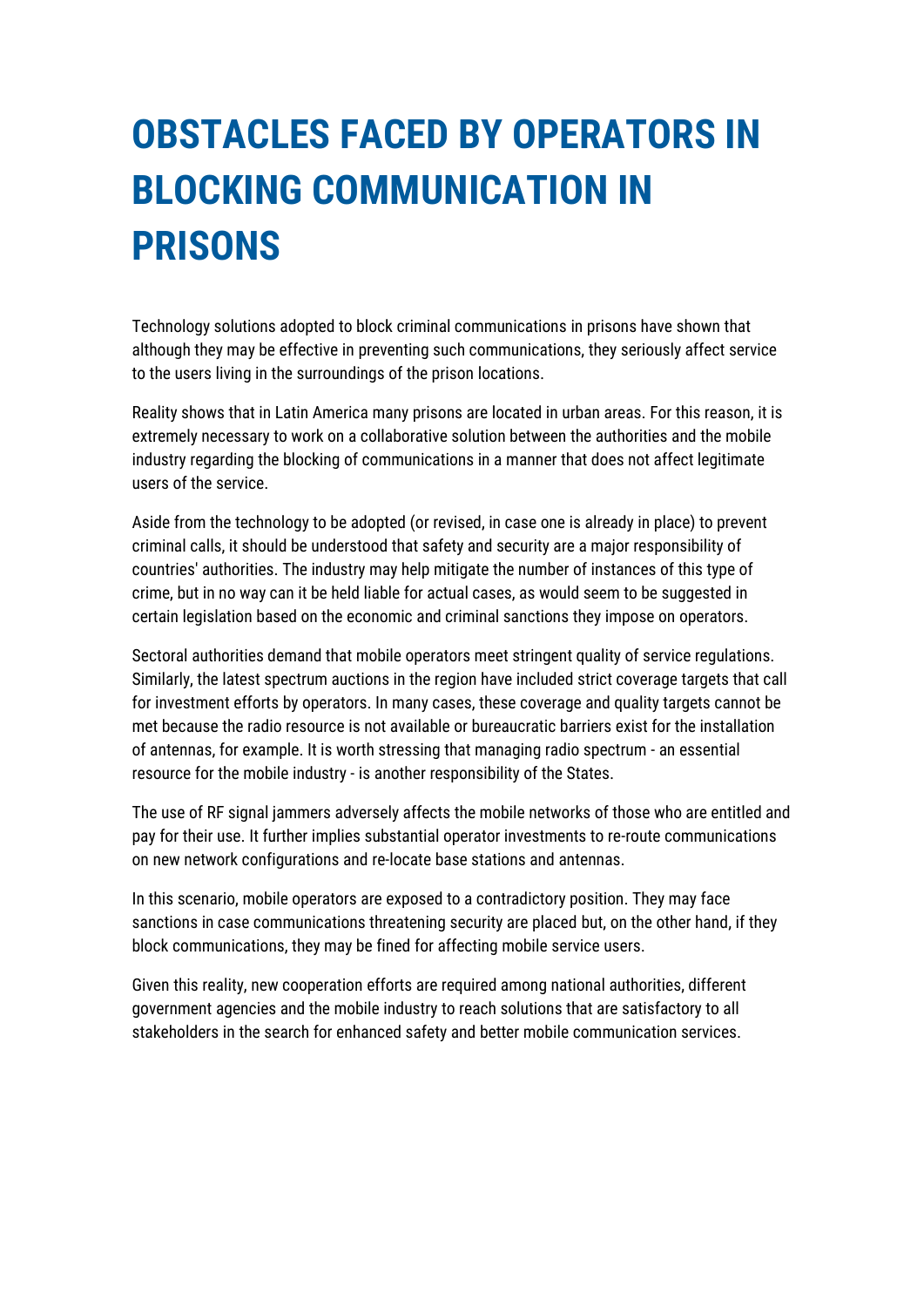# <span id="page-18-0"></span>**RESPONSIBILITY FOR CELLPHONE SIGNAL JAMMING**

Legislation differs among Latin American countries relative to the use of mobile signal jammers in prisons.<sup>8</sup> Some laws indicate that the responsibility for the use of signal jammers lies with the State, while others provide that it is the mobile service operators who are liable. Some, like Argentina, lack legislation on the matter, although this is the position of a minority of countries in the region.

In addition to different laws, there are also different government agencies responsible for signal jamming, although it should be noted that they all report to some kind of security body.

As outlined in this document, fraudulent calls from prisons exist because cellular phones are illegally smuggled into these facilities. Although the smuggling of these cellular phones is difficult to prevent, there is no doubt that it is the responsibility of the State when this happens. Prisons have communication services such as public wireline telephones that can easily be monitored to prevent criminal calls.

Although preventing criminal communications to or from prisons using various techniques is a practice that seeks to protect citizens' security and safety and prevent offenses, such regulations contradict other duties imposed by the States on mobile carriers, such as expanding mobile service coverage and raising QoS standards.

The way in which RF communications work make it almost impossible to ensure that signals will only be blocked in a specific geographic area or within a given perimeter. The interferences created by signal jammers affect communications in adjacent areas, resulting in cutoffs and interruptions in user service for users located within the blocked perimeter although outside of the target site. Many prisons in Latin America are located in urban areas. Thus, this issue affects tens of thousands of users in the region. For these users, failures in the service are the responsibility of mobile operators, who receive complaints because cutoffs and see their reputation degrade. In addition to this situation relative to society at large, operators may face difficulties with telecommunication regulators on grounds of failure to meet coverage and quality targets. In other words, they can further receive either direct or indirect monetary sanctions. In the latter case, they should compensate affected users for service interruption.

It is worth clarifying that in some Latin American countries, service quality measurements demand specific thresholds of placed and dropped calls. A similar situation applies to mobile broadband service rates. The existence of jammers affects compliance with this type of measurements. One possible way to improve this situation would be to exclude quality measurements and the subsequent possible sanctions in the areas where cellphone jammers are used in prisons.

States often delegate some of their inherent functions on the operators. In this section, the example was the smuggling of cellphones into prisons. However, this is not the only such duty.

 $\overline{a}$ 

<sup>&</sup>lt;sup>8</sup> Item 5 in this document outlines the legislative status of the different countries.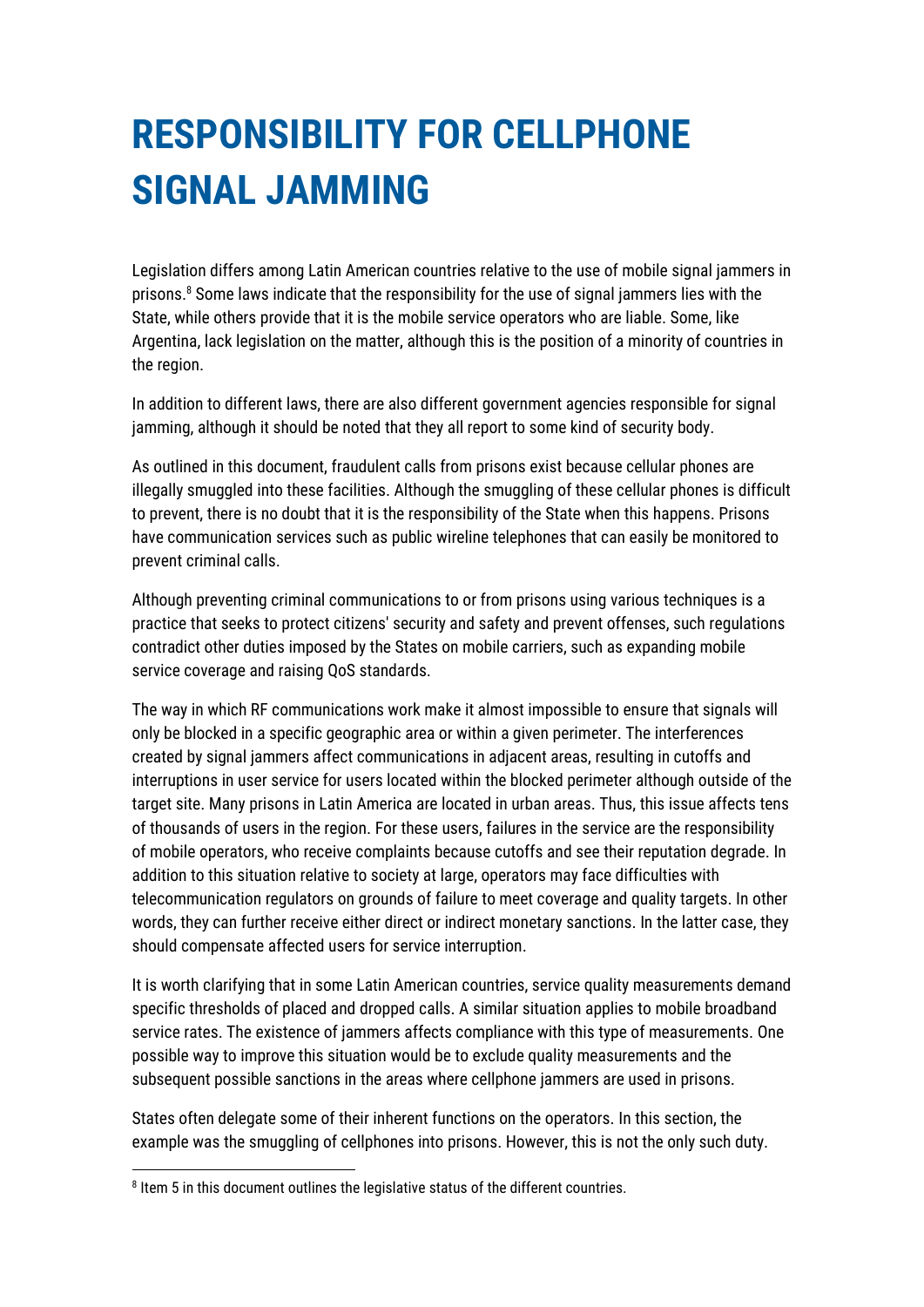The responsibility for radio spectrum management and monitoring lies with the State. Carriers pay large amounts of money to use this vital resource for the mobile industry in auctions and tenders, in addition to the rate on the use of frequencies. The situation contradicts current guidelines on telecommunications regulation for operators, i.e. the duty to provide service at high coverage and quality standards while carriers themselves should jam communications, degrade service near prisons, in many cases, measure spectrum interference rates facing potential economic and, in certain cases, even criminal sanctions upon failure to do so.

In some cases, in addition to the economic costs mentioned - fines, compensation to customers there are other financial efforts borne by operators. Noteworthy among them are the maintenance and installation of radio signal jammers. There are further costs associated with reconfiguring the network and re-locating antennas to prevent illegal communications in prisons.

The mobile industry is certainly willing to cooperate with the States in raising safety and security standards for society. To that end, it is imperative for each party to meet their own primary responsibilities.

### <span id="page-19-0"></span>**EXAMPLES**

#### **COLOMBIA**

The ICT Ministry may authorize the National Prison Institute (INPEC, as per the Spanish acronym) to install equipment to jam or block mobile telecommunications in prisons. The regulation determines that the Ministry may require operators to eliminate or restrict cellular signals inside prisons.

The law does not cover technical aspects, although it establishes that jammers or blockers shall not affect the outside of prisons, and that operators shall adopt every technical measure possible to avoid affecting communications in areas surrounding prisons.

The government, in particular the surveillance and controlling agency, overlooks the initial costs and investments incurred by operators to meet the signal attenuation or mitigation requirements to avoid affecting outside areas because of the previous requirement and the interference caused by jammers.

The regulations do not establish how operators may exclude from quality indicator reports the geographical areas affected by prison jammers. Neither is there any consideration on the fact that tolerance margins should exist, given that the very nature of the radio spectrum and its use prevent accurate measurements of the extent of the jamming and where it stops affecting communication services.

In spite of this, during April 2017, the Constitutional Court of Colombia through sentence T-276/17 ordered INPEC and the ICT Ministry to take the appropriate and necessary measures to modify the current telephone system or equivalent communication technology, so that within a maximum period of six months, the required changes are implemented to ensure the service is more accessible (allowing, if possible, incoming calls), economically adjusted to market offers and the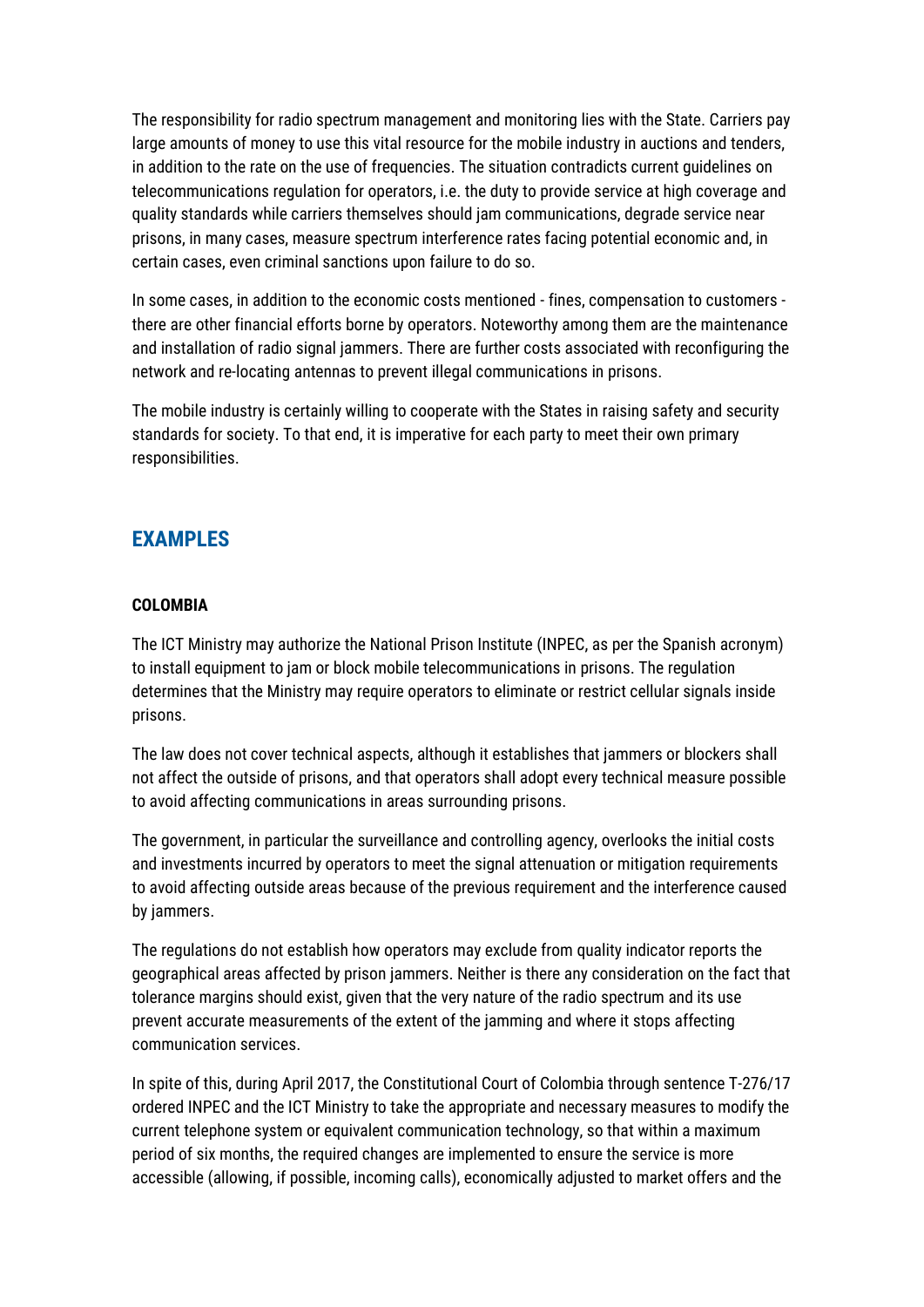economic condition of the inmates, that the efficiency of the service is guaranteed, and that it allows adequate control to prevent its use in illicit activities. These agencies were also ordered to take appropriate and necessary measures to prevent the spread of abuses and corruption facilitated by the current prepaid card system.

### **El SALVADOR**

The Special Law against the crime of extortion indicates that operators have the duty to adopt and apply the business procedures and technical solutions necessary to avoid the rendering of telecommunication traffic services inside prisons.

The regulation does not impose specific technologies. It allows operators to select the type of equipment and technology they will use to eliminate the traffic from inside prisons. However, the concern is not jammer operation per se, but rather the fact that the government shifts the entire responsibility over prison blocking, equipment maintenance, power supply and custody onto the operators.

#### **MEXICO**

Prison authorities are charged with the task of installing signal jammers in prisons. Although there are technical regulations for operating such devices, substandard devices are sometimes operated which alter power arbitrarily, affecting the quality of mobile telecommunication services provided in the surrounding areas of prisons.

Although operators are required to meet a strict quality of service regulation, such quality is compromised by the action of jammers, which make it impossible to meet the requirement of the regulator resulting in a negative perception by users.

#### **PERU**

The State has invested to install radio signal jammers in prisons, although it should ensure appropriate operation in addition to providing rules for the private businesses in charge of their installation to avoid interference with the cellular signal, especially in prisons located in urban areas.

The authorities have also requested operators to re-locate antennas or reduce the strength of the signals. However, this measure is insufficient if prisons are located in urban areas because it infringes the right to communication for neighboring areas.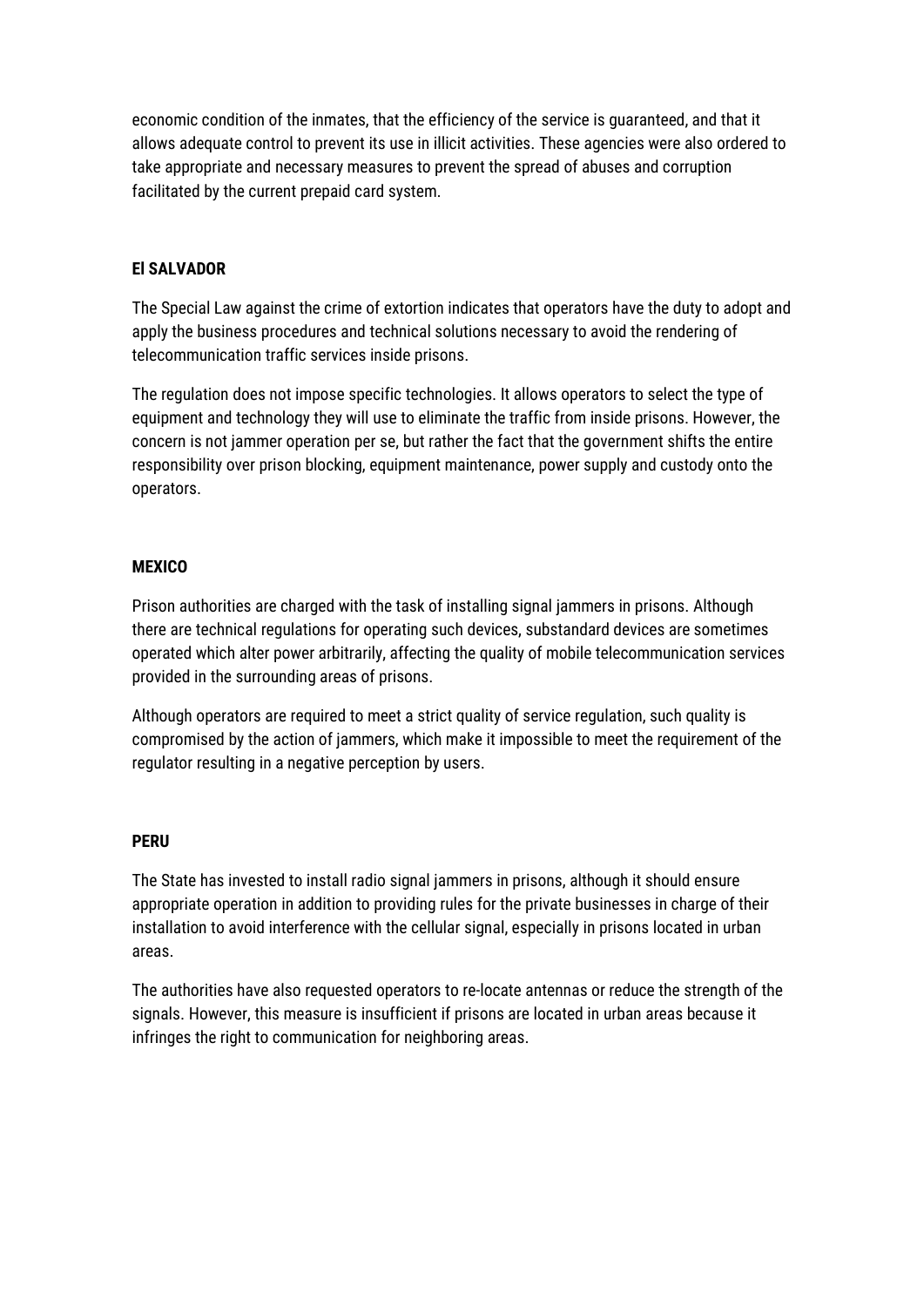### **GUATEMALA**

There is no specific regulation on the use of cellular signal jammers. However, the State issued an executive order requiring mobile operators to implement technical solutions to stop mobile telecommunication traffic, but said order was ultimately declared unconstitutional.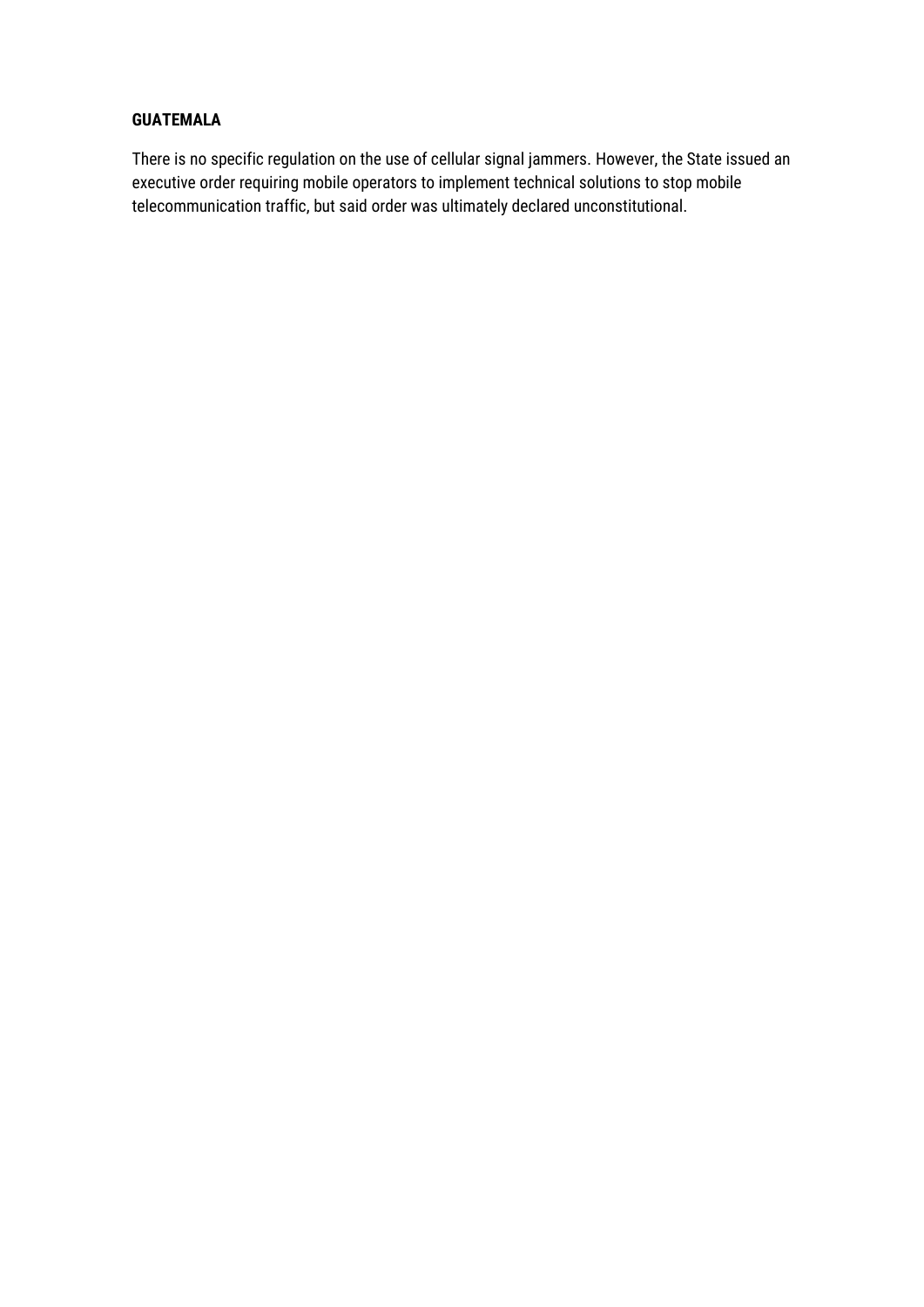# <span id="page-22-0"></span>**STATUS IN LATIN AMERICA: SIGNAL JAMMERS IN PRISONS**

The regulations on the use of telecommunication signal jammers differ among Latin American countries. Generally speaking, interrupting communications is prohibited under telecommunications laws and criminal codes.

The status of different Latin American countries relative to the use of jammers is detailed below:

### **ARGENTINA**

The use of jammers is illegal. Article 197 of the Criminal Code<sup>9</sup>rules sentences ranging from six months to two years for those who restrict or interrupt communications.

There is no regulation on the supply and use of jammers in prisons. However, there is a bill from 2014 promoting the use of jammers in prisons.<sup>10</sup>

In the province of Buenos Aires, after a case of public notoriety where a police officer was shot in an escape, the possibility of legislating the inclusion of blockers in prisons was reopened. The legislation of provincial scope deputy is promoted by a deputy of the ruling party Cambiemos. As of May 18, 2018, these were only statements in the press, without the formal presentation of the project.

Some prisons have provided for the use of jammers with the subsequent deterioration in the quality of mobile communications in the perimeter of such facilities. Cases have arisen in provinces where prisons are located in densely populated areas. As at May 2018, mobile operators were not legally required to install jammers.

#### **BOLIVIA**

**.** 

The use of blockers in prison institutions is stipulated by the "National System of Citizen Security Act"<sup>11</sup>, which was enacted July 31, 2012. Article 48 refers to communications in prisons.

<sup>11</sup> In "National System of Citizen Security Act".

[http://www.comunicacion.gob.bo/sites/default/files/dale\\_vida\\_a\\_tus\\_derechos/archivos/Ley%20264%](http://www.comunicacion.gob.bo/sites/default/files/dale_vida_a_tus_derechos/archivos/Ley%20264%20Del%20Sistema%20Nacional%20de%20Seguridad%20Ciudadana%20para%20una%20Vida%20Segura.pdf) [20Del%20Sistema%20Nacional%20de%20Seguridad%20Ciudadana%20para%20una%20Vida%20Segura.](http://www.comunicacion.gob.bo/sites/default/files/dale_vida_a_tus_derechos/archivos/Ley%20264%20Del%20Sistema%20Nacional%20de%20Seguridad%20Ciudadana%20para%20una%20Vida%20Segura.pdf) [pdf](http://www.comunicacion.gob.bo/sites/default/files/dale_vida_a_tus_derechos/archivos/Ley%20264%20Del%20Sistema%20Nacional%20de%20Seguridad%20Ciudadana%20para%20una%20Vida%20Segura.pdf)

<sup>9</sup> Criminal Code of Argentina, L.E.Y 11.179 (2005). Infoleg. Extracted on 8 November 2016 from <http://servicios.infoleg.gob.ar/infolegInternet/anexos/15000-19999/16546/texact.htm>

 $10$  Bill, House of Representatives (11 August 2014). House of Representatives, Argentina. Extracted on 8 November 2016 from http://www.diputados.gov.ar/provectos/provecto.jsp?id=166187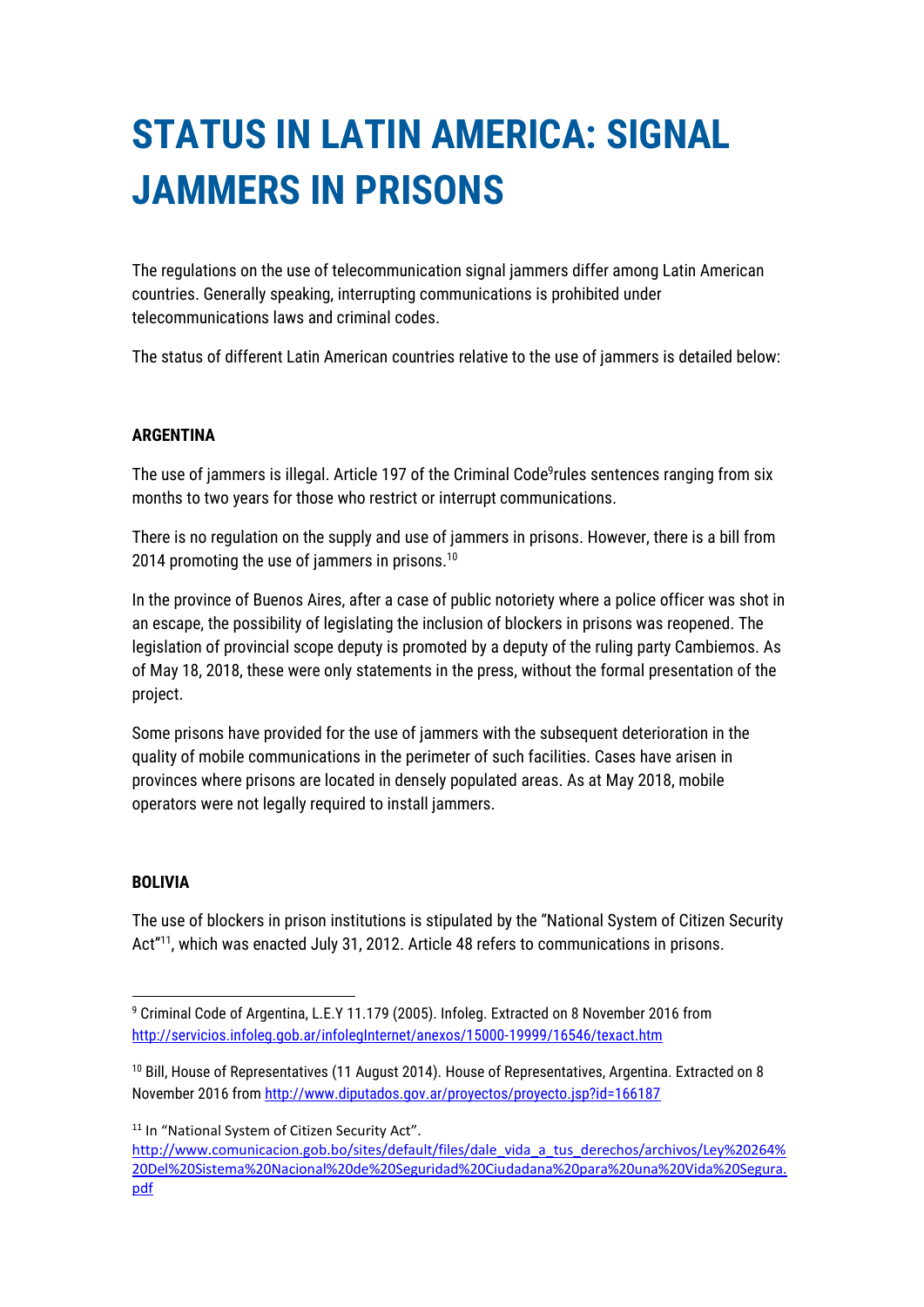The legislation uses the safety of the citizens as an argument for the installation of blockers. The purpose of the law is to prevent the use of mobile services to make extortive calls to the population.

The first paragraph of this legislation states that "the National Government, through the Ministry of the Interior, shall design and implement administrative and operative mechanisms to install electronic systems for the blocking of telecommunications, which prevent communication between prison inmates and people who are lined to the alleged commission of crimes, in departmental capitals and provinces of the national territory"<sup>12</sup>.

On the other hand, the second paragraph describes which would be the alternatives for the communication of the inmates. In particular, the law states that "the National Government through the Ministry of the Interior shall install public telephone booths in suitable places inside prison facilities in order to maintain familiy and social communication of inmates, besides helping their legal defense"<sup>13</sup> .

During 2013, the Penitentiary Regime of Bolivia began the installation of different blockers in the country's prisons. In the following years, the plan included the installation of such devices in all penitentiary centers with different levels of success.

### **BRAZIL**

 $\overline{a}$ 

In March 2018, the Brazilian Chamber of Deputies approved the supplementary bill (PLP) 470/18 that modifies the 3° of the Complementary Law  $N^{\circ}$  79<sup>14</sup>, of January of 1994, that establishes the application of resources of the National Penitentiary Fund (FUNPEN). Thus, the modification establishes the immediate implementation of cell phone blockers in the prison service, given a service of 180 days from the moment of its enactment. The norm had been approved in February 2018 in the Senate.

The amendment to the norm emphasizes that FUNPEN resources must be applied in the installation, costing and maintenance of the blocking of telecommunication signals for mobile phones, radio transmitters, and other means, in penitentiary establishments. In this sense, it establishes that telecommunications will have to offer unrestricted access to all the information and technology necessary for the agencies in charge of establishing blockers to carry out their work, collaborating with efficient and effective technologies.

Looking ahead, it should be noted that the granting of new licenses for the provision of mobile telecommunications services for public use, as well as the renewal of existing concessions,

[http://www.comunicacion.gob.bo/sites/default/files/dale\\_vida\\_a\\_tus\\_derechos/archivos/Ley%20264%20D](http://www.comunicacion.gob.bo/sites/default/files/dale_vida_a_tus_derechos/archivos/Ley%20264%20Del%20Sistema%20Nacional%20de%20Seguridad%20Ciudadana%20para%20una%20Vida%20Segura.pdf) [el%20Sistema%20Nacional%20de%20Seguridad%20Ciudadana%20para%20una%20Vida%20Segura.pdf](http://www.comunicacion.gob.bo/sites/default/files/dale_vida_a_tus_derechos/archivos/Ley%20264%20Del%20Sistema%20Nacional%20de%20Seguridad%20Ciudadana%20para%20una%20Vida%20Segura.pdf) <sup>14</sup> In Chamber of Deputies I[n http://www2.camara.leg.br/camaranoticias/noticias/SEGURANCA/554899-](http://www2.camara.leg.br/camaranoticias/noticias/SEGURANCA/554899-CAMARA-APROVA-URGENCIA-PARA-BLOQUEIO-DO-SINAL-DE-CELULAR-EM-PRESIDIOS.html)

[CAMARA-APROVA-URGENCIA-PARA-BLOQUEIO-DO-SINAL-DE-CELULAR-EM-PRESIDIOS.html](http://www2.camara.leg.br/camaranoticias/noticias/SEGURANCA/554899-CAMARA-APROVA-URGENCIA-PARA-BLOQUEIO-DO-SINAL-DE-CELULAR-EM-PRESIDIOS.html)

<sup>&</sup>lt;sup>12</sup> In "National System of Citizen Security Act"

[http://www.comunicacion.gob.bo/sites/default/files/dale\\_vida\\_a\\_tus\\_derechos/archivos/Ley%20264%20D](http://www.comunicacion.gob.bo/sites/default/files/dale_vida_a_tus_derechos/archivos/Ley%20264%20Del%20Sistema%20Nacional%20de%20Seguridad%20Ciudadana%20para%20una%20Vida%20Segura.pdf) [el%20Sistema%20Nacional%20de%20Seguridad%20Ciudadana%20para%20una%20Vida%20Segura.pdf](http://www.comunicacion.gob.bo/sites/default/files/dale_vida_a_tus_derechos/archivos/Ley%20264%20Del%20Sistema%20Nacional%20de%20Seguridad%20Ciudadana%20para%20una%20Vida%20Segura.pdf) <sup>13</sup> In "National System of Citizen Security Act"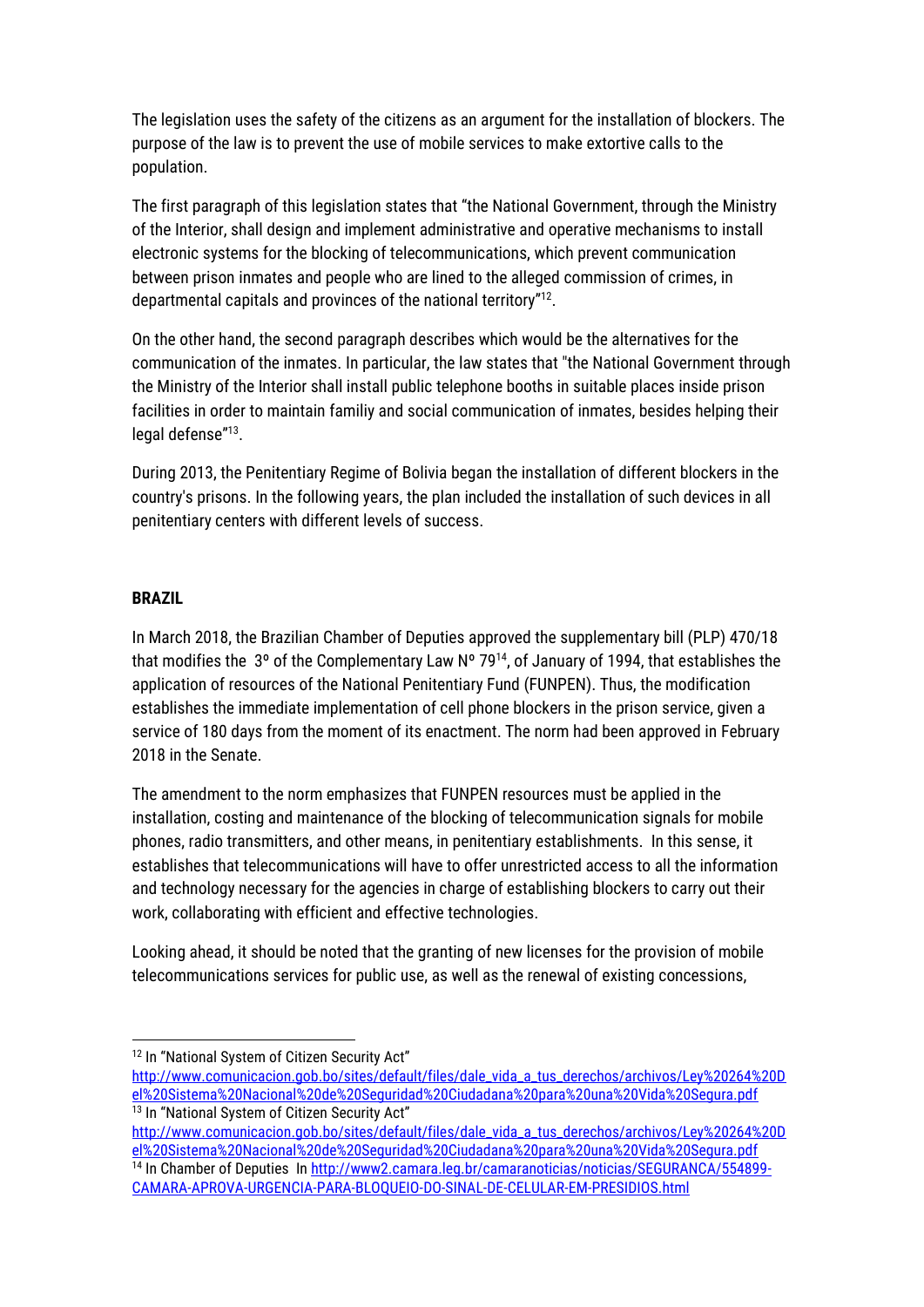should be conditional on the obligation to install, cost and maintain television and radio signal blockers in penitentiary establishments.

The resolution no. 306/2002 "Certification and Homologation of Radiocommunication Signal Blockers", which establishes the minimum technical requirements for certification and homologation of Radio Communication Signal Blockers (BSR) and Resolution No. 308/2002, " Use of Radiocommunication Signal Blocker ", which establishes the conditions of use of radio signal blocker.

These legislations understand by BSR the equipment destined to block the radio signals. While defining a BSR user as the entity, formally designated by the Ministry of Justice, responsible for operating the BSR in a certain prison establishment.

The texts provide a series of general characteristics for the use of BSRs, emphasizing that they should not interfere in radio frequency bands outside the established limits, and should be effective for any technology that is used to provide used radiocommunication services in the locality

With regard to the entity in charge of the BSR, these regulations emphasize that before installing these devices, it is necessary to contact the service providers to adjust the signal levels, so as to avoid interference outside the network the limits of the penitentiary. Likewise, Anatel must be notified 10 days in advance, accompanied by a document that proves its indication by the Ministry of Justice.

In addition, in case there are irregularities in the use of the BSR, the laws provide that Anatel intervenes demanding their regularization and even sanctions to the entity in charge of the blocker. Likewise, all the actors included in the standards must know the location of the BSR.

The texts also have a series of obligations for the entities where the blockers are placed. In the first place, they must have a technical project, which although it will remain in their possession, must be updated and available for when Anatel requires it. So you must also have a summary of that project to keep the regulator and operators, and inform when technical alterations are made.

In addition, the resolutions require entities that use blockers to use only equipment whose certification is issued by Anatel, you must also observe the municipal positions and relevant legal requirements regarding buildings and antennas. As well as maintain the BSR in operating conditions and within the confines of the prison building without causing interference to the operators of telecommunications services.

Meanwhile, among the obligations of the operators, the texts establish that it is necessary to inform Anatel and the entity in charge of operating the BSR, in advance, of changes in transmission power or realignment of the antennas of the radiobase stations (ERBs), or a change in your location. In the same way, it must inform in case a new ERBs is implemented, or that it is deactivated. As well as, in case the signal levels present in the blocking areas are modified.

For its part, the regulator has among its obligations to monitor the use of the blocker and, if requested, provide information to the Department of Penitentiary Nations (DEPEN), Ministry of Justice, on radio frequencies or radio frequency bands present in the area where a certain prison is located.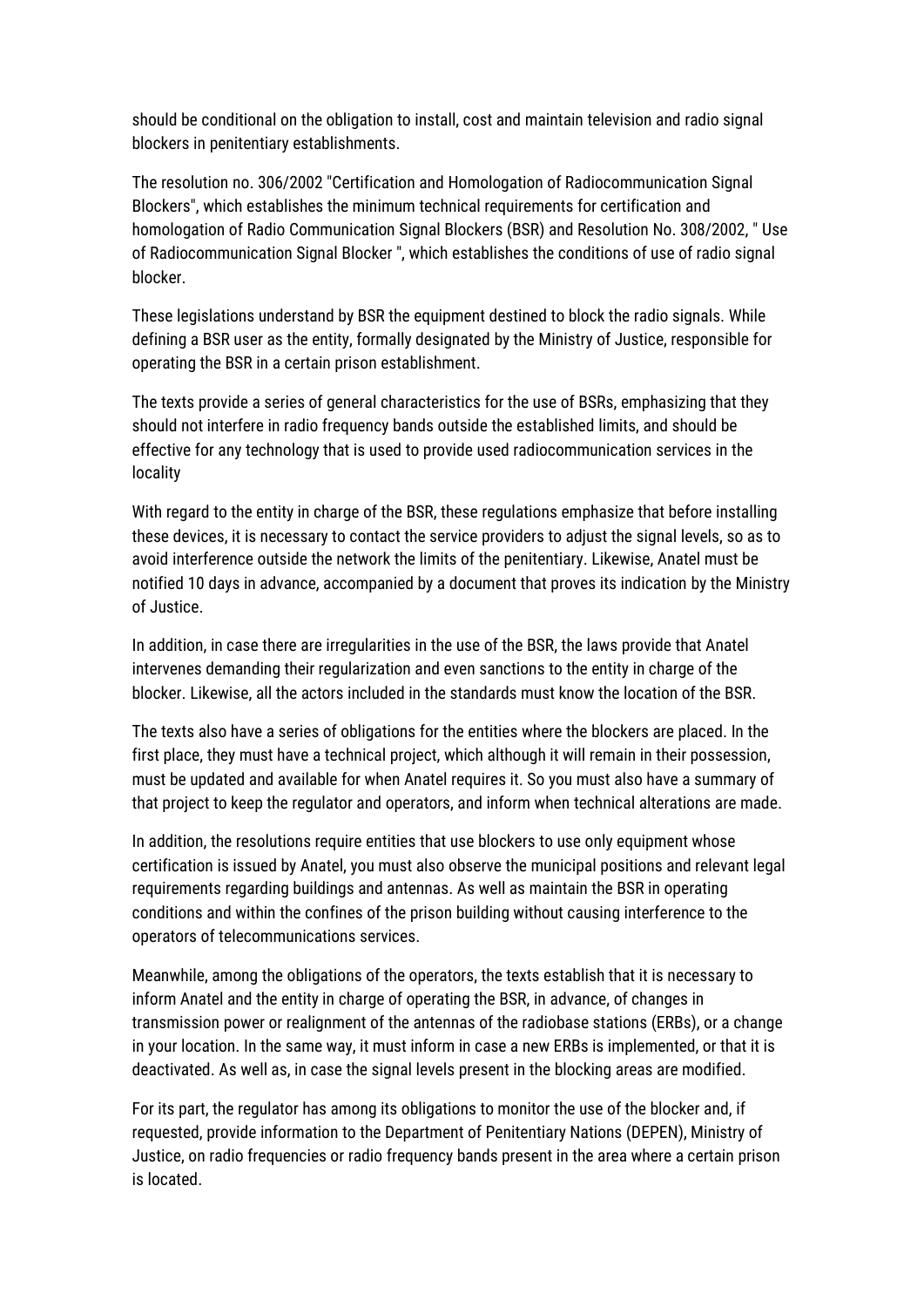In addition to the current legislation, Anatel is involved in a series of debates within the sector on the implementation of blockers. In the initial meeting at the request of the DPEN (10/2015), the following objectives were considered: to identify, together with the providers and the market, the possibilities of technologies for the blocking of mobile terminals in the prisons, to try to establish a national reference model for the installation of blockers.

To this end, a series of meetings are held with the operators to carry out available technical solutions. In addition, it is planned to carry out a survey of interaction models of blockers adopted by the states, purchase of equipment and service contracts. It is also proposed to identify the possibilities for improving the dialogue between the operators and the entities that operate the blockers. The regulator proposes to consider itself as a catalyst and facilitator of dialogue between the parties, as well as acting on the basis of their legal competences.

It is worth mentioning that providers have always been successful in every sphere of justice when it became necessary to file an appeal. In general, prison managers deploy their own jamming systems.

Telecommunication service providers are not required to develop projects nor to install, operate or maintain jammers in prisons. Notwithstanding, there is government pressure for this to be the case. In some cases, operators have successfully resorted to the justice system.

In specific cases, operators have received requests to help the government to reduce the coverage of mobile services in prisons. Some operators helped by adjusting the power reduction in base stations to weaken the signal and avoid affecting neighboring areas.

Jammers installed in prisons by the government usually affect the quality of service of telecommunications in the proximity. Operators have requested the regulator to do away with the requirements to meet placed and dropped call targets.

#### **CHILE**

1

The Overall Telecommunications Act provides for sanctions on those who interrupt or interfere telecommunication signals. In different sections of Article 36 B, the language indicates that "b) Whoever interferes, intercepts or interrupts a telecommunications service willfully shall face prison sentence in any degree and the seizure of the equipment and infrastructure.<sup>15</sup> c) Whoever intercepts or attracts either willfully or seriously without due authorization any type of signal emitted through a public telecommunications service shall face prison sentence in the middle degree and a fine of 50 to 5,000 UTM (monthly tax units)".

<sup>15</sup> Library of the National Congress, B.C.N. (20 August 2016). General Telecommunications Law. Extracted on 8 November 2016 from<https://www.leychile.cl/Navegar?idNorma=29591>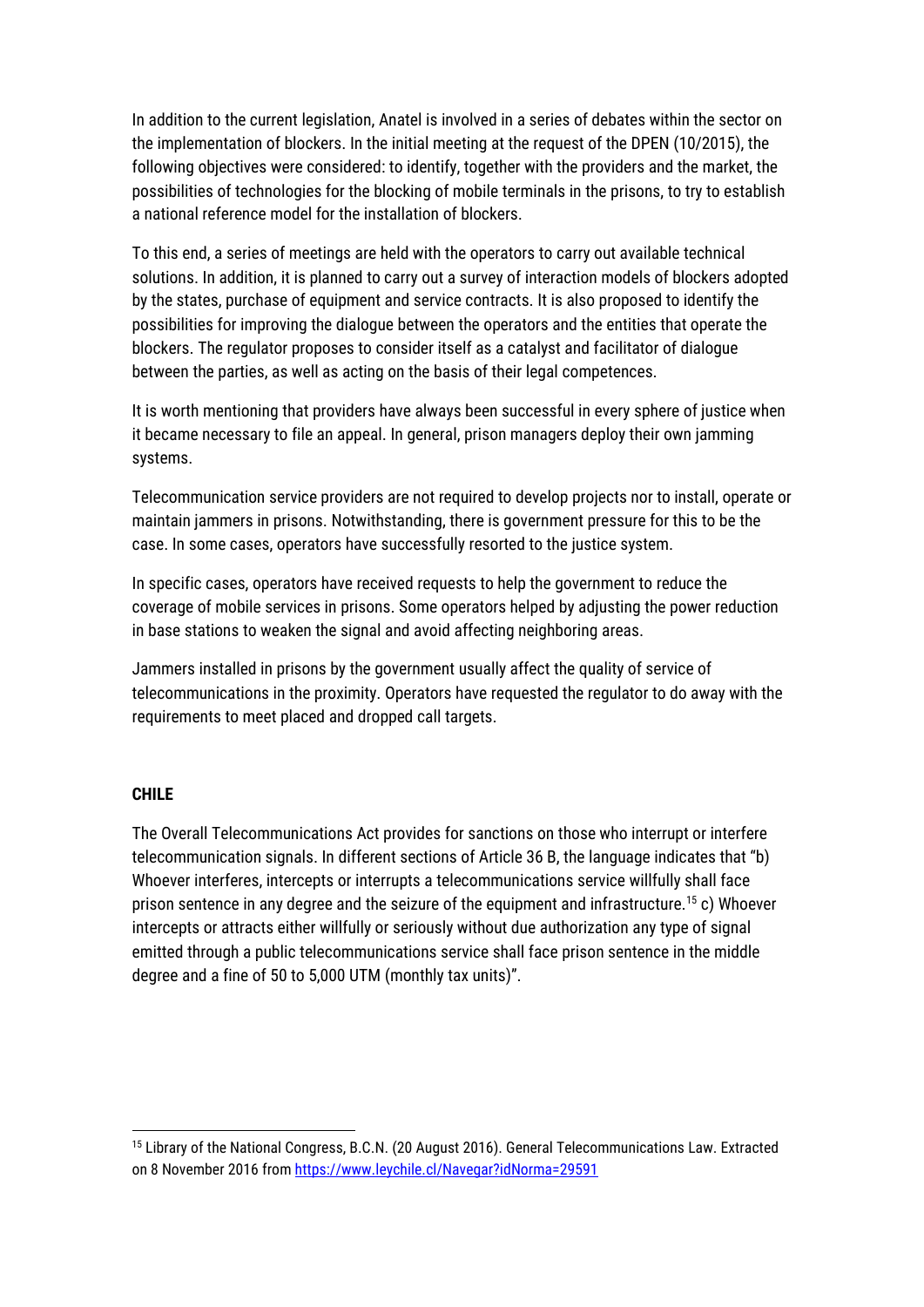Likewise, there is a bill from <sup>1617</sup> 2016 amending the organic law of the Border Police (the body in charge of prison management) so that a system is deployed inside prisons to block mobile signals.

The draft bill consists of a single article: "Amending Executive Order #2859 in Chile's Border Police organic law, adding a new Article 16 bis to read as follows: When determining the features of criminal establishments and prisons, a system may be considered to block mobile telecommunication signals restricted to confinement galleries and open spaces in prisons, without affecting the communications in the administrative facilities of said prisons, or spaces surrounding the facilities where either buildings, roads or vehicle circulation may be found".

In 2012, the Ministry of Justice installed jammers in prisons, although the system was left behind because it blocked communications from neighbors.

### **COLOMBIA**

**.** 

Resolution 2774/2013<sup>18</sup> of the Ministry of ICTs regulates the use of radio signal jammers and amplifiers. It is a comprehensive rule applicable to different situations in prisons, expressly stated in Paragraph Three of Article 4: "The installation of radio signal jammers by the National Prison Institute (INPEC) shall be subject to the provisions in Executive Order 4768 from 2011 and supplementary, additional or amending regulations."

Executive Order 4768 from 2011<sup>19</sup> is based on the regulation of the country's prison code prohibiting private communication devices for inmates, including mobile phones and beepers (Law 65 from 1993<sup>20</sup>). The amendments on this law established that the Ministry of ICTs has the power to authorize the National Prison Institute (INPEC) to install equipment to jam or block mobile communications in prisons.

According to paragraph 1 in Article 1, "the INPEC shall operate the equipment used to jam signals, adopting every technical measure to prevent affecting neighboring areas beyond the prisons". Paragraph 2 indicates that "The National Spectrum Agency - ANE - shall oversee and control

<sup>&</sup>lt;sup>16</sup> Senate of Chile. Bill. Official Gazette # 10874-07. Extracted on 8 November 2016 from [https://www.google.com.ar/url?sa=t&rct=j&q=&esrc=s&source=web&cd=1&ved=0ahUKEwjj2f](https://www.google.com.ar/url?sa=t&rct=j&q=&esrc=s&source=web&cd=1&ved=0ahUKEwjj2f-p8anQAhVD6SYKHecXDroQFggbMAA&url=http%3A%2F%2Fwww.senado.cl%2Fappsenado%2Findex.php%3Fmo%3Dtramitacion%26ac%3DgetDocto%26iddocto%3D11355%26tipodoc%3Dmensaje_mocion&usg=AFQjCNG6MoFS_bou7pp013zL0tIZVMeuNQ)[p8anQAhVD6SYKHecXDroQFggbMAA&url=http%3A%2F%2Fwww.senado.cl%2Fappsenado%2Findex.php%3F](https://www.google.com.ar/url?sa=t&rct=j&q=&esrc=s&source=web&cd=1&ved=0ahUKEwjj2f-p8anQAhVD6SYKHecXDroQFggbMAA&url=http%3A%2F%2Fwww.senado.cl%2Fappsenado%2Findex.php%3Fmo%3Dtramitacion%26ac%3DgetDocto%26iddocto%3D11355%26tipodoc%3Dmensaje_mocion&usg=AFQjCNG6MoFS_bou7pp013zL0tIZVMeuNQ) [mo%3Dtramitacion%26ac%3DgetDocto%26iddocto%3D11355%26tipodoc%3Dmensaje\\_mocion&usg=AFQjC](https://www.google.com.ar/url?sa=t&rct=j&q=&esrc=s&source=web&cd=1&ved=0ahUKEwjj2f-p8anQAhVD6SYKHecXDroQFggbMAA&url=http%3A%2F%2Fwww.senado.cl%2Fappsenado%2Findex.php%3Fmo%3Dtramitacion%26ac%3DgetDocto%26iddocto%3D11355%26tipodoc%3Dmensaje_mocion&usg=AFQjCNG6MoFS_bou7pp013zL0tIZVMeuNQ) [NG6MoFS\\_bou7pp013zL0tIZVMeuNQ](https://www.google.com.ar/url?sa=t&rct=j&q=&esrc=s&source=web&cd=1&ved=0ahUKEwjj2f-p8anQAhVD6SYKHecXDroQFggbMAA&url=http%3A%2F%2Fwww.senado.cl%2Fappsenado%2Findex.php%3Fmo%3Dtramitacion%26ac%3DgetDocto%26iddocto%3D11355%26tipodoc%3Dmensaje_mocion&usg=AFQjCNG6MoFS_bou7pp013zL0tIZVMeuNQ)

<sup>&</sup>lt;sup>17</sup> Library of the National Congress, B.C.N. (2-JUL-2016). Organic Law of the Border Police. Extracted on 8 November 2016 from<https://www.leychile.cl/Navegar?idNorma=7015>

<sup>&</sup>lt;sup>18</sup> Ministry tic, M.T. (5 August 2013). Resolution 2774. Extracted on 8 November 2016 from [http://www.mintic.gov.co/portal/604/articles-4287\\_documento.pdf](http://www.mintic.gov.co/portal/604/articles-4287_documento.pdf)

<sup>&</sup>lt;sup>19</sup> Presidential Office. (14 Dec 2011). Executive Order 4768. Extracted on 8 November 2016 from <http://wsp.presidencia.gov.co/Normativa/Decretos/2011/Documents/Diciembre/14/dec476814122011.pdf>

<sup>&</sup>lt;sup>20</sup> Senate of Colombia (20 August 1993). Law 65/1993. Extracted on 8 November 2016 from [http://www.secretariasenado.gov.co/senado/basedoc/ley\\_0065\\_1993.html](http://www.secretariasenado.gov.co/senado/basedoc/ley_0065_1993.html)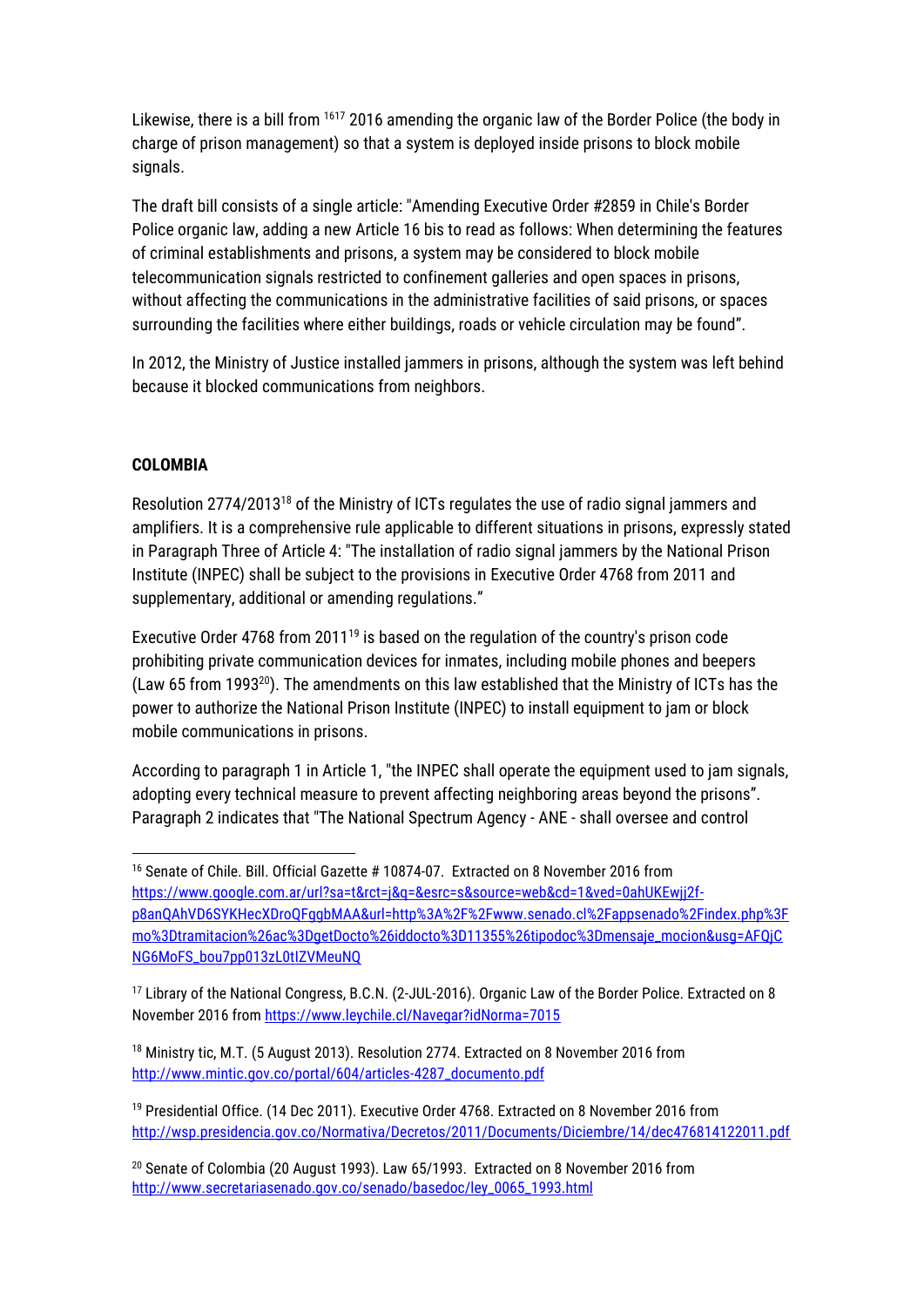compliance with the duty set forth in paragraph 1, to which end it shall make regular visits to the respective prisons and their surrounding areas".

The same regulation further establishes that an order may be included in the authorization from the Ministry of ICTs for Telecommunication Network and Service Providers to eliminate or restrict their signals inside the prisons.

"Article 2: Order to eliminate or restrict telecommunication signals in prisons. The Ministry of Information and Communication Technologies may be requested by the National Prison Institute - INPEC - to instruct the respective mobile telecommunication network and service providers to eliminate completely or to restrict their broadcasting, reception and control signals in the prisons defined by the institute under the terms determined by the Ministry of Information and Communication Technologies when grounded reasons exist to infer that threats, fraud, extortion or other criminal actions are being perpetrated from it by using telecommunication devices..."

The law does not cover technical aspects. However, it establishes that jammers shall not affect the outside of prisons, and that operators shall adopt every technical measure possible to avoid affecting communications in areas surrounding prisons.

In addition, with regard to quality, the regulation establishes vaguely that prisons shall not be bound by quality indicators, with no mention of the area where such exception is applicable. Similarly, it does not determine the way in which such exception may be implemented. In any case, in practice, the Directorate for Surveillance and Control in the Ministry has imposed sanctions on damage to quality indicators caused directly by faulty jammer operation, although these situations may cause interference from the equipment farther than one kilometer away.

Based on Executive Order 4768 from 2011, the Ministry of ICTs has authorized the installation and operation of jammers or signal interruption in 14 prisons of different districts countrywide as at October 2016. At least ten facilities have caused damage outside of the prisons to the detriment of operator service quality, which placed operators in the position of non-compliance with quality targets.

The solutions implemented in all cases consist in installing jammers inside prisons, together with orders to mitigate or weaken the signal for operators in geographies where prisons are located.

During April 2017, the Constitutional Court of Colombia through sentence T-276/17<sup>21</sup> ordered INPEC and the ICT Ministry to take the appropriate and necessary measures to modify the current telephone system or equivalent communication technology, so that within a maximum period of six months, the required changes are implemented to ensure the service is more accessible (allowing, if possible, incoming calls), economically adjusted to market offers and the economic condition of the inmates, that the efficiency of the service is guaranteed, and that it allows adequate control to prevent its use in illicit activities. These agencies were also ordered to take appropriate and necessary measures to prevent the spread of abuses and corruption facilitated by the current prepaid card system.

In addition, the Court requests the INPEC and the ICT Ministry to "take the appropriate and necessary measures to implement a pilot model of access to the Internet or other means of

1

<sup>21</sup> In Sentence T-276/17. In http://www.corteconstitucional.gov.co/relatoria/2017/t-276-17.htm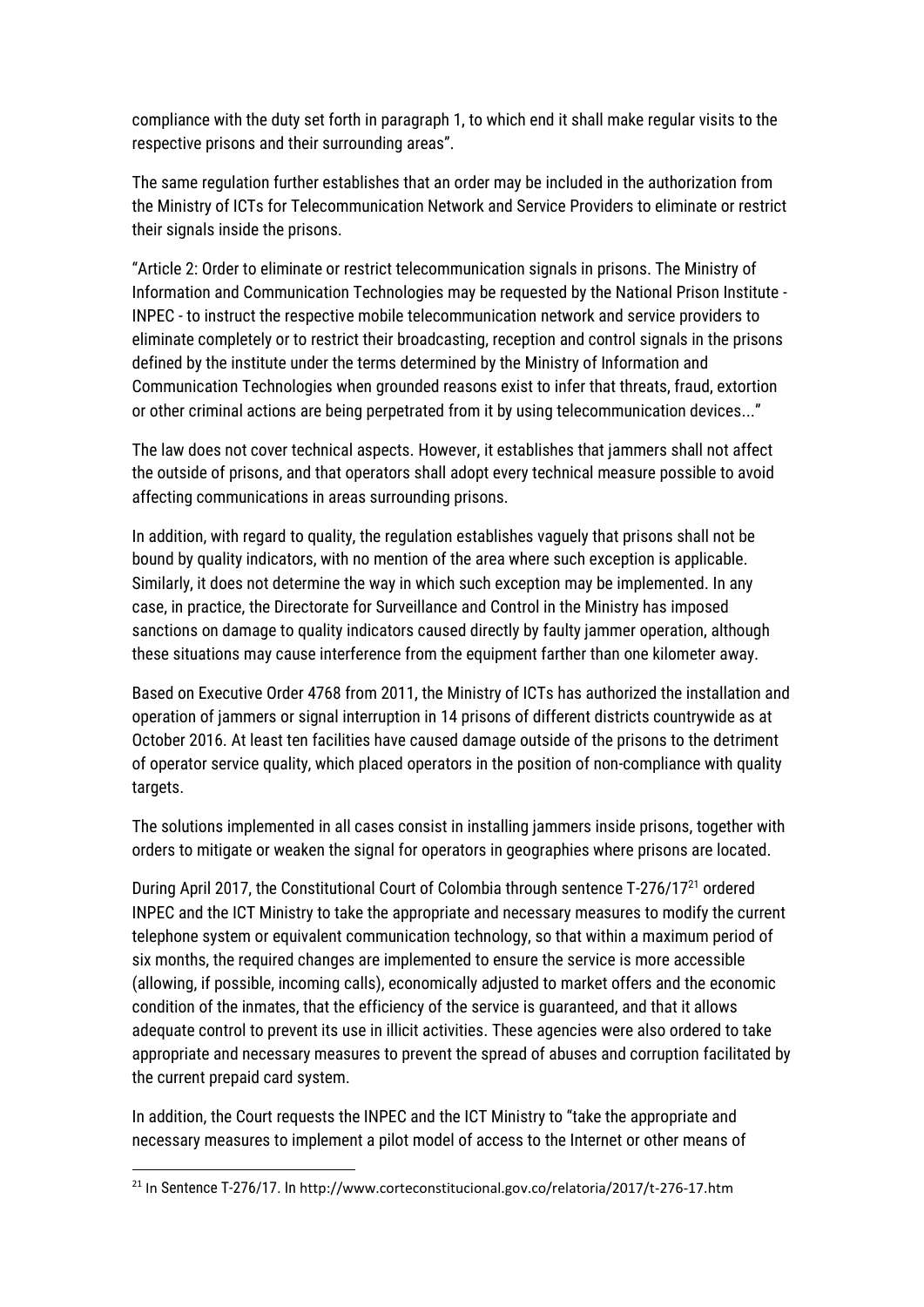communication that will contribute to making communication between persons deprived of their liberty with their relatives more efficient, as well as their access to information on the outside world, to virtual education programs and to knowledge about the use of new technologies"<sup>22</sup>.

In view of this sentence, INEP complied with the judicial decision and, as a first step, revoked a bidding process it was carrying out to undertake technical, financial and legal studies on the telephone communication services that existed in their premises $23$ . Also, the agency initiated different technical, financial and legal studies to seek new alternatives to communicate to the prison population. By May 2018, despite continuing to work in the ruling, the agency had not solved how it would comply with the demands of the Supreme Court, that could affect the use of blockers in this type of institutions.

### **COSTA RICA**

Although originally the Comprehensive Telecommunications Act and its regulations prohibit the use of equipment that interferes with telecommunication networks or operator service signals. According to Article 7 of the Regulations to the Comprehensive Telecommunications Act, "SUTEL shall perform the technical verification of radio electrical emissions, as well as the inspection, detection, identification and elimination of harmful interferences". <sup>2425</sup>

As at October 2016, there is no regulation on the use of jammers in prisons. Notwithstanding, the government has proposed a bill binding operators to adopt and apply the technical procedures and solutions needed to prevent the rendering of mobile telecommunication services available to the public inside prisons and juvenile detention centers.

Mobile operators are holding discussions with the Ministry of Justice to provide support in deploying a solution based on jammers in the country's main prison facility. Operators are willing to fund the initial implementation of the equipment, although not to upfront the daily operational and maintenance costs. Operators are concerned about possible intentions from the government to hold them responsible for the system's effectiveness.

By April 2018, the Legislative Assembly had a bill that sought to modify the LGT with the aim of forcing operators to install signal blockers in all prisons and penal centers in the country. The reform is being promoted by the Special Commission on Security and Drug Trafficking of the legislative body.

 $\overline{a}$ <sup>22</sup> In Sentence T-276/17. In http://www.corteconstitucional.gov.co/relatoria/2017/t-276-17.htm <sup>23</sup> In Resolution N 004580 of the INPEC. In

<http://cr00.epimg.net/descargables/2017/12/05/9754448e575f54e0ca77ac77f0ff8962.pdf?int=masinfo> <sup>24</sup> Legislative Assembly (4 June 2008) General Telecommunications Law # 8642. Extracted on 8 November 2016 from [https://sutel.go.cr/sites/default/files/normativas/ley\\_general\\_de\\_telecomunicaciones.pdf](https://sutel.go.cr/sites/default/files/normativas/ley_general_de_telecomunicaciones.pdf)

<sup>&</sup>lt;sup>25</sup> Presidential Office (22 September 2008) Regulations of the General Telecommunications Law # 34765-MINAET. Extracted on 8 November 2016 from

[https://sutel.go.cr/sites/default/files/normativas/reglamento\\_a\\_la\\_ley\\_general\\_de\\_telecomunicaciones\\_de](https://sutel.go.cr/sites/default/files/normativas/reglamento_a_la_ley_general_de_telecomunicaciones_decreto_ejecutivo_34765-minaet_y_sus_reformas.pdf) creto\_ejecutivo\_34765-minaet\_v\_sus\_reformas.pdf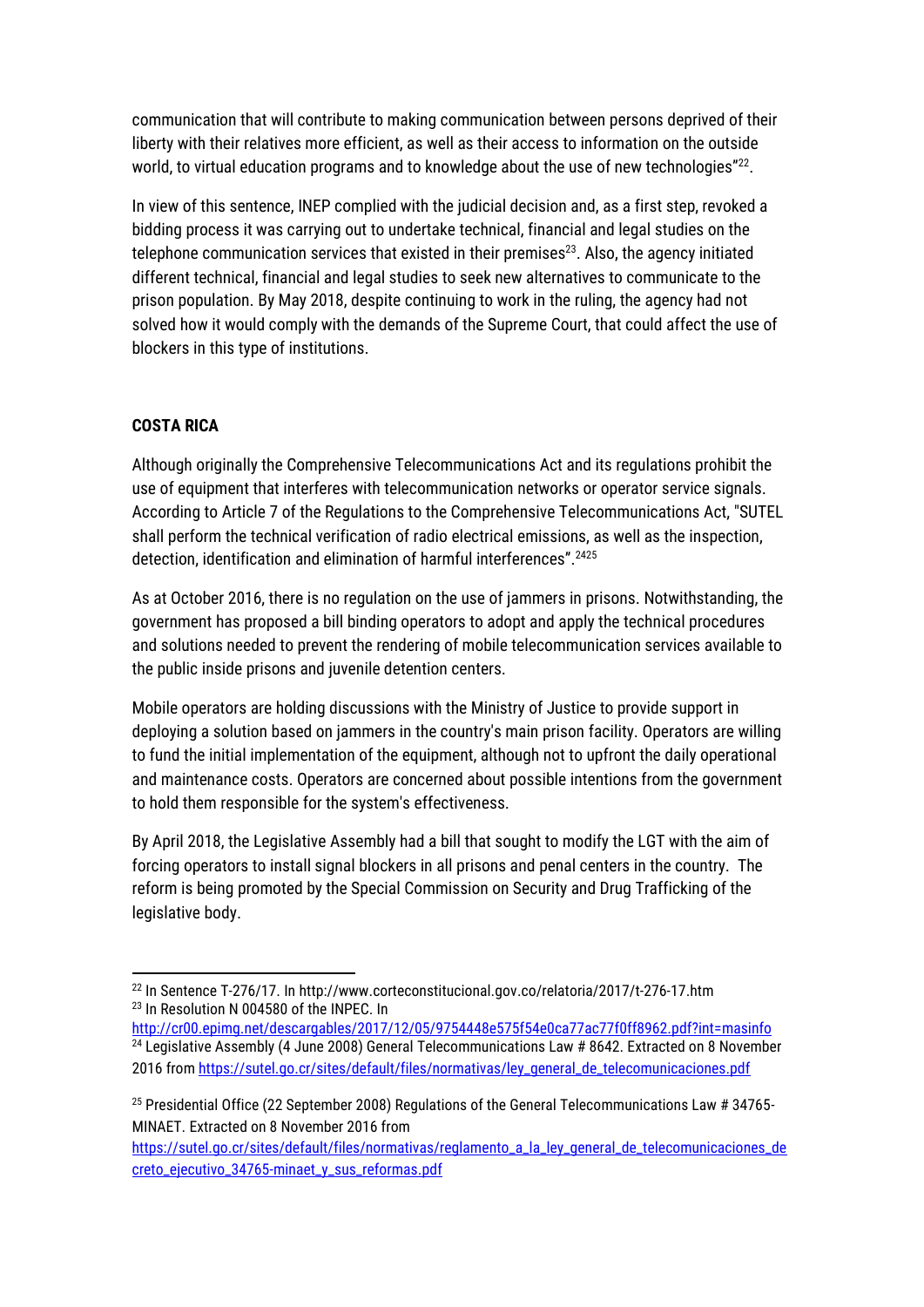In the text, the reform establishes adoption of paragraph 4 in article 49 of the LGT, which expresses the obligation of the operators to "4) adopt and apply the procedures and technical solutions that are necessary to prevent the benefit of the provision of wireless services of telecommunications available to the public inside the penitentiary centers, including the integral attention units, juvenile penal centers and any other institutional care center of the National Penitentiary System, in agreement with the provisions of the regulations"<sup>26</sup>.

It also proposes to modify paragraph 5 of the article 67, that states very serious infractions, in the new proposal its text would be: "5) Failure to comply with the universal access and service obligations imposed in accordance with this Law. With the exception of arear that are within a radius of distance of the penitentiary centers, which will be defined by regulation"<sup>27</sup>.

If the modification to the LGT is confirmed, the operators will have a term of six months to be able to regularize the situation. Nevertheless, it is important to highlight that the file that this reform proposes was presented seven times in motion in the Legislative Assembly, and it was rejected in the same number of opportunities. As of May 2018, its implementation was still under discussion.

### **ECUADOR**

There is a general prohibition on the use of jammers, according to the Criminal Code, which imposes prison sentences on those restricting or disrupting communications.<sup>28</sup> Article 178 of the Code establishes the following: "Infringing privacy.-Any person lacking legal consent or authorization who accesses, intercepts, examines, retains, records, reproduces, broadcasts or publishes personal data, voice, audio and video messages, postal objects, information contained in IT media, other person's private or reserved communications by any means shall be sanctioned with imprisonment from one to three years".

Furthermore, different articles in the Criminal Code (411 and 718) prohibit the entry of "telephones or communication equipment or any other instrument that may compromise the safety and peace of the prison" (art. 718).

Nevertheless, by Resolution 001-TEL-C-CONATEL-2011 of January 2011<sup>29</sup>, the then regulatory body approved the use of cellular jammers in two types of institutions: financial sector entities

1

[content/uploads/2014/05/c%C3%B3digo\\_org%C3%A1nico\\_integral\\_penal\\_-\\_coip\\_ed.\\_sdn-mjdhc.pdf](http://www.justicia.gob.ec/wp-content/uploads/2014/05/c%C3%B3digo_org%C3%A1nico_integral_penal_-_coip_ed._sdn-mjdhc.pdf)

<sup>26</sup> In Legislative Assembly . In

[http://www.asamblea.go.cr/Centro\\_de\\_Informacion/Consultas\\_SIL/Pginas/Detalle%20Proyectos%20de%20](http://www.asamblea.go.cr/Centro_de_Informacion/Consultas_SIL/Pginas/Detalle%20Proyectos%20de%20Ley.aspx?Numero_Proyecto=19932) [Ley.aspx?Numero\\_Proyecto=19932](http://www.asamblea.go.cr/Centro_de_Informacion/Consultas_SIL/Pginas/Detalle%20Proyectos%20de%20Ley.aspx?Numero_Proyecto=19932)

<sup>27</sup> In Legislative Assembly . In

[http://www.asamblea.go.cr/Centro\\_de\\_Informacion/Consultas\\_SIL/Pginas/Detalle%20Proyectos%20de%20](http://www.asamblea.go.cr/Centro_de_Informacion/Consultas_SIL/Pginas/Detalle%20Proyectos%20de%20Ley.aspx?Numero_Proyecto=19932) [Ley.aspx?Numero\\_Proyecto=19932](http://www.asamblea.go.cr/Centro_de_Informacion/Consultas_SIL/Pginas/Detalle%20Proyectos%20de%20Ley.aspx?Numero_Proyecto=19932)

<sup>28</sup> Ministry of Justice, Human Rights and Worship (2014) Criminal Code. Extracted on 8 November 2016 from [http://www.justicia.gob.ec/wp-](http://www.justicia.gob.ec/wp-content/uploads/2014/05/c%C3%B3digo_org%C3%A1nico_integral_penal_-_coip_ed._sdn-mjdhc.pdf)

<sup>29</sup> National Telecommunications Council (18 January 2011). Resolution 001-TEL-C-CONATEL-2011. Extracted on 8 November 2016 from [http://www.arcotel.gob.ec/wp-content/uploads/2015/11/001-TEL-C-](http://www.arcotel.gob.ec/wp-content/uploads/2015/11/001-TEL-C-CONATEL-2011.pdf)[CONATEL-2011.pdf](http://www.arcotel.gob.ec/wp-content/uploads/2015/11/001-TEL-C-CONATEL-2011.pdf)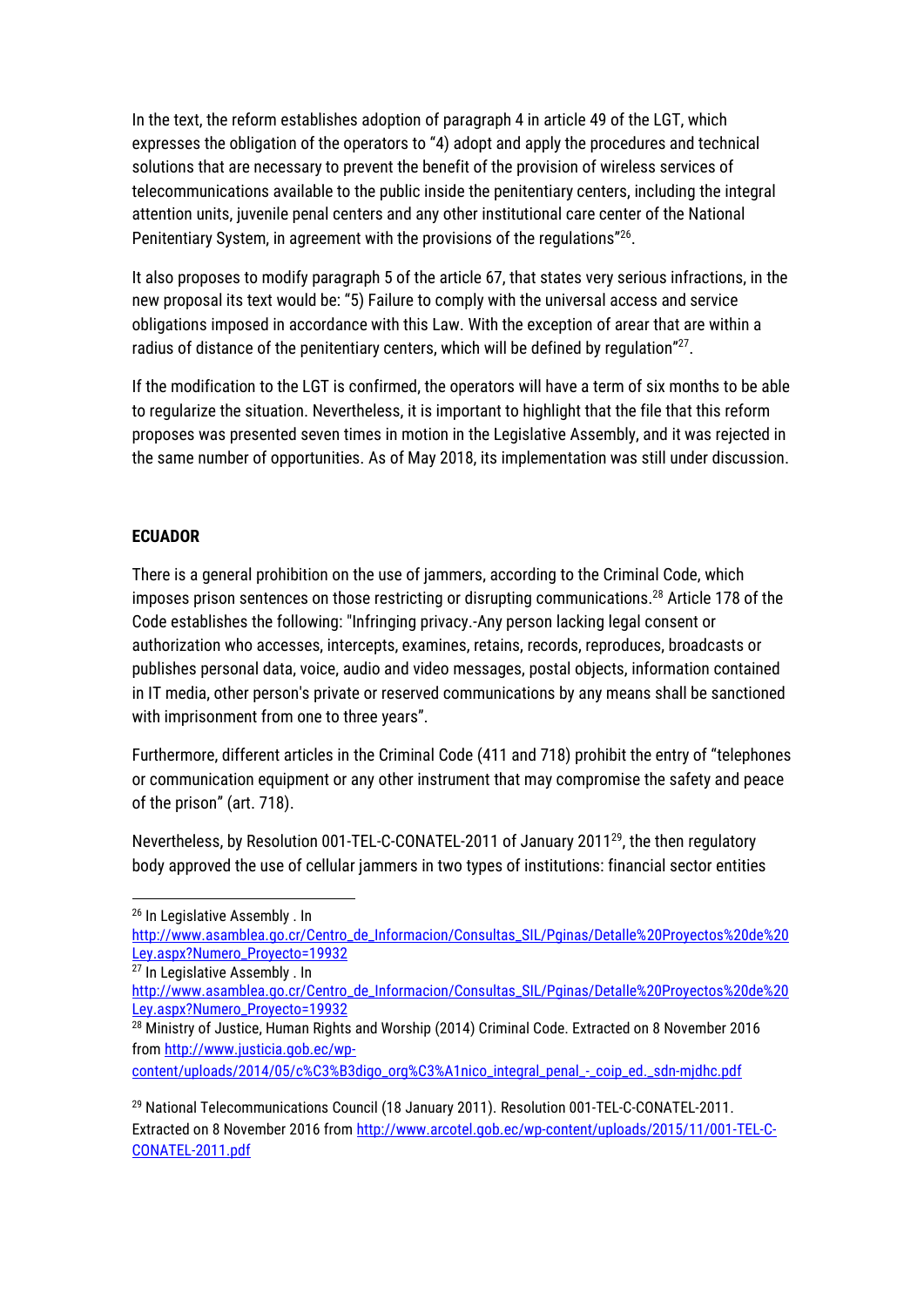and social rehabilitation centers in the country. Article 1 in the resolution allows for "the installation and operation of antennas that block cellular signals in Social Rehabilitation Centers under the National Directorate of Social Rehabilitation, as well as in agencies or branches of public or private entities or the National Financial System".

The operation of jammers "shall not exceed the area of operation of Social Rehabilitation Centers, nor that designated for customer service or agencies or branches of public and private entities of the National Financial System" (Article 2) of the mentioned resolution.

Furthermore, the language of the resolution indicates that "in case of affecting other radiocommunication systems or the rendering of Advanced Mobile Service outside of the expressly authorized areas (…) for the operation of jammers, the Superintendence of Telecommunications (…) shall issue the corresponding corrective provisions…" (Article 3).

The current regulatory body, ARCOTEL, is in charge of certifying and approving the equipment, for they cannot be sold or used freely, in addition to publishing the procedures to be followed to obtain authorization on their digital channels.

There are no regulations binding operators to install jammers. This is the responsibility of the central body for prison control.

### **EL SALVADOR**

**.** 

The Special Law against the crime of extortion indicates that operators have the duty to adopt and apply the business procedures and technical solutions necessary to avoid the rendering of telecommunication traffic services inside prisons.<sup>30</sup>

The law indicates that "Operators of Commercial Telecommunication Networks shall have the duty to adopt and apply the business procedures and technical solutions necessary to avoid the rendering of telecommunication traffic services inside prisons, prison farms or detention centers for minors. The General Superintendence for Electricity and Telecommunications shall be responsible for issuing the applicable technical regulations containing compliance parameters with this article, as well as the geographical perimeter that shall be affected by the implementation of said measures." (Article 12).

In turn, "Operators of Commercial Telecommunication Networks shall immediately interrupt the telecommunication services required by the General Prosecutor's Office of the Nation, since they are being used to perpetrate the crime of extortion (…) Failure by the Operators of Commercial Telecommunication Networks to comply with the present article shall be sanctioned with a fine equivalent to five hundred minimum monthly salaries current in the business and service sector per breach, without prejudice to the criminal liability that might be incurred by the managers or employees that were found liable for the non-compliance." (Article 13)

<sup>30</sup> Legislative Assembly of El Salvador (18 March 2015) Special Law against the Crime of Extortion. Extracted on 8 November 2016 from [http://www.asamblea.gob.sv/eparlamento/indice](http://www.asamblea.gob.sv/eparlamento/indice-legislativo/buscador-de-documentos-legislativos/ley-especial-contra-el-delito-de-extorsion)[legislativo/buscador-de-documentos-legislativos/ley-especial-contra-el-delito-de-extorsion](http://www.asamblea.gob.sv/eparlamento/indice-legislativo/buscador-de-documentos-legislativos/ley-especial-contra-el-delito-de-extorsion)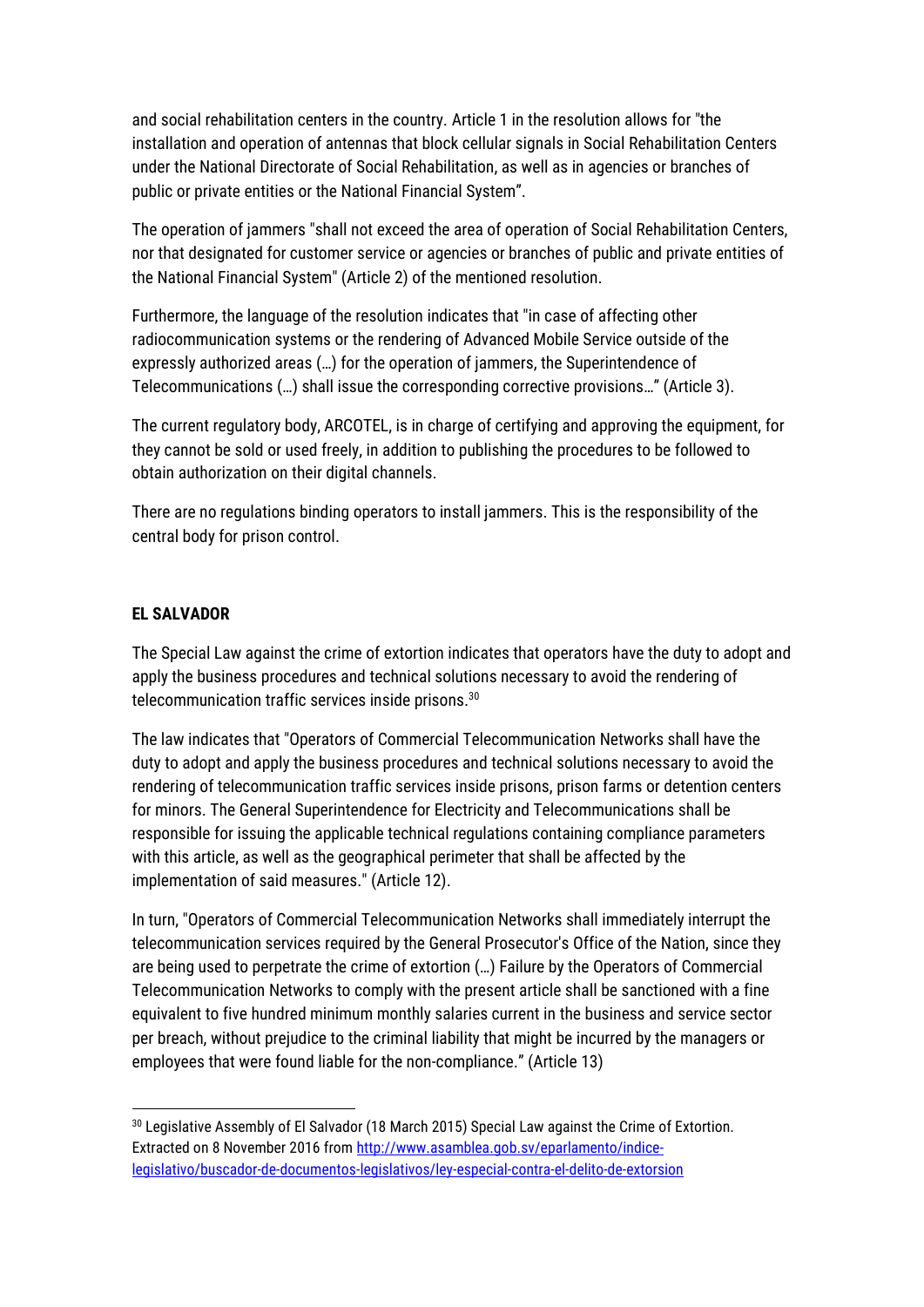According to the text, operators are banned from rendering telecommunication service, except for fixed telephony, internet and data connection purchased by the management of prison facilities. "Unjustified non-compliance with the provisions in this article shall be sanctioned with a fine in the amount of three thousand minimum monthly salaries current in the business and service sector per each day in which one or more breaches are incurred. Should breaches be repeated or continued over more than one day, the calculation of the value of the fine shall in no case be greater than ninety days. Should five or more breaches be incurred in the term of one year, in addition to the fine, the Operator shall be sanctioned with revocation of the concession upon having completed the respective sanctioning procedure.". (Article 14).

The Special Law against the crime of extortion has technical regulations. The regulations recognize the technical difficulty of not affecting communications in areas adjacent to the prisons:<sup>31</sup>

"Liability exclusion for impact on the service Art. 11.- Operators of Commercial Telecommunication Networks shall not be responsible for affecting service in areas of the proximity of set perimeters, called "affected areas", as per the instructions in these regulations. The SIGET shall report to the Consumer Protection Agency the areas where service has been degraded or no telecommunication service is available for the relevant legal purposes".

Notwithstanding the above, no regulation requires the installation of jammers. It is up to the operators to decide on the technical solution to be used in blocking prisons on the sole condition that the solution selected should be effective and affect the civil population to the lesser degree possible.

Some operators have selected the technology solution known as "dummy base stations". To reinforce this solution, consideration is also given to including jammers to provide a double security loop that will achieve more effective results in terms of blocking outgoing communications from prisons. Double blocking systems affect the populations located next to prisons. This concerns operators. However, the priority is for no communications to be placed, since the operator may be fined per call coming from inside a prison.

The main issue is the fact that the government shifts the entire responsibility of blocking prisons to the operators, including equipment installation and maintenance, whose features and technologies are decided by the operators.

#### **GUATEMALA**

**.** 

There is currently no specific regulation on the use of signal jammers.

However, Executive Order 12-2014 "Law for the Control of Mobile Telecommunications in detention centers and strengthening of the data transmission infrastructure" charged mobile operators of local networks with implementing technical solutions so that no mobile

<sup>&</sup>lt;sup>31</sup> Superintendence of Electricity and Telecommunications (5 April 2016). Technical Regulations of the special law against the crime of extortion. Extracted on 8 November 2016 from <http://www.jurisprudencia.gob.sv/DocumentosBoveda/D/2/2010-2019/2016/04/B78E1.PDF>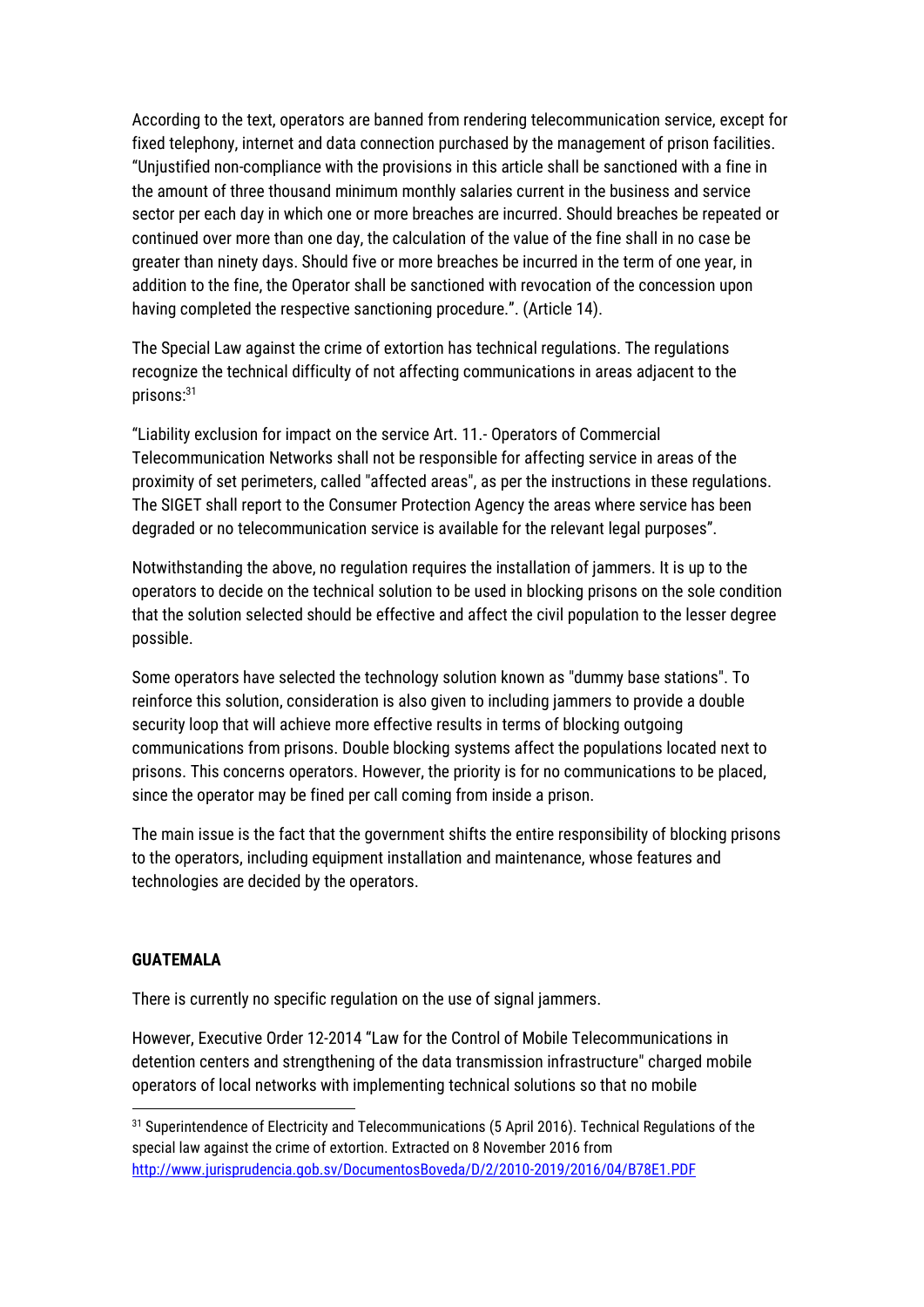telecommunication traffic can be initiated from pre-trial detention facilities, prisons and detention centers for minors.<sup>32</sup> This body of regulations was declared unconstitutional.

Nevertheless, there is a new proposed bill whereby once again it is the operators that are made responsible for preventing traffic from prisons.

For the last quarter of 2017, Guatemala's executive branch had showed its intention to block mobile services signals in the penitentiary centers. To this end, it it summoned Congress to address the issue through the press. However, according to what has been reported by the press, the intention of the Ministry of the Interior, which is leading the project, is not associated to blockers, but directly to the cancellation of the service $33$ .

### **HONDURAS**

The "Law on the limitation of mobile wireless telecommunication services and personal communications in prisons nationwide" was published in January 2014<sup>34</sup>". Article 1 sets forth that: "It is expressly prohibited for Mobile Wireless Telecommunication and Personal Communication Service (PCS) operators to provide service in the physical environments of prisons or prison farms across the country".

The regulation demands that operators and regulator Conatel remove the infrastructure that enabled service coverage in prisons. In case of non-compliance, the language provides for "a fine of 20 million lempiras for first time offenders, and the revocation of the concession contract in case of a repeated offense". (Article 4). Likewise, operators are responsible for installing jammers under the oversight of regulator National Telecommunications Commission.

A new Decree-Law from September 2015 reinforces and expands the scope of the previous one, by extending the prohibition to "Global Mobile Personal Communication Services<sup>35</sup> (GMPCS), Mobile Cellular Telephone Service, Personal Communication Service (PCS), Community Repeater Service, Land Mobile Service, Auto-Select Multi-Channel Mobile System (Radio Trunking), Telephony Service, Internet Service or Access to IT Networks, Videoconferencing Service, Radio Amateur Service, Data Transmission and Switching Service, Cable Television, Wireless Subscription Television, Interactive Subscription Television, Mobile Satellite Service, Value Added

<sup>35</sup> National Congress (16 September 2015). Executive Order #43-2015. Extracted on 8 November 2016 from [http://congresonacional.hn/transparencia/images/leyes/2015/septiembre/Decreto\\_43-](http://congresonacional.hn/transparencia/images/leyes/2015/septiembre/Decreto_43-2015_Ley_de_Limitaci%C3%B3n_de_Servicios_en_Telecomun._en_Centros_Penitenciarios.pdf) 2015 Ley de Limitaci%C3%B3n de Servicios en Telecomun. en Centros Penitenciarios.pdf

<sup>1</sup> <sup>32</sup> Congress of the Republic of Guatemala (8 April 2014). Executive Order # 12-2014. Extracted on 8 November 2016 from [https://www.plazapublica.com.gt/sites/default/files/decreto\\_numero\\_12-2014.pdf](https://www.plazapublica.com.gt/sites/default/files/decreto_numero_12-2014.pdf)

<sup>33</sup> See: "The debate between the Mingob and the telephone companies by signal in the jails". In [http://www.prensalibre.com/guatemala/politica/el-debate-entre-el-mingob-y-las-telefonicas-por-seal-en-las](http://www.prensalibre.com/guatemala/politica/el-debate-entre-el-mingob-y-las-telefonicas-por-seal-en-las-carceles)[carceles](http://www.prensalibre.com/guatemala/politica/el-debate-entre-el-mingob-y-las-telefonicas-por-seal-en-las-carceles)

<sup>34</sup> National Congress (31 January 2014). Executive Order #255-2013. Extracted on 8 November 2016 from [http://www.poderjudicial.gob.hn/CEDIJ/Leyes/Documents/Ley%20de%20Limitaci%C3%B3n%20de%20Servi](http://www.poderjudicial.gob.hn/CEDIJ/Leyes/Documents/Ley%20de%20Limitaci%C3%B3n%20de%20Servicios%20de%20Telefon%C3%ADa%20Movil%20Celular%20en%20Centros%20Penales%20a%20nivel%20nacional.pdf) [cios%20de%20Telefon%C3%ADa%20Movil%20Celular%20en%20Centros%20Penales%20a%20nivel%20nacio](http://www.poderjudicial.gob.hn/CEDIJ/Leyes/Documents/Ley%20de%20Limitaci%C3%B3n%20de%20Servicios%20de%20Telefon%C3%ADa%20Movil%20Celular%20en%20Centros%20Penales%20a%20nivel%20nacional.pdf) [nal.pdf](http://www.poderjudicial.gob.hn/CEDIJ/Leyes/Documents/Ley%20de%20Limitaci%C3%B3n%20de%20Servicios%20de%20Telefon%C3%ADa%20Movil%20Celular%20en%20Centros%20Penales%20a%20nivel%20nacional.pdf)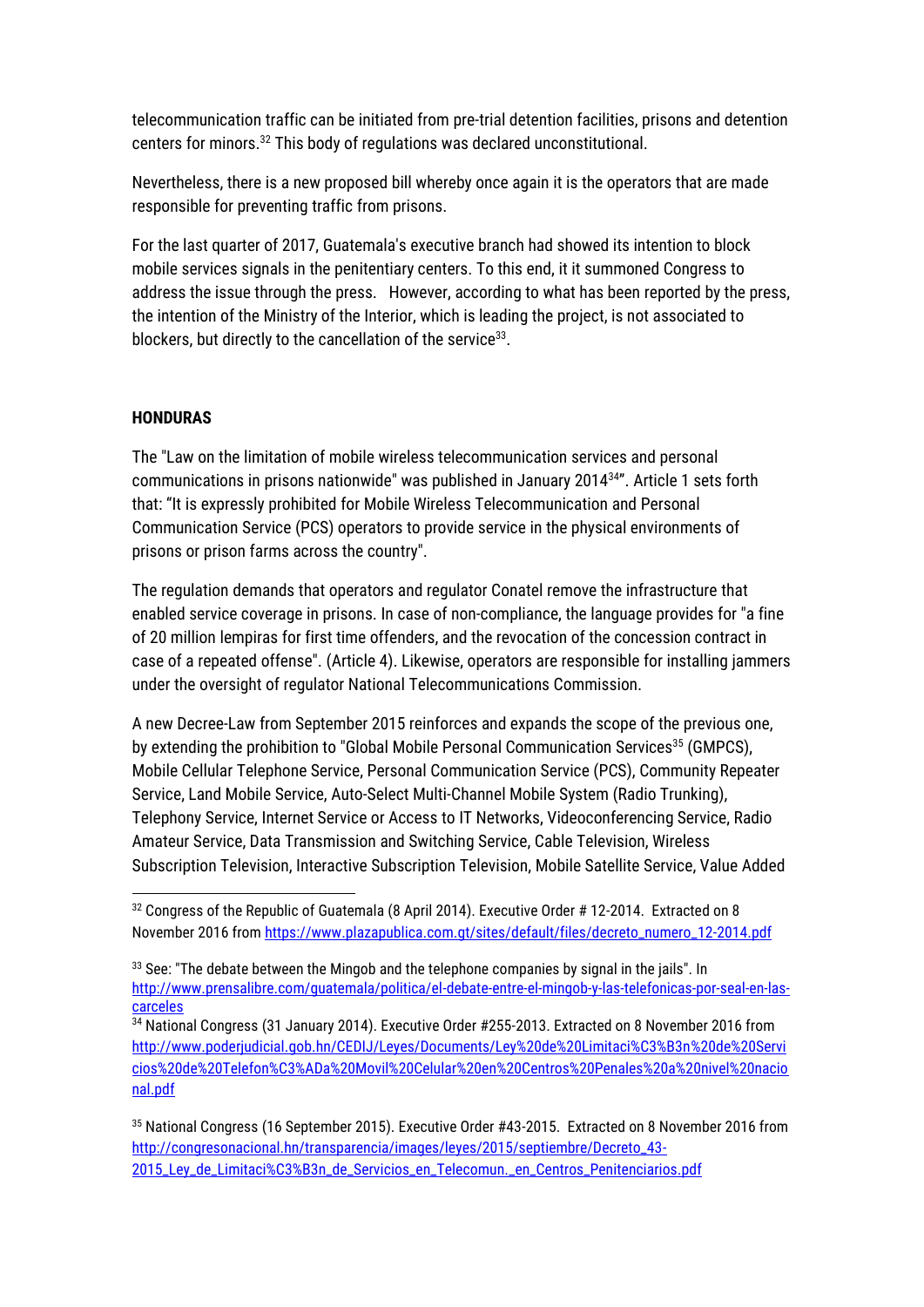Services and other current telecommunication services, in addition to those that may be deployed in the future. Telecommunication services used by the Prison System and other government agencies exclusively while performing their functions are exempted…". (Article 1).

In Article 2, the language indicates that "the cost of installing and operating jammers as well as every necessary technical service is the responsibility of the companies providing such service".

Operators have implemented two kinds of solutions - jammers and dummy cell sites. Conatel is taking measurements every two or three months to ensure compliance with the prohibition to provide service.

### **MEXICO**

1

There are several regulations in the country regarding the installation and operation of radiocommunication jammers in prisons. The primary one is the Executive Order "Cooperation Guidelines between Prison Authorities and Telecommunication Service Licensees and Technical Terms for the Installation and Operation of Jammers"<sup>36</sup>, from September 2012, together with amendments to criminal legislation from the same year.

Article 3 sets forth that "Every social rehabilitation center, prison or detention center for minors, either from the federal level, from federal entities or from the Federal District, regardless of their name, shall hold equipment to enable the jamming or permanent cancellation of cellular, radio communications or data or image transmission within their perimeter".

The executive order determines that "federal, state and Federal District prison authorities may seek authorization and use budgetary funds to retain the systems or equipment for cellular signal, radio communications, data or image transmission so that they are installed within the perimeter of the relevant social rehabilitation centers". (Article 4).

The decree provides for a collaborative environment among those responsible for jamming communications, as stated in Article 5: "Federal, state and Federal District prison authorities in cooperation with telecommunication licensees shall establish the necessary mechanisms to prevent and, if need be, resolve any undue effect on telecommunication service users in accordance with their spheres of action".

The collaborative environment in turn applies to the Federal Law on Telecommunications and Broadcasting from July 2014 introducing a new chapter under Title Eight -"Cooperation with the Justice System". This is a single chapter called "Duties regarding Security, Safety and Justice".<sup>37</sup> This chapter indicates that operators shall "Cooperate with the authorities in charge of safety, security, enforcement and administration of justice in the real time geographical location of

<sup>36</sup> Guidelines for Cooperation between Prison Authorities and the Licensees of Telecommunication Services and Technical Terms for the Installation and Operation of Jammers. (4 June 2012). Extracted on 8 November 201[6 http://www.dof.gob.mx/nota\\_detalle.php?codigo=5266201&fecha=03/09/2012](http://www.dof.gob.mx/nota_detalle.php?codigo=5266201&fecha=03/09/2012)

<sup>&</sup>lt;sup>37</sup> National Congress (14 July 2014). Federal Telecommunications and Broadcasting Law Extracted on 8 November 201[6 http://www.dof.gob.mx/nota\\_detalle.php?codigo=5352323&fecha=14/07/2014](http://www.dof.gob.mx/nota_detalle.php?codigo=5352323&fecha=14/07/2014)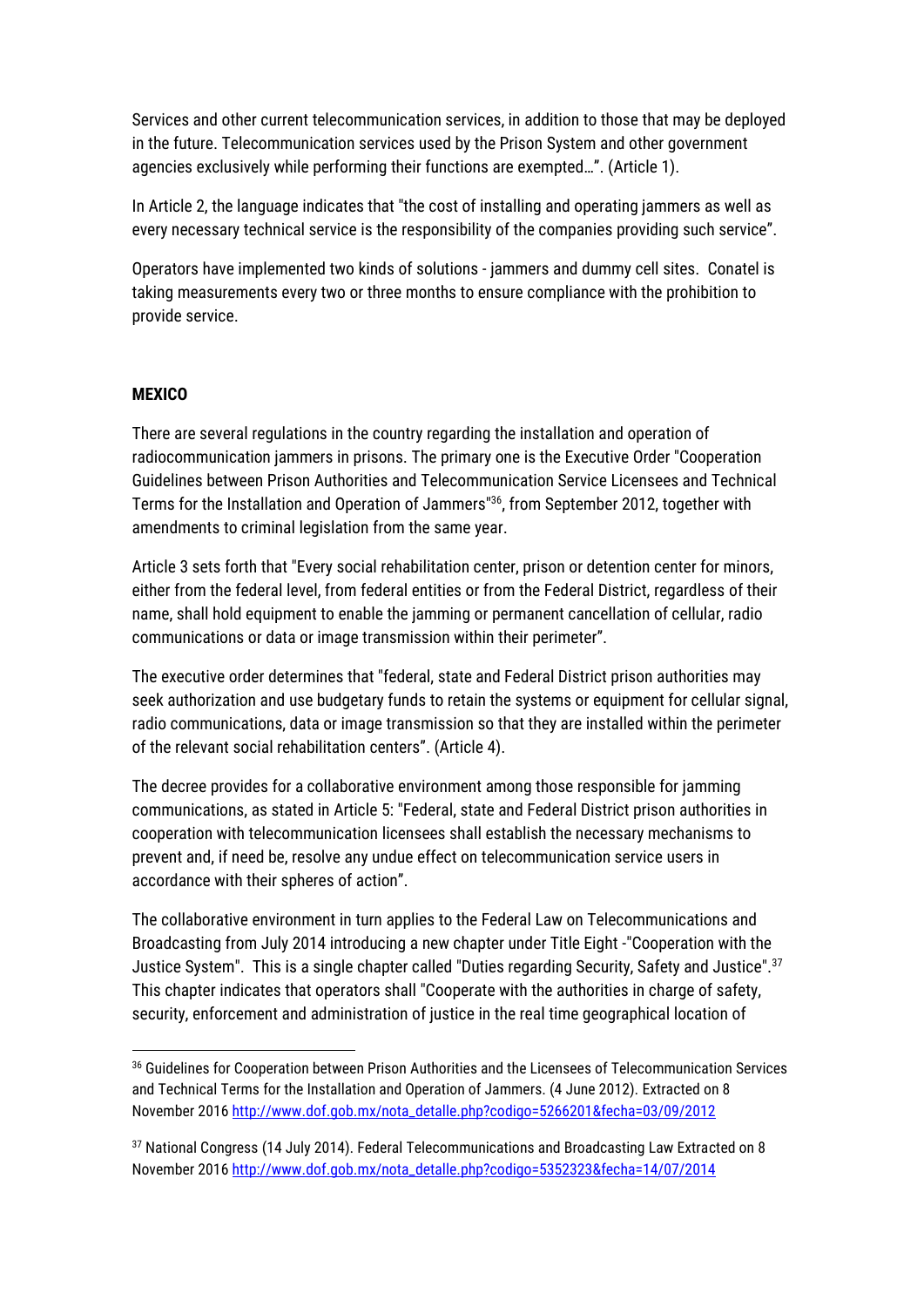mobile communication equipment as per the terms contained in the legislation." (Article 190, subparagraph I).

In addition to telecommunication jamming, subparagraph II of the same article determines that operators "shall keep a record and control communications placed from any line using own or leased numbering under any modality, where the following can be accurately identified: 1. name, corporate name and subscriber address;2. type of communication (voice transmission, voicemail, conference, data), supplementary services (including call forwarding or transfer) or messaging or multimedia services used (including short messaging services, multimedia and advanced services); 3. data necessary to track and identify the source and destination of mobile communications: destination number, contract or tariff plan, as well as pre-paid lines; 4. data necessary to determine the date, time and duration of the communication, as well as the messaging or multimedia service...", among other aspects. Operators may choose the way in which they will store such information.

In addition, the Federal Telecommunications Institute (IFT, as per the Spanish acronym) issued Technical Provision IFT-010-2016 this year<sup>38</sup> to provide clarity on the issue of maximum power of the jammers. Again, the regulations refer to a collaborative environment between the authorities and operators so that the latter cancel their network signals inside prisons, and within 20 meters from the premises on the outside.

Prison authorities have purchased, installed and put in place radio communication signal jammers. These authorities determine the number of prisons in the federal and local spheres that shall be equipped with jammers.

However, many of these facilities disregard the technical provision from the IFT and commission equipment that lack the required quality, in addition to altering power arbitrarily, which affects the quality of mobile telecommunication services provided in adjacent areas to prisons.

On the other hand, during June 2016 the General Law of the National Public Security System, was amended to regulate prisons and other dependencies with inmates, which in its Article 149 establishes that: "the National Council shall establish, for public security purposes, the cases, conditions and requirements necessary for the blocking cell telephony signals in strategic facilities and in federal and state penitentiary centers, whatever they may be called."<sup>39</sup>

Although operators are required to meet a strict quality of service regulation, such quality is compromised by the action of jammers, which make it impossible to meet the requirement of the regulator resulting in a negative perception by users.

<sup>1</sup> <sup>38</sup> IFT (1 August 2016) Technical Provision IFT-010-2016. Extracted on 8 November 2016 from [http://dof.gob.mx/nota\\_detalle.php?codigo=5446400&fecha=01/08/2016](http://dof.gob.mx/nota_detalle.php?codigo=5446400&fecha=01/08/2016)

<sup>&</sup>lt;sup>39</sup> In General Law of the National Public Security System. In <http://www.secretariadoejecutivo.gob.mx/docs/pdfs/normateca/Leyes/LGSNSP.pdf>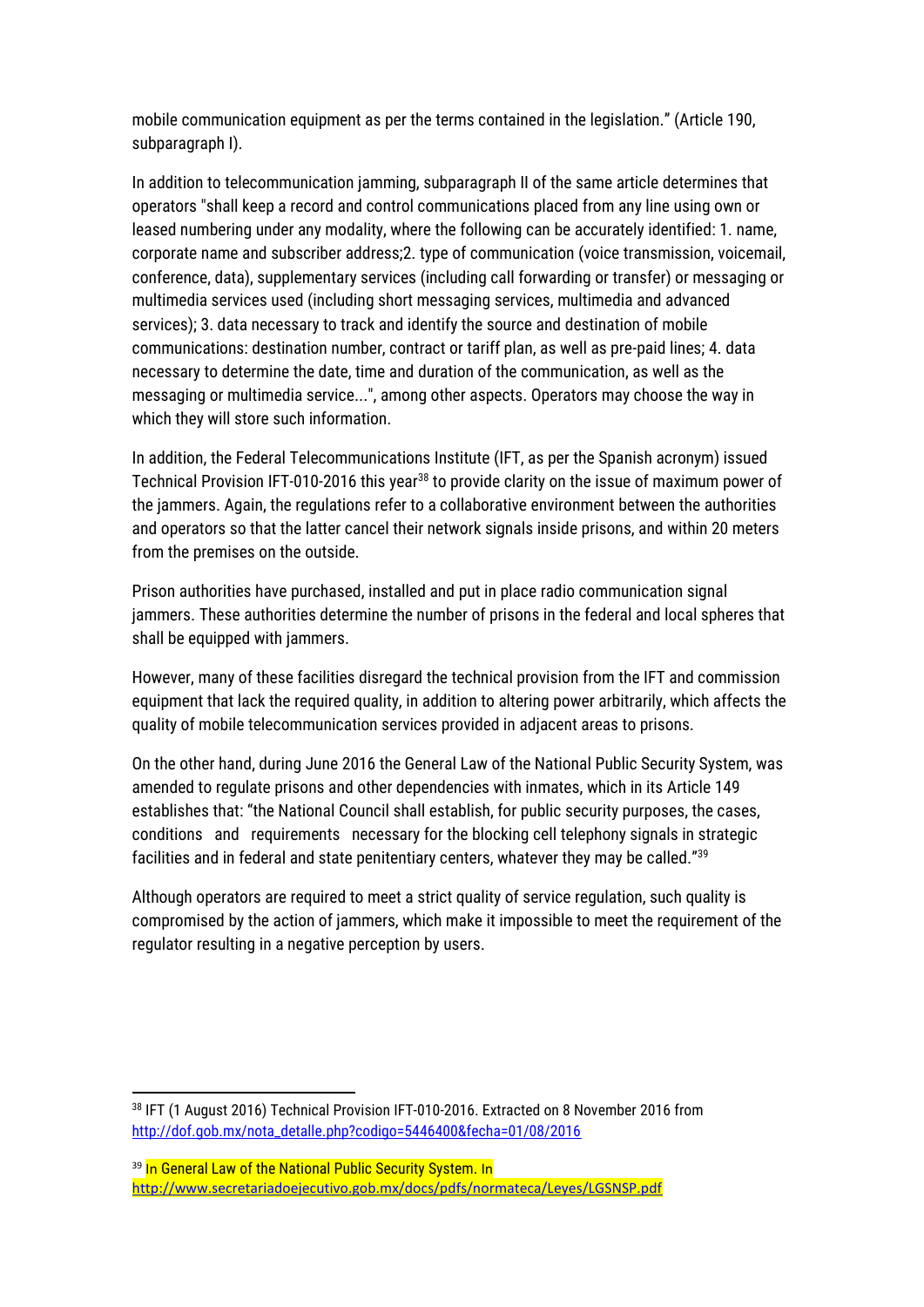### **PANAMA**

The National Authority for Public Service issued a resolution whereby it determines measures on the suppression of wireless signals within prisons<sup>40</sup>. "One: Instruct the licensees of Mobile Cellular Services, Personal Communications and Wireless Internet for Public Use to undertake at their own risk and expense the interruption and restriction of emissions and/or signals of mobile cellular telephony and the connectivity to the internet over wireless networks, systems and terminals within fifteen business days from notification of this Resolution…"

The resolution instructs mobile and Internet operators to restrict and/or interrupt the signals from mobile phones and Internet in the main prisons in the cities of Panama and Colon. It does not indicate technical provisions, but rather that "...every necessary measure shall be taken to meet the signal restriction objectives..."

Point five warns "the licensees of Mobile Telephony and Personal Communication Services that the National Authority for Public Services shall assess whether the measures provided for in this resolution affect in any significant way the quality of service targets set in current legislation for the areas defined and their adjacent areas. To this end, the National Authority for Public Services may issue special measures or technical guidelines for the above-mentioned licensees to meet their Concession Contracts in said areas."

The measure could only be implemented in Panama City, for its implementation elsewhere would have removed coverage for such critical operations as the Duty-Free zone, one airport, two ports and part of the Panama Canal. In Panama City, the implementation of jammers has resulted in no service coverage being provided for many urban areas surrounding the prison.

The problem arises because prison facilities have become part of the cities because of urban growth. The Authorities are focusing on the issue of access to mobile and Internet service for inmates rather than in controlling and managing each prison. This overlooks the fact that many persons are deprived of access to these services and restricts the exercise of the rights granted to the operators by concession.

Nevertheless, the lack of specific regulation has allowed mobile operators and the regulator to provide technical guidance to overcome the issue.

### **PARAGUAY**

The Telecommunications Law prohibits the interference of telecommunications under different articles<sup>41</sup> where it states: "...the inviolability of the confidentiality of correspondence by telecommunication services and of documentary heritage, except under court order…" (Article 89). Inviolability of the confidentiality of correspondence applies to "the prohibition of opening,

<sup>1</sup> <sup>40</sup> National Authority of Public Services (8 July 2013). Resolution AN #6295-Telco. Extracted on 8 November 2016 from [http://www.asep.gob.pa/www/pdf/anno\\_6295\\_telco.pdf](http://www.asep.gob.pa/www/pdf/anno_6295_telco.pdf)

<sup>41</sup> National Congress (27 July 1995) Law 642 on Telecommunications. Extracted on 8 November 2016 from <http://digesto.senado.gov.py/ups/leyes/2769%20.pdf>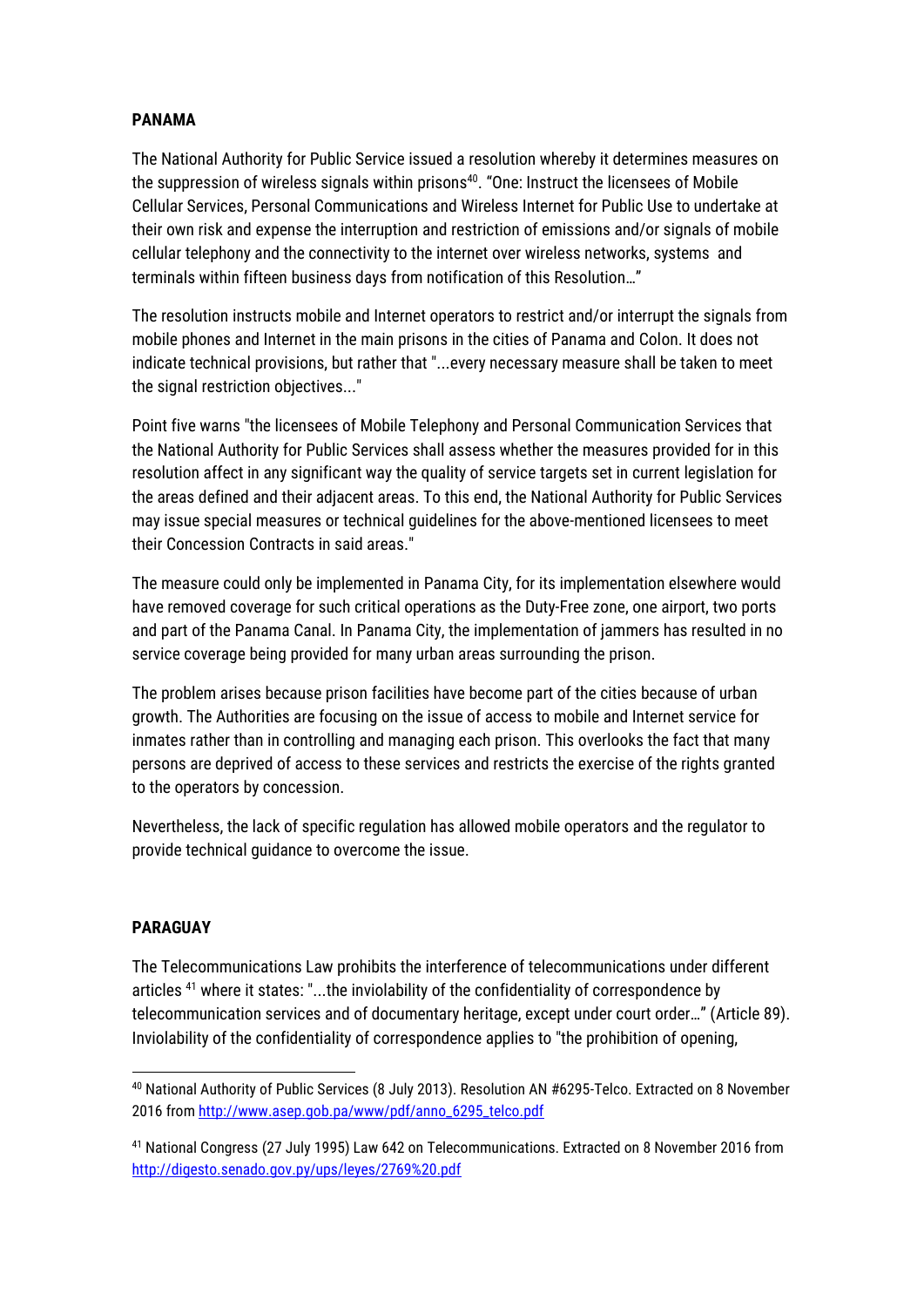removing, interfering, altering text, transferring, publishing, using, inquiring into or facilitating knowledge of the existence or content of communications by third parties when such communications were entrusted to service providers as well as the prohibition of providing the opportunity for such acts to happen" (Article 90).

Furthermore, Resolution 6/99 of the General Directorate of Criminal Institutes<sup>42</sup> determines the prohibition for inmates to use cellular phones. Under item 4, the resolution reads: "To remind the Directors of the National and Regional Prisons and Correctional Institutions about the prohibition for inmates to use cellular phones…".

From the language in Resolution 6/99 it is inferred that the use of jammers is allowed.

#### **PERU**

1

Supreme Decree 12/2012 of the Ministry of Telecommunications and Transport regulates the installation of jammers in prisons<sup>43</sup>. Although Article 2 does not mention telecommunication operators, it indicates that "Jammers to be installed and operated inside the prison premises of the National Prison System and Diagnostic and Rehabilitation Centers for Minors shall not affect the right for every person to use and provide telecommunication services outside of these establishments. It shall be the responsibility of the Ministry of Justice and Human Rights, the Judiciary and/or the entity in charge of the administration of prisons or prisons for minors to ensure that this right is not infringed, providing in procurement, service agreements or other mechanisms seeking the installation of jammers the technical and monetary guarantees, fines and other measures incentivizing compliance with the duties set forth herein".

The installation and operation of jammers shall be the responsibility of the "Ministry of Justice and Human Rights, the Judiciary or the entity in charge of the administration of Prisons or Diagnostic and Rehabilitation Centers for Minors, or the natural or legal person authorized by one of said entities…" (Article 3). In turn, the measures or tests to prove that outside of prison premises there is no interference of the services provided by public telecommunication service licensees and private service operators shall be carried out by the Ministry of Transport and Communications.

Ministerial Resolution 750/2016<sup>44</sup> provides for the draft protocol to establish the procedures applicable to the installation and operation of radio electrical signal jammers of telecommunication services in prisons. Item 5.3 of the draft provides that "the blocking of

<sup>&</sup>lt;sup>42</sup> General Directorate of Criminal Institutes (Resolution 6/99). Extracted on 8 November 2016 from [http://www.pj.gov.py/ebook/libros\\_files/coleccion\\_de\\_derecho\\_penitenciario\\_3.pdf](http://www.pj.gov.py/ebook/libros_files/coleccion_de_derecho_penitenciario_3.pdf)

<sup>43</sup> Ministry of Transport and Telecommunications (27 September 2012) Supreme Decree # 012-2012-MTC. Extracted on 8 November 2016 from [http://www.munizlaw.com/normas/2012/Setiembre/27-09-](http://www.munizlaw.com/normas/2012/Setiembre/27-09-12/D.S.%20N%C2%BA%20012-2012-MTC.pdf) [12/D.S.%20N%C2%BA%20012-2012-MTC.pdf](http://www.munizlaw.com/normas/2012/Setiembre/27-09-12/D.S.%20N%C2%BA%20012-2012-MTC.pdf)

<sup>44</sup> Ministry of Transport and Telecommunications (23 September 2016). Ministerial Resolution 750-2016 MTC/01.03. Extracted on 8 November 2016 from

[http://busquedas.elperuano.com.pe/normaslegales/proyecto-de-protocolo-tecnico-que-regula-las](http://busquedas.elperuano.com.pe/normaslegales/proyecto-de-protocolo-tecnico-que-regula-las-condiciones-de-resolucion-ministerial-no-750-2016-mtc0103-1433142-1/)[condiciones-de-resolucion-ministerial-no-750-2016-mtc0103-1433142-1/](http://busquedas.elperuano.com.pe/normaslegales/proyecto-de-protocolo-tecnico-que-regula-las-condiciones-de-resolucion-ministerial-no-750-2016-mtc0103-1433142-1/)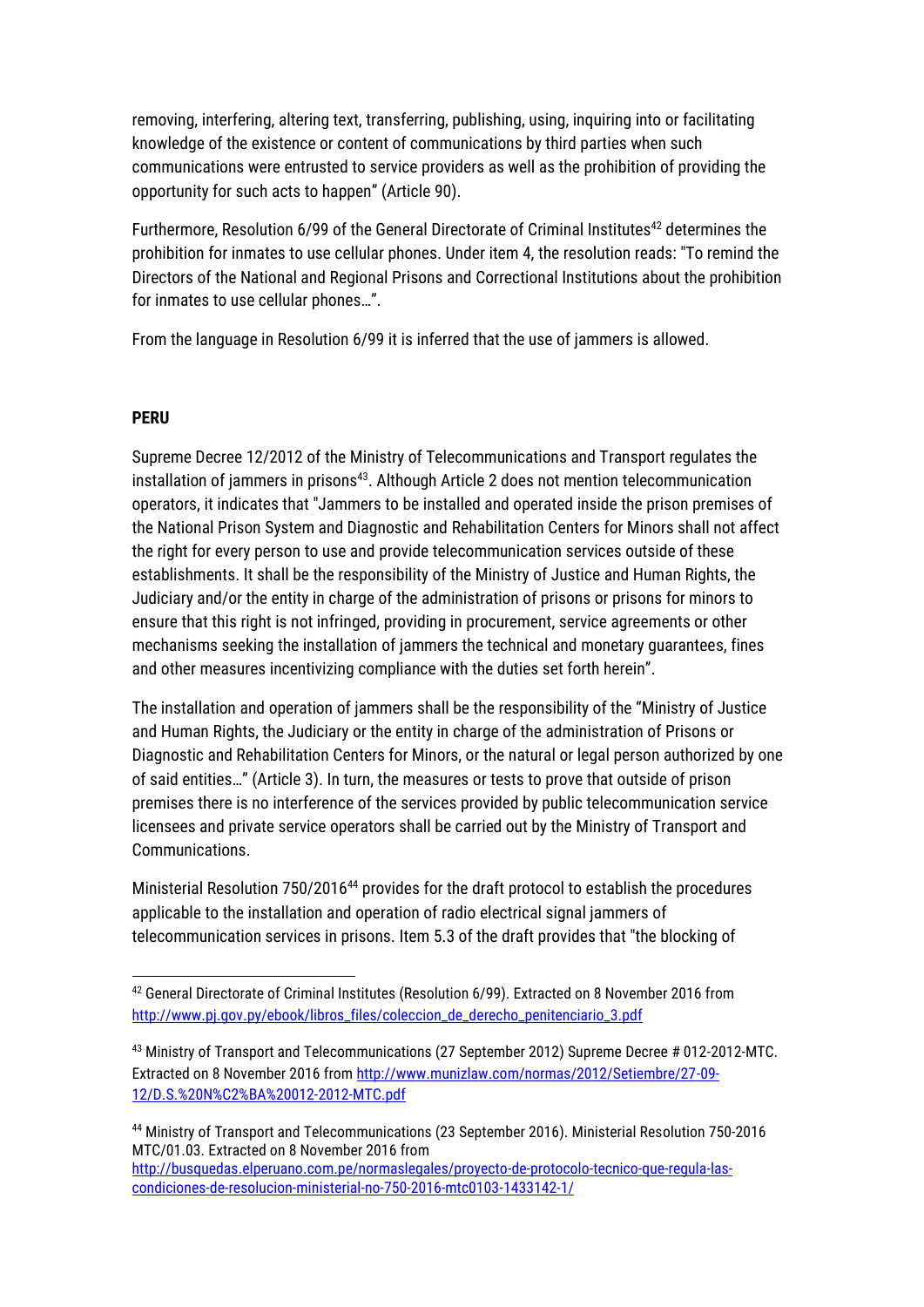frequency emissions on the Operators' frequency bands shall be restricted to the perimeter of prisons and the inviolability zone, there being no interference in the Operators' frequencies or frequency bands beyond the inviolability zone".

Different government initiatives have materialized investments to install radio communication jammers in prisons.

### **URUGUAY**

Article 217 of the Criminal Code indicates that "Any person infringing in any way upon the regular provision of wireline or wireless telecommunications shall be sentenced to three months to three years of imprisonment. An aggravating circumstance of this crime is the theft, damage or destruction of facilities dedicated to telecommunication service rendering"<sup>45</sup>.

The use of jammers is prohibited by virtue of the fact that "the use of harmful interference generation techniques is contrary to the telecommunications policy stated in national legislation, which seeks to favor the use of radio spectrum to serve public interests by promoting the development of efficient communication services and systems aimed at the community at large", as per Resolution 293/2000<sup>46</sup> of the National Communications Directorate.

Articles 1 and 2 of the resolution state as follows: "Not to issue the conformance certificate from this National Directorate for the import, not to validate nor authorize the installation or operation in the national territory of equipment serving as "Cellular Phone Neutralizers" and any other similar device, whose purpose is to create harmful interferences on 824-849 MHz. and 869-894 MHz". The same criterion is applicable to the 1710-1990 MHz frequency bands.

Another resolution of the Directorate waives the use of cellphone neutralizers by the Ministry of the Interior and any other company or body which for reasons of security and safety may need to resort to them. Users of such devices shall submit a technical recommendation based on issues of security, safety and prevention issued by a resolution of the Ministry of the Interior whereby such system is deemed essential. $47$  Nevertheless, the language states that "in case of harmful interference beyond the geographical area designated for jamming, emissions should be stopped immediately until technical operating parameters are adjusted" (Item 5).

<sup>46</sup> [https://www.ursec.gub.uy/wps/wcm/connect/ursec/cbb91239-3879-45bd-b078](https://www.ursec.gub.uy/wps/wcm/connect/ursec/cbb91239-3879-45bd-b078-acff7b223d28/RES.+DNC+293_2000+Neutralizadores+de+Telefonos+celulalres.pdf?MOD=AJPERES&CONVERT_TO=url&CACHEID=cbb91239-3879-45bd-b078-acff7b223d28) [acff7b223d28/RES.+DNC+293\\_2000+Neutralizadores+de+Telefonos+celulalres.pdf?MOD=AJPERES&CONV](https://www.ursec.gub.uy/wps/wcm/connect/ursec/cbb91239-3879-45bd-b078-acff7b223d28/RES.+DNC+293_2000+Neutralizadores+de+Telefonos+celulalres.pdf?MOD=AJPERES&CONVERT_TO=url&CACHEID=cbb91239-3879-45bd-b078-acff7b223d28) [ERT\\_TO=url&CACHEID=cbb91239-3879-45bd-b078-acff7b223d28](https://www.ursec.gub.uy/wps/wcm/connect/ursec/cbb91239-3879-45bd-b078-acff7b223d28/RES.+DNC+293_2000+Neutralizadores+de+Telefonos+celulalres.pdf?MOD=AJPERES&CONVERT_TO=url&CACHEID=cbb91239-3879-45bd-b078-acff7b223d28)

<sup>47</sup> National Communications Directorate (25 April 2001). Resolution 120/2001. Extracted on 8 November 2016 from [https://www.ursec.gub.uy/wps/wcm/connect/ursec/5164d18e-c68d-45ab-b6d0-](https://www.ursec.gub.uy/wps/wcm/connect/ursec/5164d18e-c68d-45ab-b6d0-2006a81d2bd2/RES+DNC+120_2001+Se+exonera+al+Ministerio+del+Interior+de+la+aplicacion+de+la+Resolucion+293_2000.pdf?MOD=AJPERES&CONVERT_TO=url&CACHEID=5164d18e-c68d-45ab-b6d0-2006a81d2bd2) [2006a81d2bd2/RES+DNC+120\\_2001+Se+exonera+al+Ministerio+del+Interior+de+la+aplicacion+de+la+Res](https://www.ursec.gub.uy/wps/wcm/connect/ursec/5164d18e-c68d-45ab-b6d0-2006a81d2bd2/RES+DNC+120_2001+Se+exonera+al+Ministerio+del+Interior+de+la+aplicacion+de+la+Resolucion+293_2000.pdf?MOD=AJPERES&CONVERT_TO=url&CACHEID=5164d18e-c68d-45ab-b6d0-2006a81d2bd2) [olucion+293\\_2000.pdf?MOD=AJPERES&CONVERT\\_TO=url&CACHEID=5164d18e-c68d-45ab-b6d0-](https://www.ursec.gub.uy/wps/wcm/connect/ursec/5164d18e-c68d-45ab-b6d0-2006a81d2bd2/RES+DNC+120_2001+Se+exonera+al+Ministerio+del+Interior+de+la+aplicacion+de+la+Resolucion+293_2000.pdf?MOD=AJPERES&CONVERT_TO=url&CACHEID=5164d18e-c68d-45ab-b6d0-2006a81d2bd2) [2006a81d2bd2](https://www.ursec.gub.uy/wps/wcm/connect/ursec/5164d18e-c68d-45ab-b6d0-2006a81d2bd2/RES+DNC+120_2001+Se+exonera+al+Ministerio+del+Interior+de+la+aplicacion+de+la+Resolucion+293_2000.pdf?MOD=AJPERES&CONVERT_TO=url&CACHEID=5164d18e-c68d-45ab-b6d0-2006a81d2bd2)

**<sup>.</sup>** <sup>45</sup> Criminal Code (26 October 1967). Extracted on 8 November 2016 from <https://www.impo.com.uy/bases/codigo-penal/9155-1933>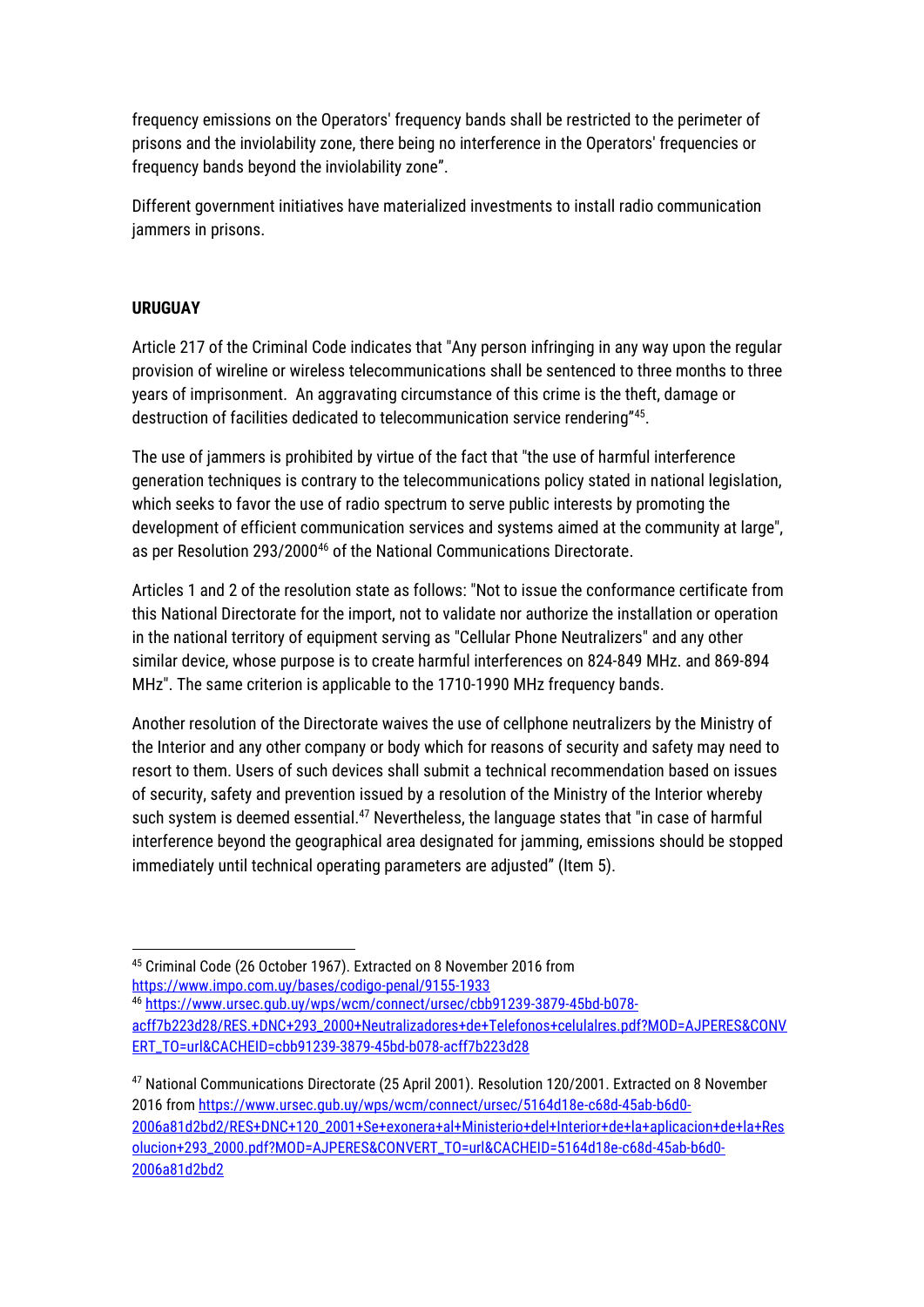The Communication Service Regulatory Unit (URSEC) is responsible for granting the possession, use, activation, sale, distribution or transfer of all types of telecommunication signal jammers. (Art. 72 of Law 19,355)<sup>48</sup>.

With support from the URSEC, the Ministry of the Interior has deployed jammers. During initial testing of these devices, operators conducted surveys in the environment upon adjusting the equipment. Although a higher number of dropped calls was identified at the level of the KPIs in the nearest base stations, the service remained unaffected in the adjacent populated areas. Basically, harmful interference levels for mobile communications were possible to control within a limited environment of 100 meters beyond the blocked area. It was inferred that the increase in dropped calls detected in the base stations of the surrounding environment was due to the calls that were dropped in attempts at calling from the prisons or transit calls from outside into the prison.

Nevertheless, several cases arose where it was determined that the signal in the city was affected by jammers. When looking into the cases, it was identified that several companies had purchased and smuggled jammers into the country by dodging controls. These were used to prevent workers or customers from using their mobiles in the facilities. Operators duly reported these instances to the regulator through the Telecommunications Chamber of Uruguay and the authorities worked jointly with the operators to withdraw all such devices from the marketplace, as well as to prohibit their sale.

### **VENEZUELA**

 $\overline{a}$ 

The National Assembly passed law 6,240 from July 2016, regulating the use of cellular phones and Internet in prisons<sup>49</sup>. The law establishes that "The Ministry of the People's Power for the Penitentiary Service shall purchase and install equipment aimed at limiting, blocking or permanently suppressing the cellular telecommunication signal and the Internet within the country's penitentiary institutions" (Article 3).

Article 4 sets forth that "equipment and actions aimed at limiting, blocking or suppressing the cellular communications and Internet signal within the prisons subject to this Law might in no way affect the adjacent communities".

The role of telecommunication operators is to cooperate "every time the Ministry of the People's Power for the Penitentiary Service calls for technical assistance aimed at meeting the objectives in this Law". (Article 12).

<sup>48</sup> National Budget of Expenditure and Investment Fiscal Year 2015-2019 (30 December 2015). Extracted on 8 November 2016 from<https://www.impo.com.uy/bases/leyes/19355-2015>

<sup>49</sup> National Assembly (15 July 2016). Extracted on 8 November 2016 from

[http://www.notilogia.com/2016/07/gaceta-oficial-extraordinaria-n-6-240-an-promulga-ley-que-regula-uso](http://www.notilogia.com/2016/07/gaceta-oficial-extraordinaria-n-6-240-an-promulga-ley-que-regula-uso-de-celulares-e-internet-en-las-carceles.html)[de-celulares-e-internet-en-las-carceles.html](http://www.notilogia.com/2016/07/gaceta-oficial-extraordinaria-n-6-240-an-promulga-ley-que-regula-uso-de-celulares-e-internet-en-las-carceles.html)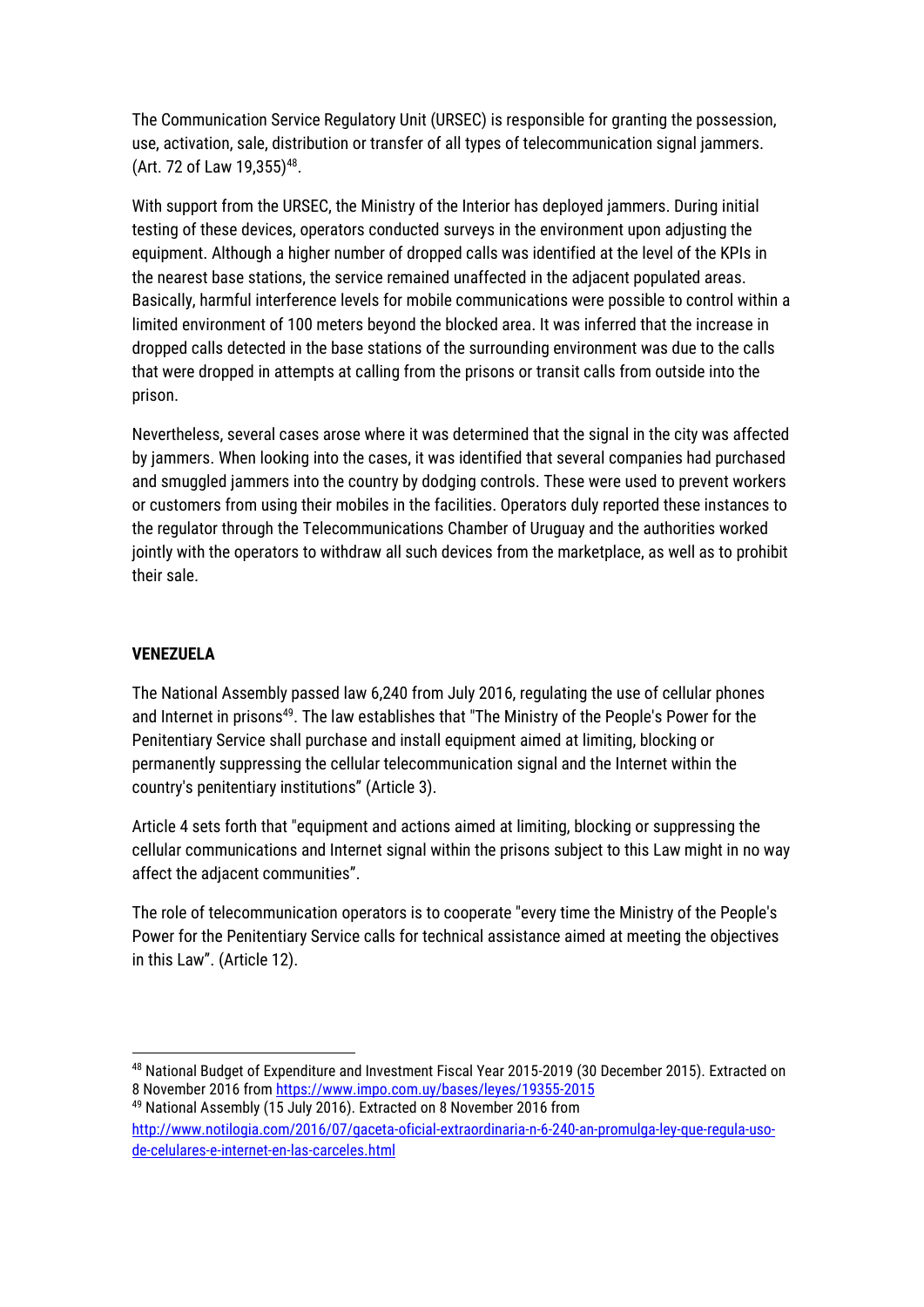The regulation establishes that funding shall be provided by the Ministry of Penitentiary Affairs. Generally speaking, the technical solution is for equipment to issue a signal of greater strength that cancels the signal of the transmission source.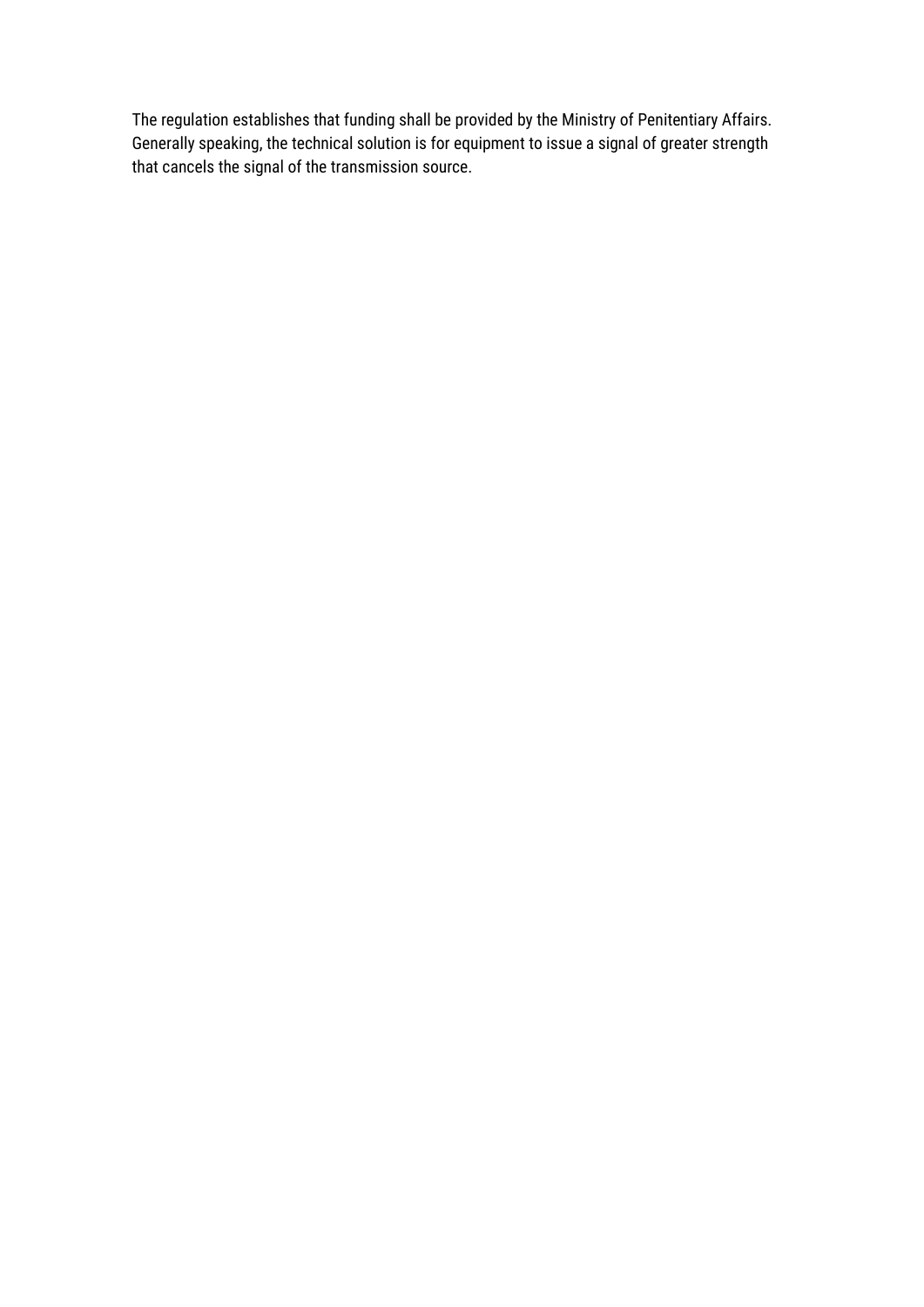### <span id="page-40-0"></span>**CONCLUSIONS**

The mobile industry has shown willingness to contribute its perspectives whenever the authorities request their involvement to advance issues for this industry. The evolution of mobile networks, broader coverage, service provision to certain population and educational segments are strong evidence of the cooperation between mobile operators and national, state and municipal authorities.

Safety and security are matters of concern for all Latin American countries. As part of the society where it operates, the Latin American mobile industry is willing and able to cooperate with the authorities in different jurisdictions to raise safety and security standards for the countries in the region, as it has been doing for years now.

In this regard, there is no contrary position per se to the installation of cellular signal jammers in prisons or any other kind of technology to mitigate the scourge of criminal communications. Although there are different views among the parties, mobile operators have adopted the measures proposed by the authorities regarding the way in which communications should be blocked in prisons pursuant to the law.

However, in some cases the legislation itself would seem to equate operators with criminal accomplices by sanctioning them with monetary fines, and even criminal sentences, in case the jamming is anything less than one hundred percent successful. As explained in this document, there is no solution to block communications in prisons at one hundred percent effectiveness that does not harm mobile users in the vicinity of prison facilities.

On the other hand, other industry regulations apply to mobile operators demanding that they meet increasingly stringent service quality and coverage, failing which, they face sanctions. Thus, operators stand at a contradictory and inescapable situation resulting from current regulations.

The mobile industry cannot and must not be the only party responsible for redressing this. It is the State that must strive to ensure people's safety and security and define jointly with all stakeholders, including the mobile industry, the best and most reasonable options to prevent communications with criminal purposes from being placed from the prisons in the region.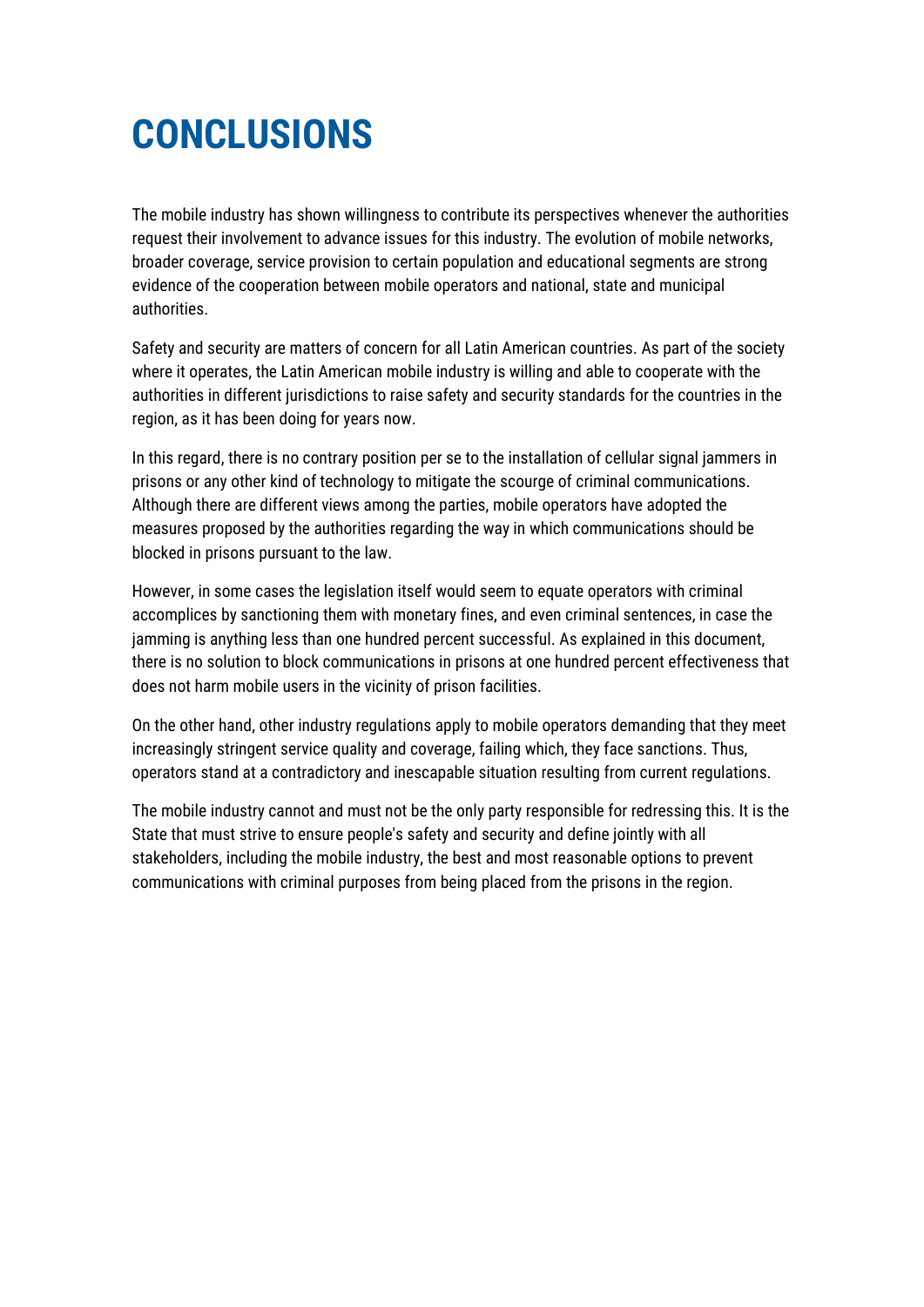### <span id="page-41-0"></span>**ANNEX**

 $\overline{a}$ 

### **Summary Chart of the Cellular Signal Jammer Status in Latin America<sup>50</sup>**

| <b>Country</b>   | <b>Use of Jammers</b>                                                                                                                                                                                                                                                                                                          | <b>Regulations on the Use of</b><br><b>Jammers</b>                                                                                                                                                                                                                                                                                                                                                                                                                                                                                  | <b>Special Use by the</b><br><b>Authorities</b>                                                                                                                                                                                                                                                                                                                                                                                                                                                                                                                                |
|------------------|--------------------------------------------------------------------------------------------------------------------------------------------------------------------------------------------------------------------------------------------------------------------------------------------------------------------------------|-------------------------------------------------------------------------------------------------------------------------------------------------------------------------------------------------------------------------------------------------------------------------------------------------------------------------------------------------------------------------------------------------------------------------------------------------------------------------------------------------------------------------------------|--------------------------------------------------------------------------------------------------------------------------------------------------------------------------------------------------------------------------------------------------------------------------------------------------------------------------------------------------------------------------------------------------------------------------------------------------------------------------------------------------------------------------------------------------------------------------------|
| <b>Argentina</b> | The use of jammers is<br>illegal. The Criminal Code<br>establishes sentences<br>ranging from six months<br>to two years for those who<br>restrict or interrupt<br>communications.                                                                                                                                              | There is a 2014 bill to<br>promote the use of<br>jammers in prisons.                                                                                                                                                                                                                                                                                                                                                                                                                                                                | Some prisons that<br>provided for the use of<br>jammers created lower<br>quality mobile<br>communications in the<br>proximity of prisons.                                                                                                                                                                                                                                                                                                                                                                                                                                      |
| <b>Bolivia</b>   | The use of blockers in<br>prison institutions is<br>stipulated by the "National<br>System of Citizen Security<br>Act", which was enacted<br>July 31, 2012.                                                                                                                                                                     | Law 264 of 2012. "Law of<br>the National System of<br><b>Citizen Security"</b>                                                                                                                                                                                                                                                                                                                                                                                                                                                      | The deployment of<br>blockers is in charge of<br>the penitentiary service.<br>It is this unit that is<br>responsible for carrying<br>out the deployments.                                                                                                                                                                                                                                                                                                                                                                                                                      |
| <b>Brazil</b>    | The use of blockers must<br>not interfere in radio<br>frequency bands outside<br>the established limits and<br>must be effective for any<br>radiocommunication<br>service technology used in<br>the selected location. The<br>entity that uses the<br>blocker must contact the<br>operators to measure their<br>signal levels. | Resolution 308/2002 - Use<br>of Radiocommunication<br>Signal Blocker: To<br>establish the conditions of<br>use of the<br>Radiocommunication<br>Signal Blocker<br>(BSR).Supplementary Act<br>(PLP) 470/18 amending<br>art. 3° of the<br>Complementary Law Nº<br>79, of January of 1994,<br>that establishes the<br>application of resources<br>of the National<br><b>Penitentiary Fund</b><br>(FUNPEN). Thus, the<br>modification establishes<br>the immediate<br>implementation of cell<br>phone blockers in the<br>prison service. | <b>FUNPEN resources must</b><br>be applied in the<br>installation, costing and<br>maintenance of the<br>blocking of<br>telecommunication<br>signals for mobile<br>phones, radio<br>transmitters, and other<br>means, in penitentiary<br>establishments. In this<br>sense, it establishes that<br>telecommunications will<br>have to offer unrestricted<br>access to all the<br>information and<br>technology necessary for<br>the agencies in charge of<br>establishing blockers to<br>carry out their work,<br>collaborating with<br>efficient and effective<br>technologies. |
| <b>Chile</b>     | <b>The General</b><br><b>Telecommunications Law</b><br>determines sanctions for<br>those who interrupt or<br>interfere<br>telecommunications                                                                                                                                                                                   | There is a bill from 2016<br>amending the organic law<br>of the Border Police so<br>that a system is deployed<br>inside prisons to block<br>mobile telephony signals.                                                                                                                                                                                                                                                                                                                                                               | In 2012, the Ministry of<br>Justice installed jammers<br>in prisons; the system<br>was later dropped<br>because it blocked<br>communications from                                                                                                                                                                                                                                                                                                                                                                                                                              |

 $^{50}$  References to the regulations and legislation contained in this chart can be viewed in Item 5 of this White Paper.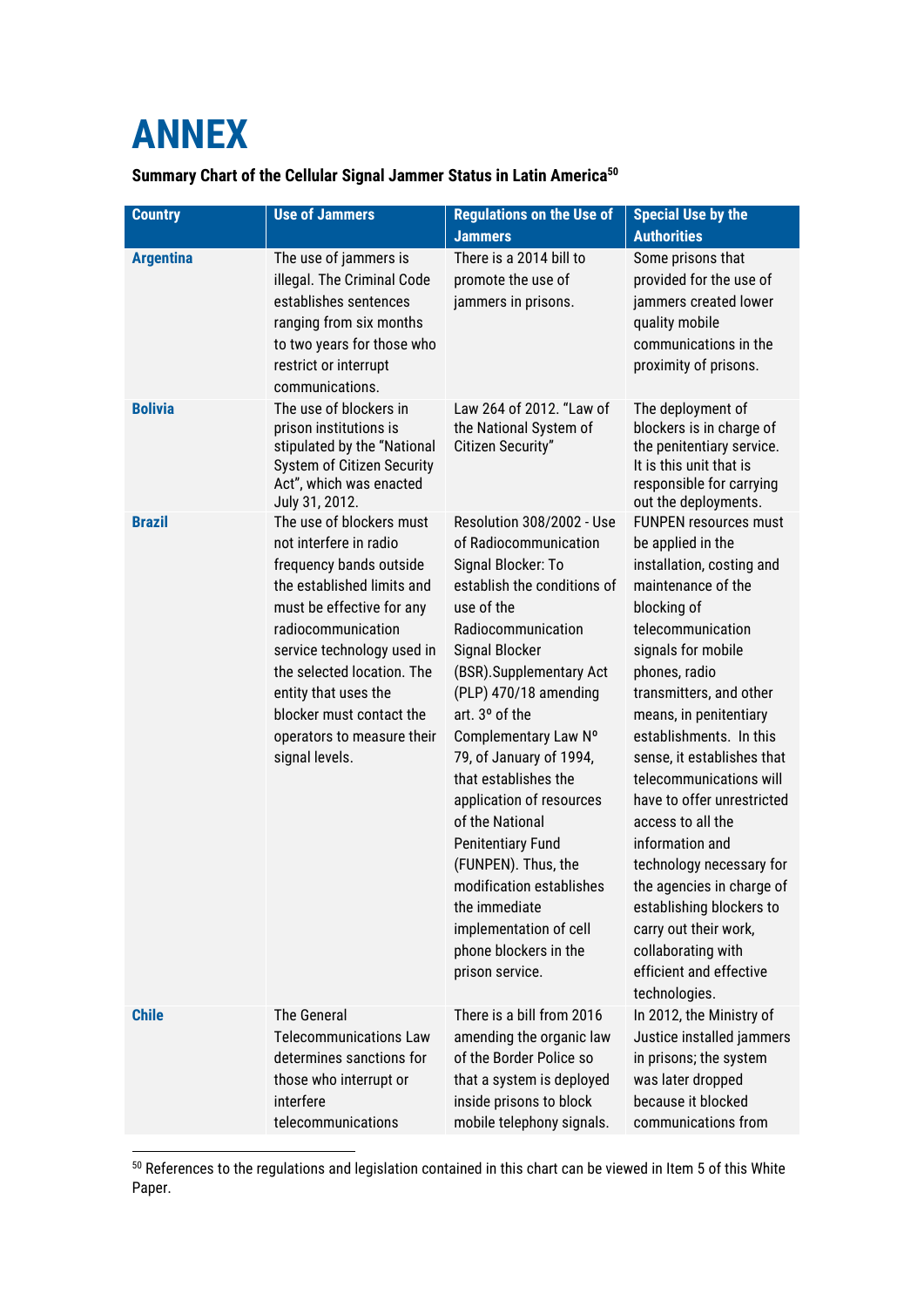|                    | signals.                                                                                                                                                                                      |                                                                                                                                                                                                                                                                                                                                                                                        | neighbors.                                                                                                                                                                                                                                                                                                                                                                                                                                                                                             |
|--------------------|-----------------------------------------------------------------------------------------------------------------------------------------------------------------------------------------------|----------------------------------------------------------------------------------------------------------------------------------------------------------------------------------------------------------------------------------------------------------------------------------------------------------------------------------------------------------------------------------------|--------------------------------------------------------------------------------------------------------------------------------------------------------------------------------------------------------------------------------------------------------------------------------------------------------------------------------------------------------------------------------------------------------------------------------------------------------------------------------------------------------|
| <b>Colombia</b>    | Resolution 2774/2013 of<br>the Ministry of ICTs<br>regulates the use of<br>mobile jammers.                                                                                                    | Resolution 2774/13 sets<br>the conditions for the<br>installation and use of<br>jammers and amplifiers of<br>radio signals as per<br>Executive Order 4768/11.<br>In April 2017, the<br><b>Constitutional Court of</b><br>Colombia, through<br>sentence T-276/1751<br>ordered INPEC and the ICT<br>Ministry to allow inmates<br>to receive calls within the<br>penitentiary facilities. | Several prisons in the<br>country use jammers,<br>although their use affects<br>mobile communications<br>for the neighboring<br>population. Nevertheless,<br>during April 2017, the<br>Court asked INPEC and<br>the ICT Ministry to takes<br>the appropriate and<br>necessary measures to<br>implement a pilot model<br>of access to Internet or<br>other mass media that<br>would contribute to make<br>communication between<br>people deprived of<br>freedom and their<br>relatives more efficient. |
| <b>Costa Rica</b>  | The General<br><b>Telecommunications Law</b><br>and its regulations<br>prohibit the use of<br>equipment that interferes<br>with telecommunication<br>networks or operator<br>service signals. | By April 2018, the<br>Legislative Assembly had<br>a bill that sought to<br>modify the LGT with the<br>aim of forcing operators<br>to install signal blockers<br>in all prisons and penal<br>centers in the country.<br>The reform is being<br>promoted by the Special<br><b>Commission on Security</b><br>and Drug Trafficking of<br>the legislative body.                             | No                                                                                                                                                                                                                                                                                                                                                                                                                                                                                                     |
| <b>Ecuador</b>     | Overall prohibition of<br>signal jammers, as per the<br>Criminal Code, which<br>provides for prison<br>sentence for those who<br>restrict or interrupt<br>communications.                     | The use of cellular signal<br>jammers is allowed in<br>prisons as per a resolution<br>of Conatel (currently,<br>Arcotel).                                                                                                                                                                                                                                                              | No regulations compel<br>operators to install<br>cellular jammers.                                                                                                                                                                                                                                                                                                                                                                                                                                     |
| <b>El Salvador</b> | The Special Law against<br>the crime of extortion<br>indicates that operators<br>have the duty to adopt and<br>apply the business<br>procedures and technical<br>solutions necessary to       | Regulator SIGET provided<br>for technical regulations<br>so that operators do not<br>offer cellular service in<br>prisons.                                                                                                                                                                                                                                                             |                                                                                                                                                                                                                                                                                                                                                                                                                                                                                                        |

<sup>51</sup> In Sentence T-276/17. In<http://www.corteconstitucional.gov.co/relatoria/2017/t-276-17.htm>

1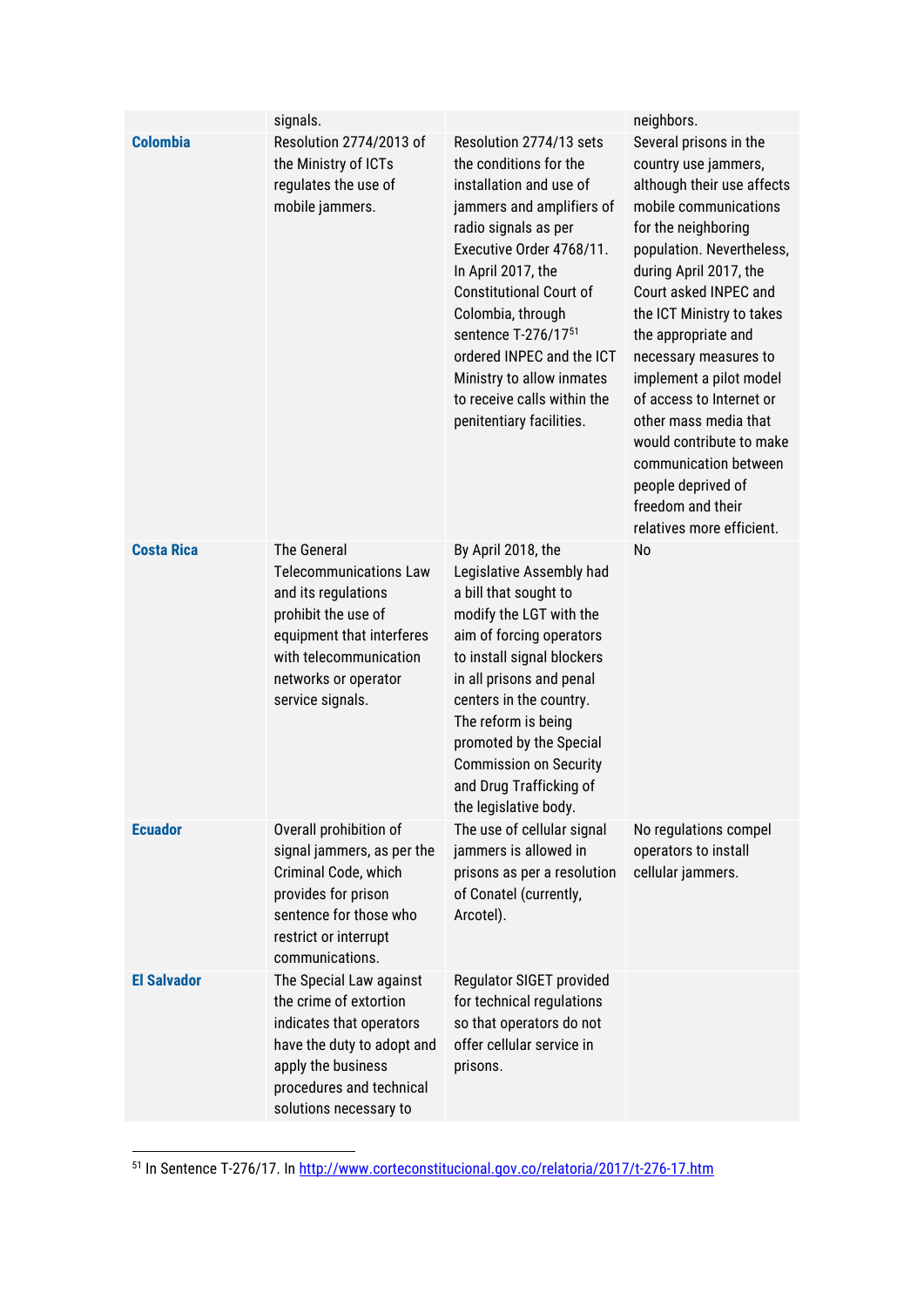|                  | avoid the rendering of<br>telecommunication traffic<br>services inside prisons.                                                                                                       |                                                                                                                                                                                                                                                                                                                                                                                                                                                                                                                                                                                                                                                                                                                       |                                                                                                                                                                                                                                                                              |
|------------------|---------------------------------------------------------------------------------------------------------------------------------------------------------------------------------------|-----------------------------------------------------------------------------------------------------------------------------------------------------------------------------------------------------------------------------------------------------------------------------------------------------------------------------------------------------------------------------------------------------------------------------------------------------------------------------------------------------------------------------------------------------------------------------------------------------------------------------------------------------------------------------------------------------------------------|------------------------------------------------------------------------------------------------------------------------------------------------------------------------------------------------------------------------------------------------------------------------------|
| <b>Guatemala</b> | The former Law for Mobile<br>Telecommunications<br>Control in Prisons and<br>Infrastructure<br><b>Strengthening for Data</b><br><b>Transmission was</b><br>declared unconstitutional. | The authorities evaluate<br>the use of blockers in jails                                                                                                                                                                                                                                                                                                                                                                                                                                                                                                                                                                                                                                                              |                                                                                                                                                                                                                                                                              |
| <b>Honduras</b>  |                                                                                                                                                                                       | Article One of Decree-law<br>255-2013, published in<br>January 2014, determines<br>the prohibition for mobile<br>operators to offer service<br>in prisons.<br>In September 2015, a new<br>decree-law (43-2015)<br>expanded the prohibition<br>to all telecommunication<br>services.                                                                                                                                                                                                                                                                                                                                                                                                                                   | Operators are fully<br>responsible for bearing<br>the cost of installation,<br>maintenance and<br>operation of jammers.                                                                                                                                                      |
| <b>Mexico</b>    |                                                                                                                                                                                       | <b>The Federal</b><br>Telecommunications and<br><b>Broadcasting Law sets</b><br>forth the duty for<br>operators to cooperate<br>with the authorities (Art.<br>44).<br>There are different<br>regulations regarding the<br>installation and operation<br>of jammers in prisons.<br>One document is<br><b>Guidelines for</b><br>Cooperation between<br>Prison Authorities and<br>Telecommunications<br>Service Licensees and<br><b>Technical Terms for the</b><br>Installation and Operation<br>of Jammers. In June<br>2016, the General Law of<br>the National Public<br>Security System, was<br>amended to regulate<br>prisons and other<br>dependencies with<br>inmates, which in its<br>Article 149 establishes the | The IFT issued technical<br>regulations on cellular,<br>broadcasting or data and<br>image transmission<br>jammers within social<br>rehabilitation institutions,<br>prisons or detention<br>centers for minors, either<br>from the federal level or<br>from federal entities. |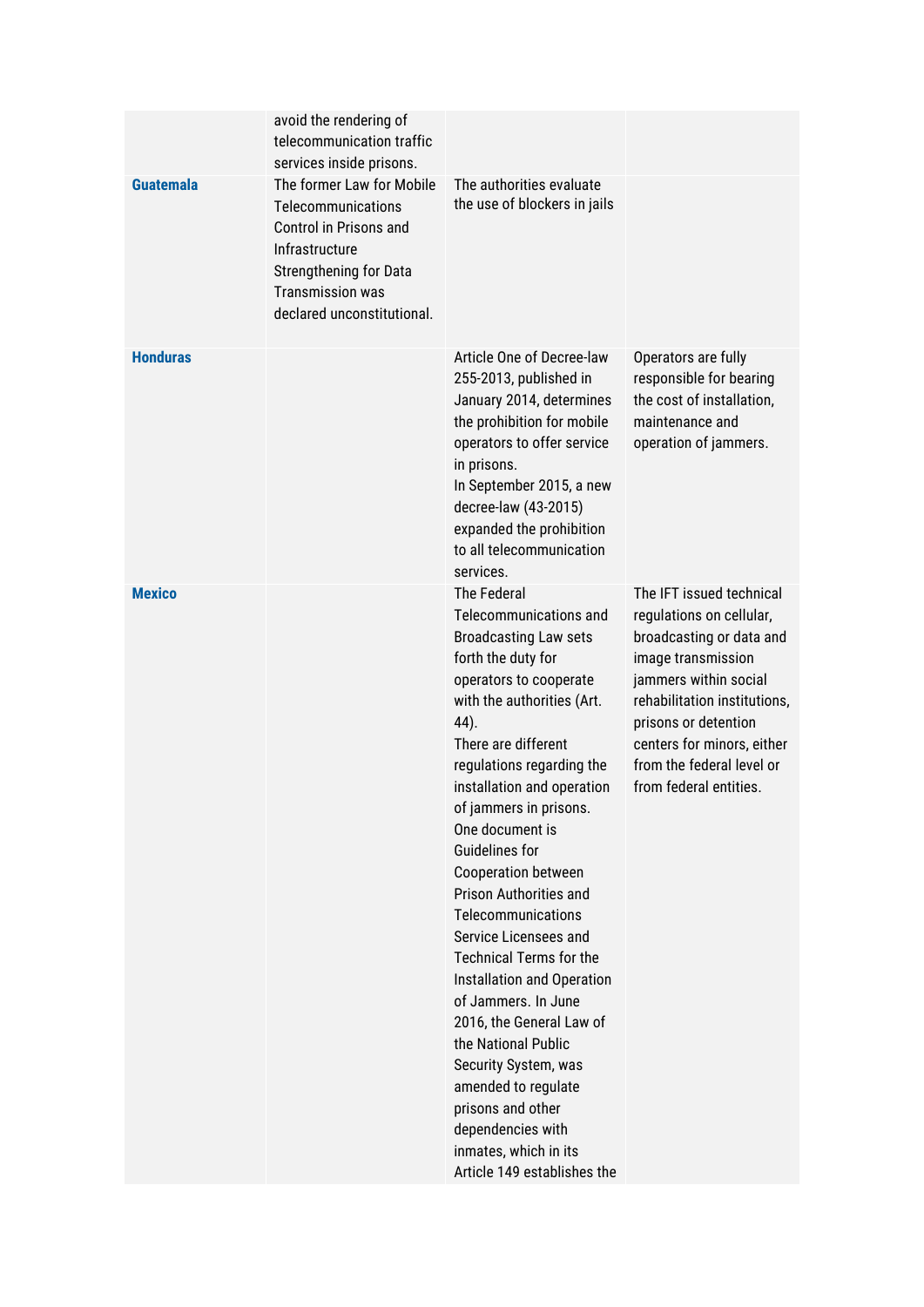|                 |                                                                                                                                                                                                         | implementation of<br>blockers in jails.                                                                                                                                                                                                                                                                                                                                                                                                                                                                                                                                                                                                                                    |                                                                                                                                                                                                                                     |
|-----------------|---------------------------------------------------------------------------------------------------------------------------------------------------------------------------------------------------------|----------------------------------------------------------------------------------------------------------------------------------------------------------------------------------------------------------------------------------------------------------------------------------------------------------------------------------------------------------------------------------------------------------------------------------------------------------------------------------------------------------------------------------------------------------------------------------------------------------------------------------------------------------------------------|-------------------------------------------------------------------------------------------------------------------------------------------------------------------------------------------------------------------------------------|
| <b>Panama</b>   | There is no regulation on<br>the use of jammers for<br>cellular phones.                                                                                                                                 |                                                                                                                                                                                                                                                                                                                                                                                                                                                                                                                                                                                                                                                                            | The National Authority for<br>Public Service issued a<br>resolution establishing<br>measures relative to<br>suppressing wireless<br>signals within prisons.                                                                         |
| <b>Paraguay</b> | The Telecommunications<br>Law prohibits interference<br>on telecommunications.                                                                                                                          | Resolution 6/99 of the<br>General Directorate of<br><b>Criminal Institutes</b><br>determines the prohibition<br>for inmates to use cellular<br>phones, from which it is<br>inferred that the use of<br>jammers is allowed.                                                                                                                                                                                                                                                                                                                                                                                                                                                 |                                                                                                                                                                                                                                     |
| <b>Peru</b>     | Allowed.                                                                                                                                                                                                | Supreme Decree 12/2012<br>of the Ministry of<br>Telecommunications and<br>Transport regulates the<br>installation of jammers in<br>prisons.                                                                                                                                                                                                                                                                                                                                                                                                                                                                                                                                | <b>Ministerial Resolution</b><br>750/2016 provides for<br>the protocol to establish<br>the procedures<br>applicable to the<br>installation and operation<br>of radio signal jammers<br>of telecommunication<br>services in prisons. |
| <b>Uruguay</b>  | Article 217 of the Criminal<br>Code establishes<br>sentences ranging from<br>three months to three<br>years of prison to those<br>who compromise the<br>regularity of<br>telecommunication<br>services. | Resolution 293/2000 of<br>the National<br>Communications<br>Directorate instructs not<br>to issue a certificate of<br>approval for the import,<br>validation, installation or<br>operation of jammers.<br>Another resolution of the<br>Directorate waives the use<br>of cellphone neutralizers<br>by the Ministry of the<br>Interior and any other<br>company or body which<br>for reasons of security<br>and safety may need to<br>resort to them. Users of<br>such devices shall submit<br>a technical<br>recommendation based<br>on issues of security,<br>safety and prevention<br>issued by a resolution of<br>the Ministry of the Interior<br>whereby such system is | The URSEC is responsible<br>for granting the<br>possession, use,<br>activation, sale,<br>distribution or transfer of<br>all types of<br>telecommunication signal<br>jammers. (Art. 72 of Law<br>19,355).                            |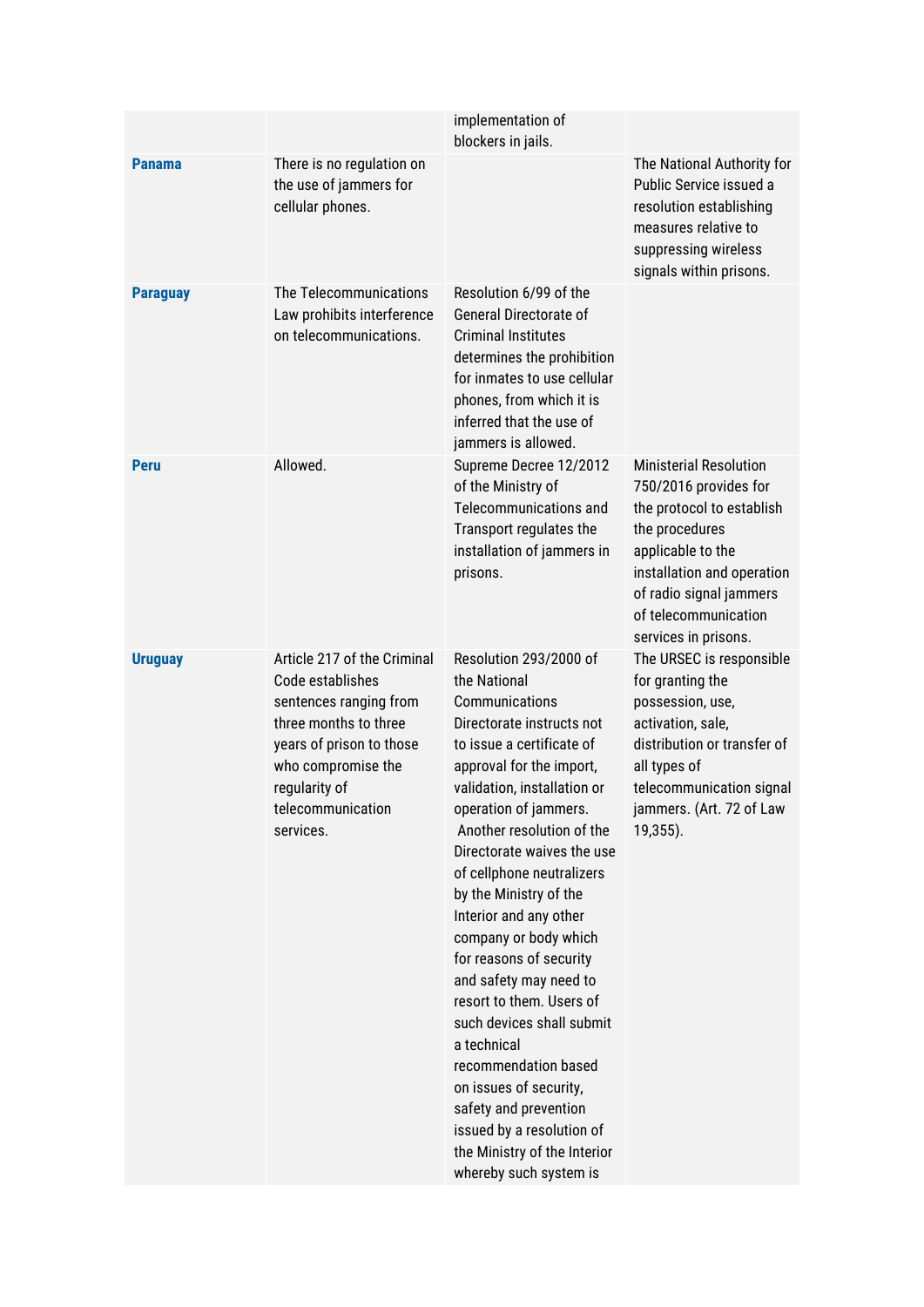|                  | deemed essential.     |
|------------------|-----------------------|
| <b>Venezuela</b> | The National Assembly |
|                  | enacted Law 6,240     |
|                  | regulating the use of |
|                  | cellular phones and   |
|                  | Internet in prisons.  |